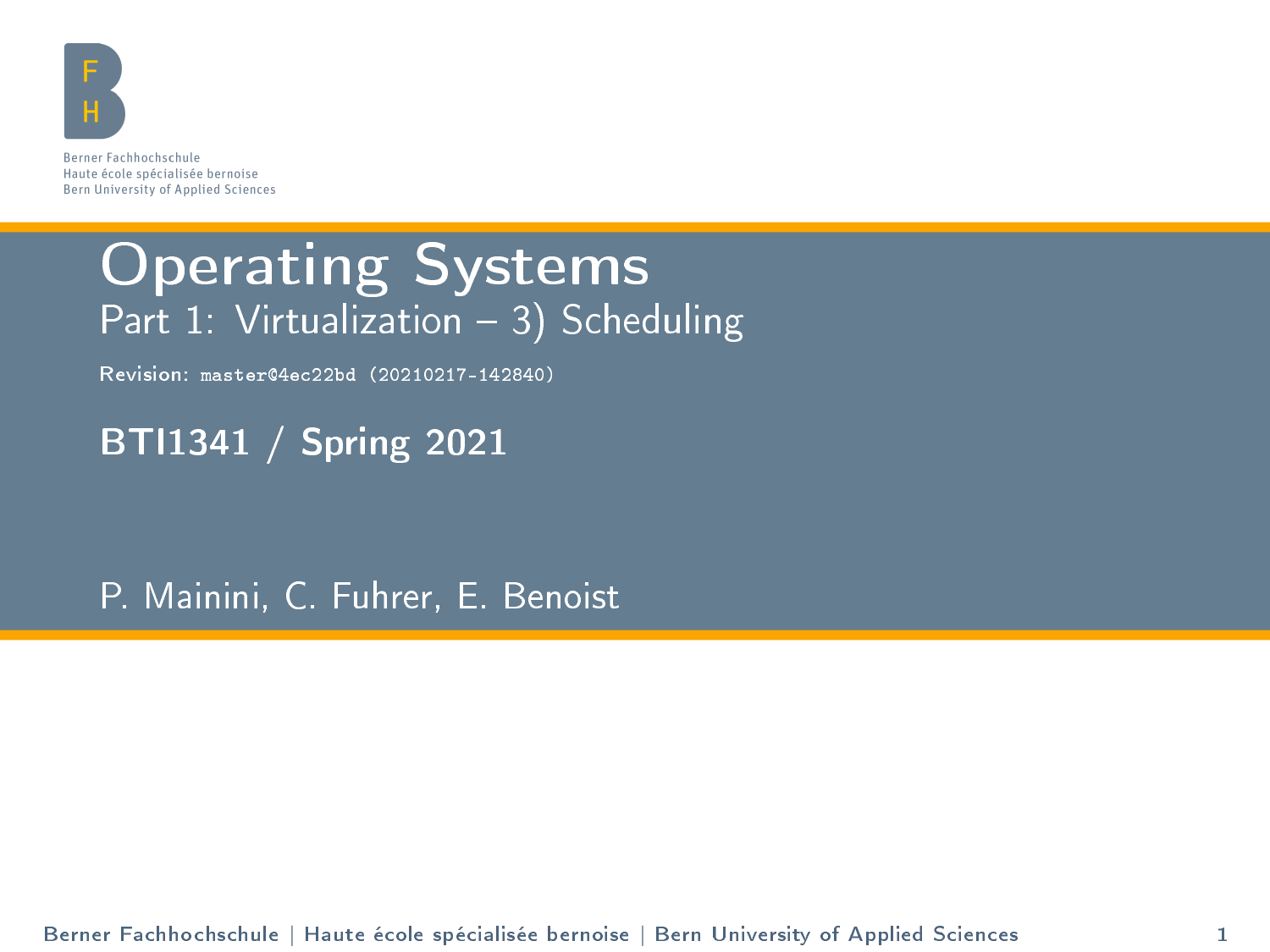#### **Outline**

[Basic Scheduling](#page-2-0)

[Multi-Level Feedback Queues](#page-20-0)

[Proportional Share Scheduling](#page-36-0)

[Linux Scheduling](#page-43-0)

[Multiprocessor Scheduling](#page-51-0)

[Appendix](#page-56-0)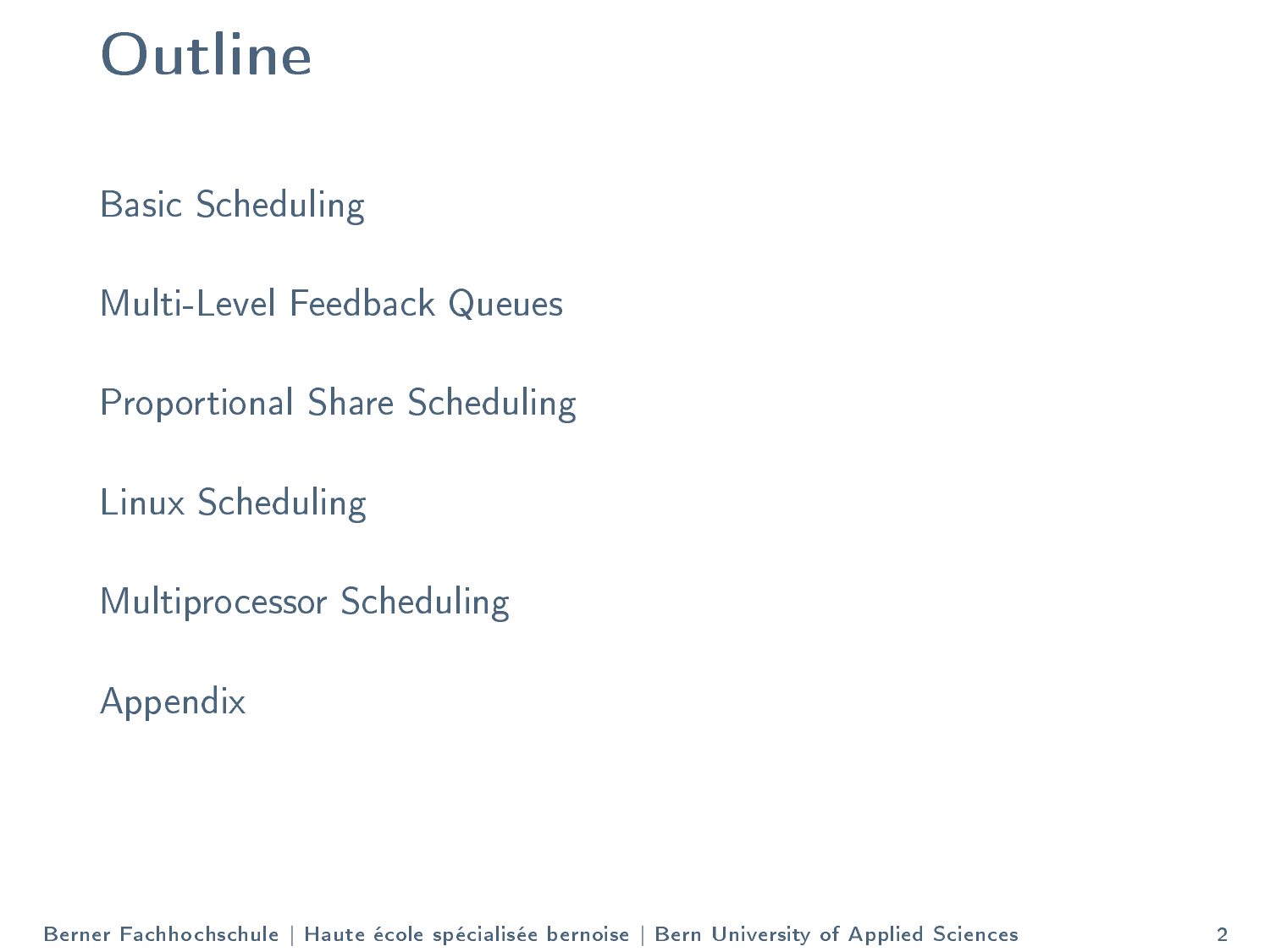<span id="page-2-0"></span>

Berner Fachhochschule Haute école spécialisée bernoise Bern University of Applied Sciences

## [Basic Scheduling](#page-2-0)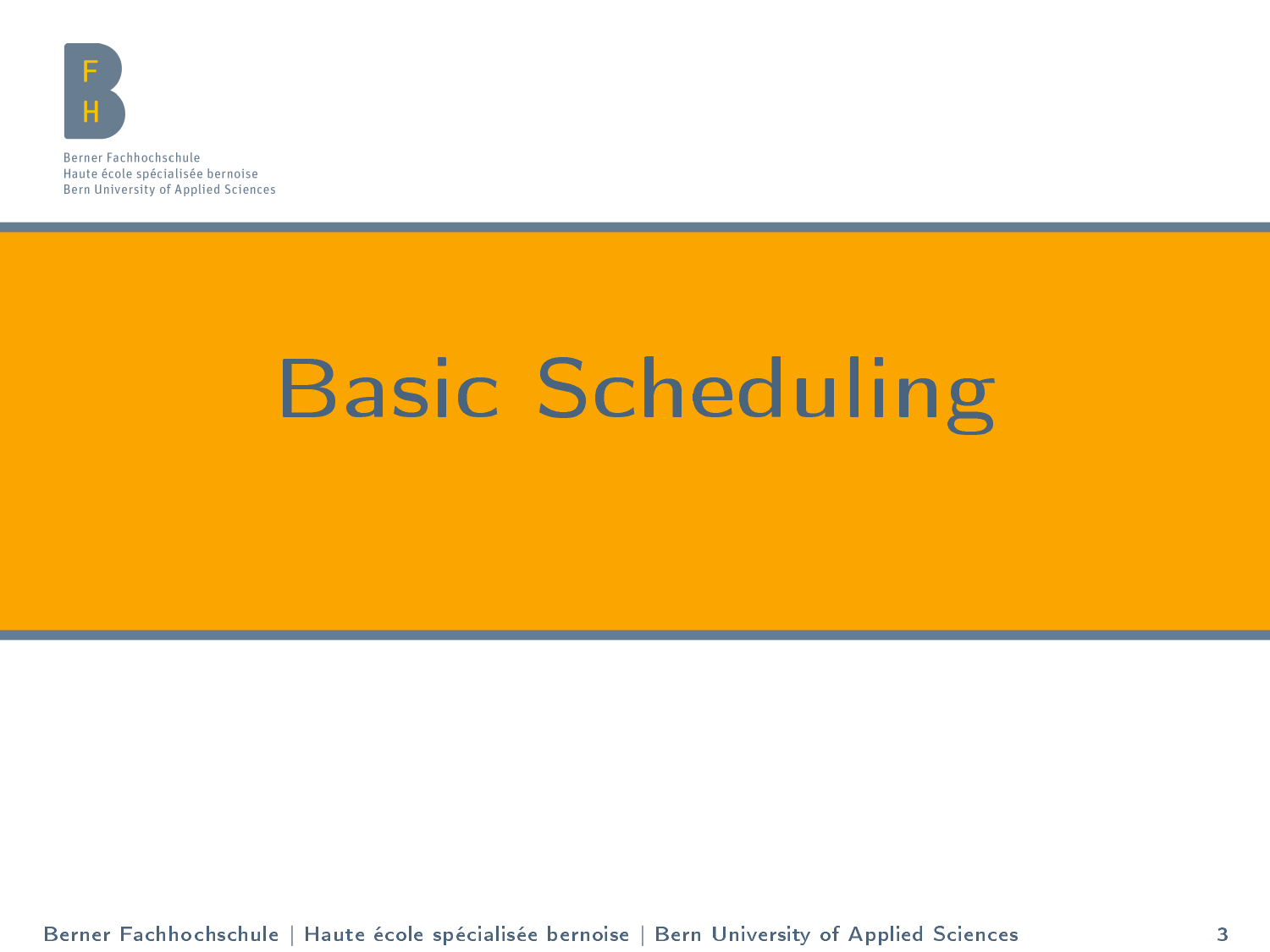#### Introduction

We understand the basic mechanisms used by the OS for process switching:

- $\blacktriangleright$  Limited direct execution
- $\blacktriangleright$  Timer interrupts

But when and why does an OS switch processes?

- $\triangleright$  Such decisions are part of scheduling, the responsible OS component is the scheduler
- ▶ OSes use different strategies or policies (also called disciplines) for scheduling
- $\triangleright$  Optimal scheduling can be quite complicated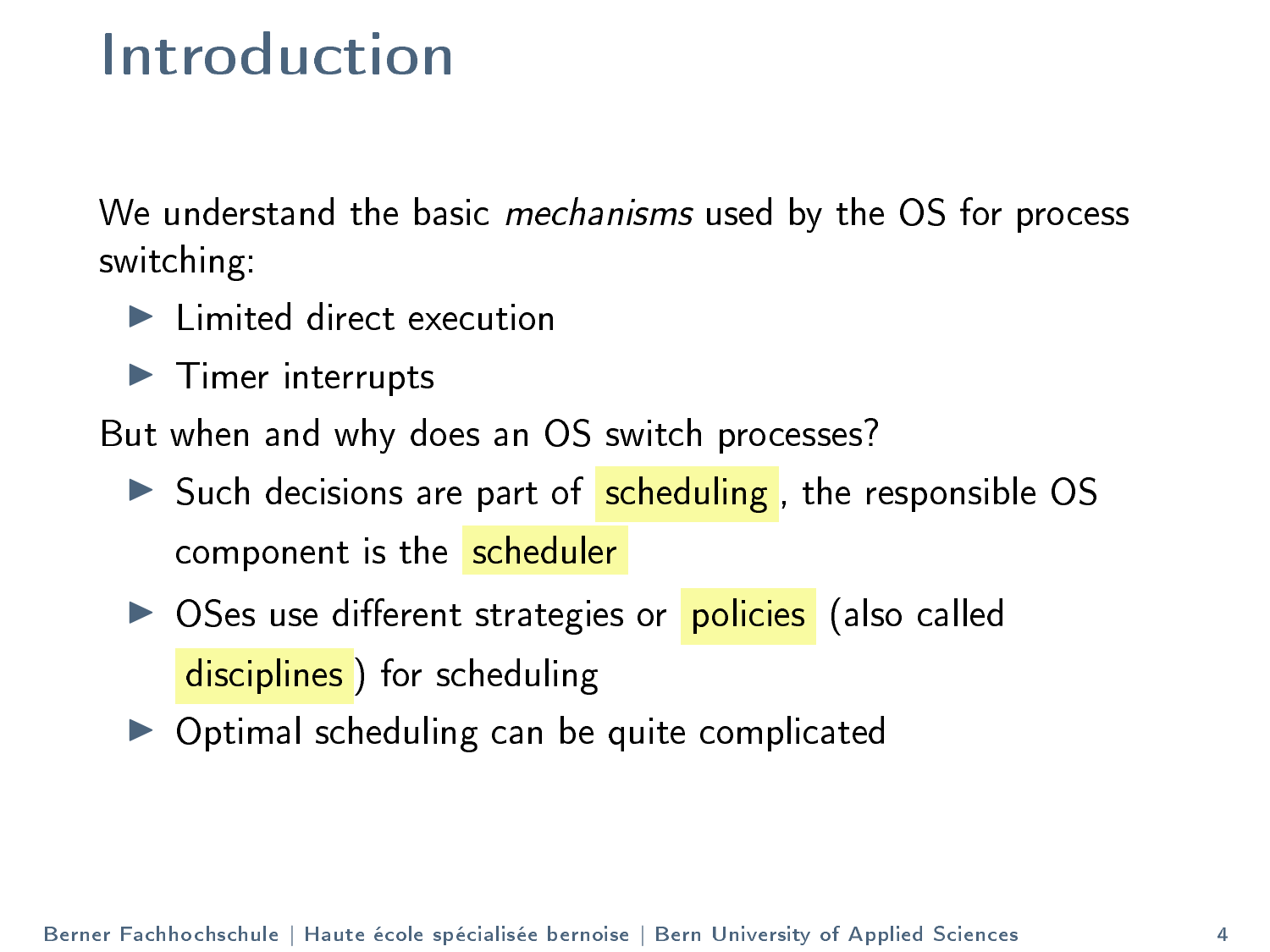#### Scheduling Policies: Assumptions

We will now evaluate different scheduling policies. To do so, we will make the following (unrealistic!) assumptions for now:

- 1. All jobs<sup>1</sup> require the same amount of time to run
- 2. All jobs arrive at the same time
- 3. When running, jobs are not interrupted until finished
- 4. We know exactly how long each job has to run for completion
- 5. They perform only work on the CPU, no I/O

 $<sup>1</sup>A$  process is often called a job in scheduling.</sup>

Berner Fachhochschule | Haute école spécialisée bernoise | Bern University of Applied Sciences 5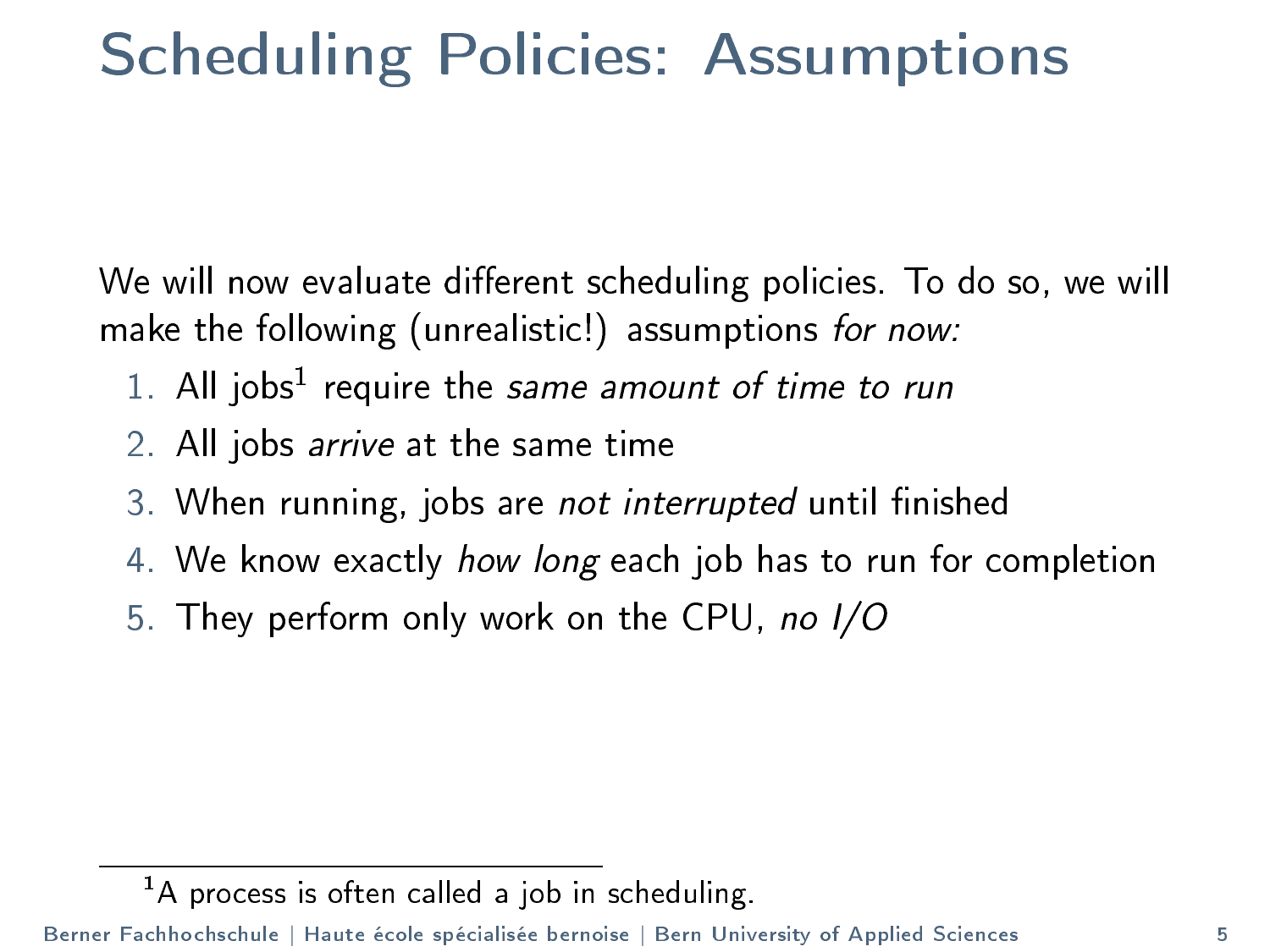## Scheduling Metric 1:  $T_{\text{turnaround}}$

Often, when evaluating things, we need a metric. Let us define our first scheduling metric:

Definition  $T_{\text{turnaround}} = T_{\text{completion}} - T_{\text{arrival}}$ 

The <mark>turnaround time</mark> of a job is the time when it completes minus the time at which it arrived.

Note: For now,  $T_{arrival} = 0$ , thus  $T_{turnaround} = T_{completion}$ (Assumption 2).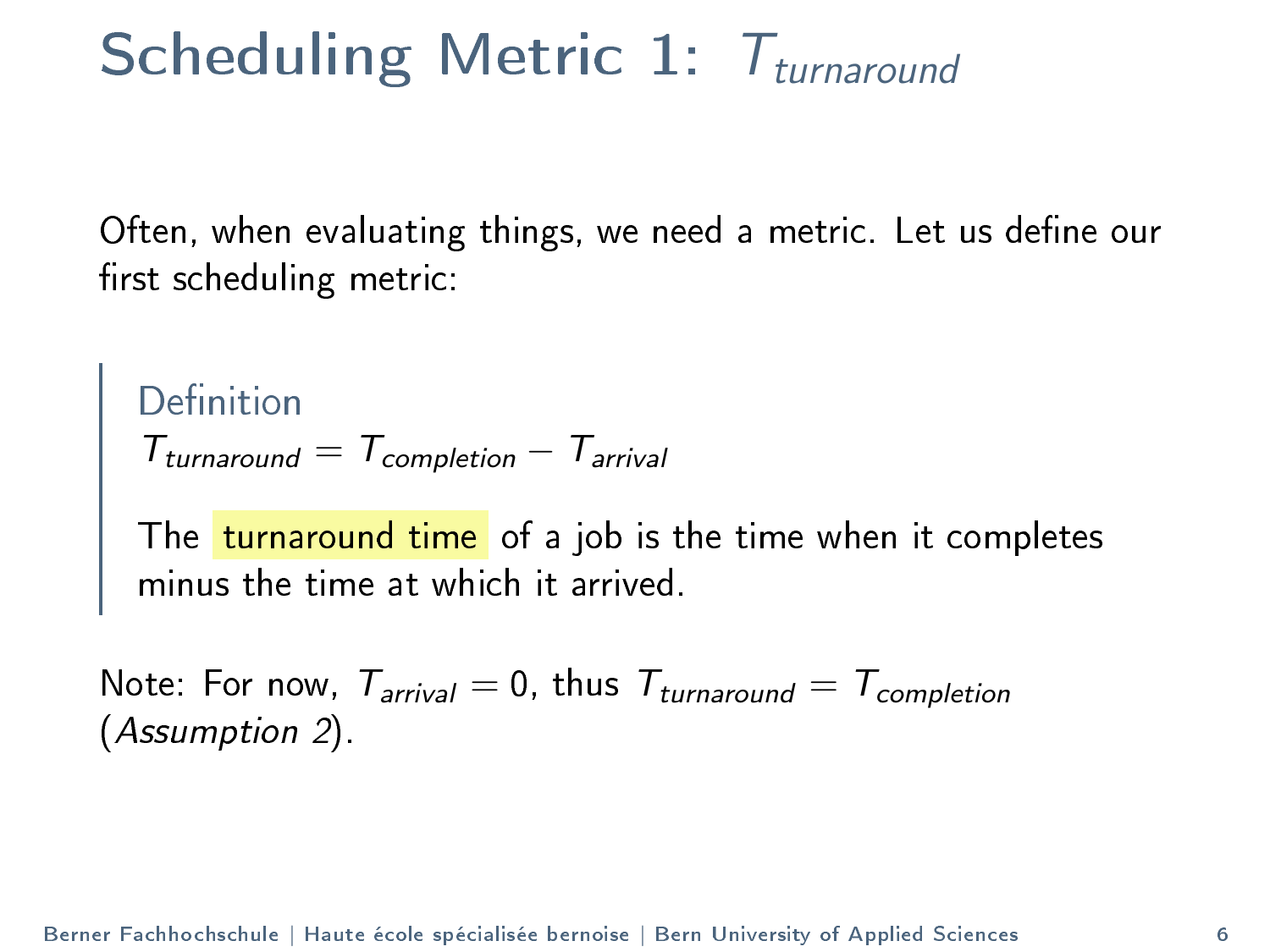#### Scheduling Policy 1: FIFO

FIFO scheduling means: First In, First Out (sometimes also FCFS : First Come, First Served).

Example: All jobs take 10 secs, job A randomly run first.



 $T_{\text{turnaround}}$  for A, B and C: 10, 20, 30.

Average:  $\frac{10+20+30}{3} = 20$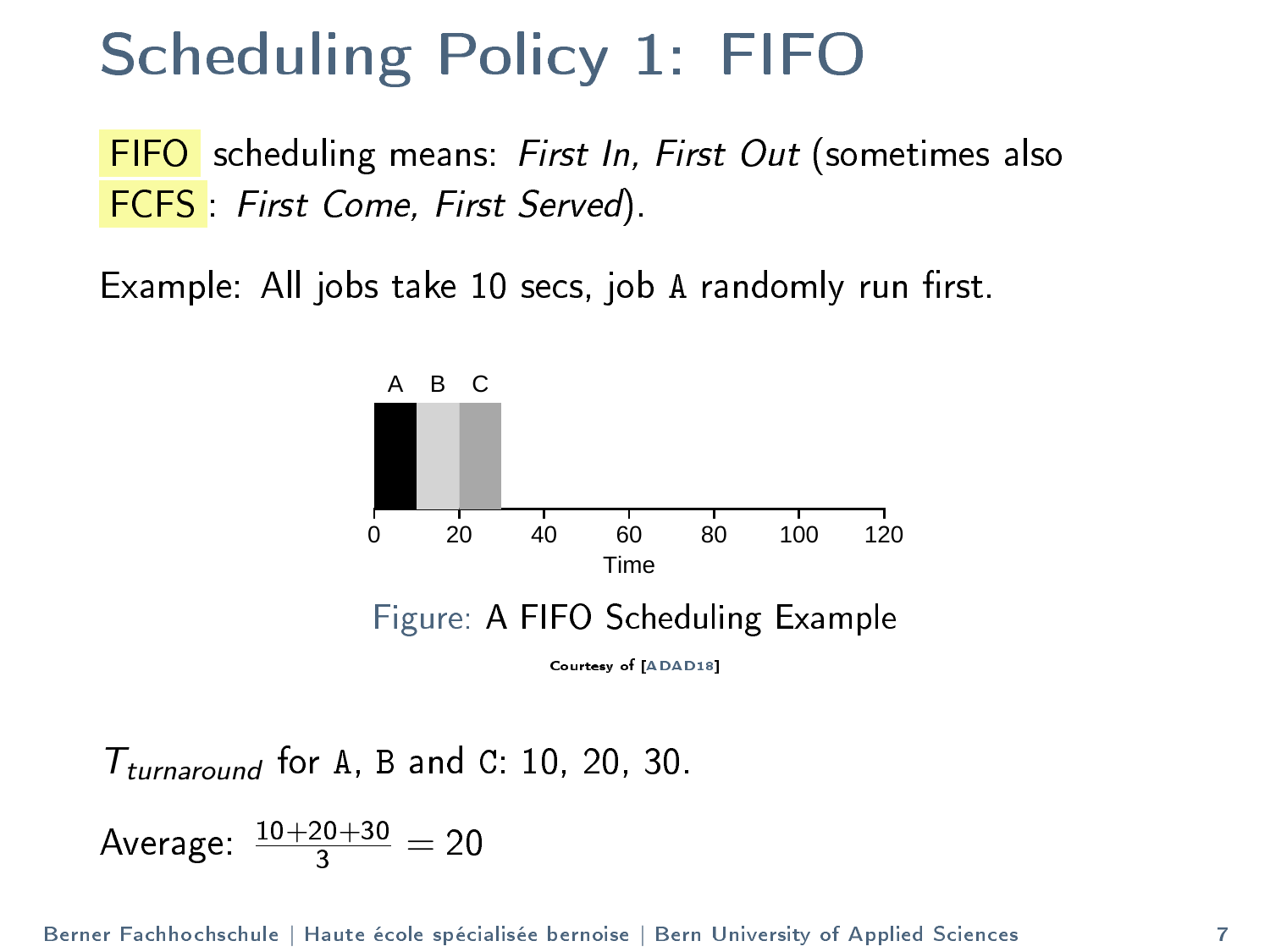#### The Problem with FIFO

If we relax *Assumption 1* (all jobs require the same amount of time), FIFO runs into trouble ( convoy effect, [\[BGMP79\]](#page-57-1)):

Example: Job A now takes 100 secs.



 $T_{\text{turnaround}}$  for A, B and C: 100, 110, 120.

Average:  $\frac{100+110+120}{3} = 110$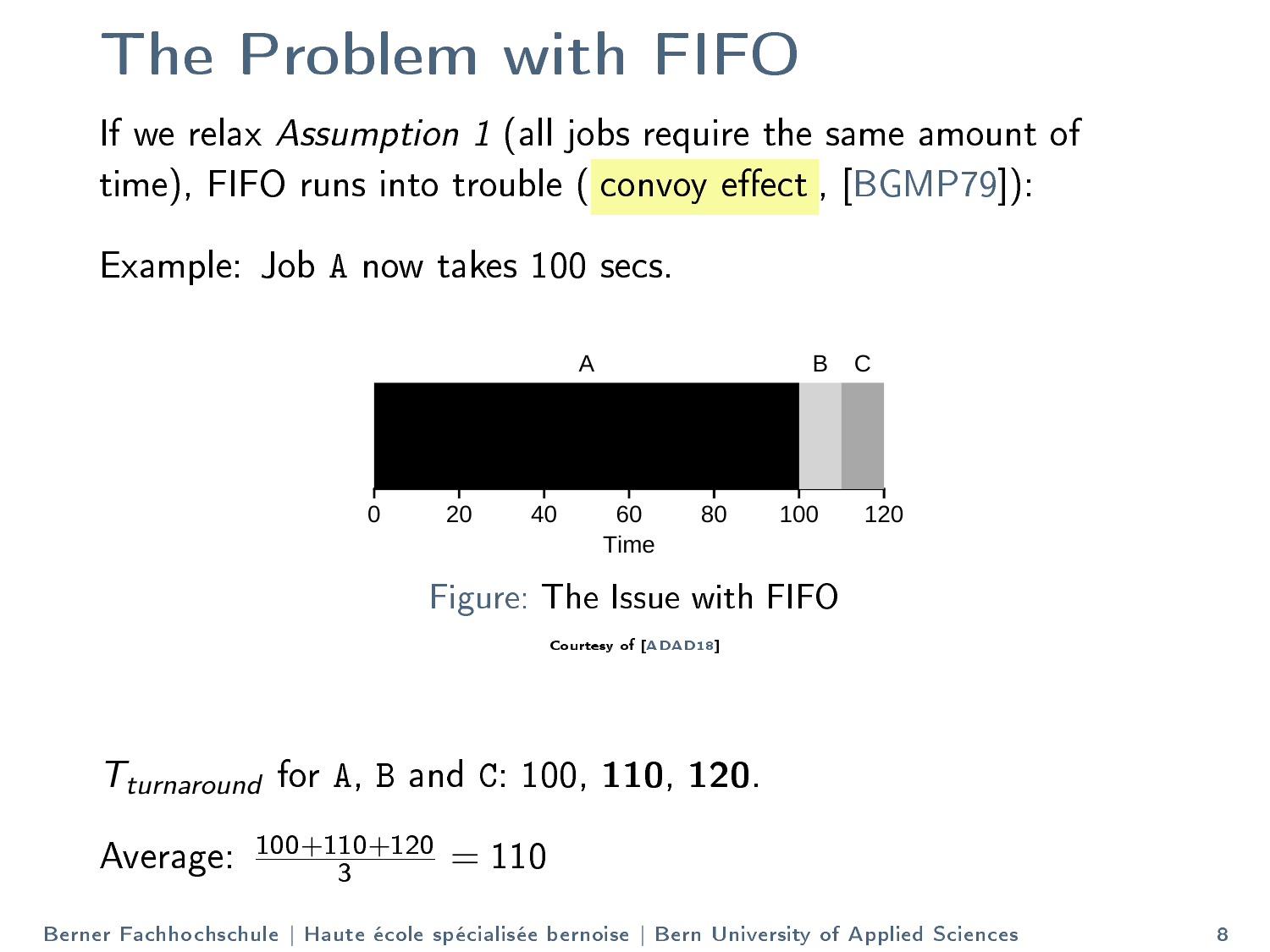#### Scheduling Policy 2: SJF

Without further relaxing assumptions, a simple idea solves the convoy problem:  $SJF$  or *Shortest Job First* scheduling:



 $T_{\text{turnaround}}$  for A, B and C: 120, 10, 20.

Average:  $\frac{120+10+20}{3} = 50$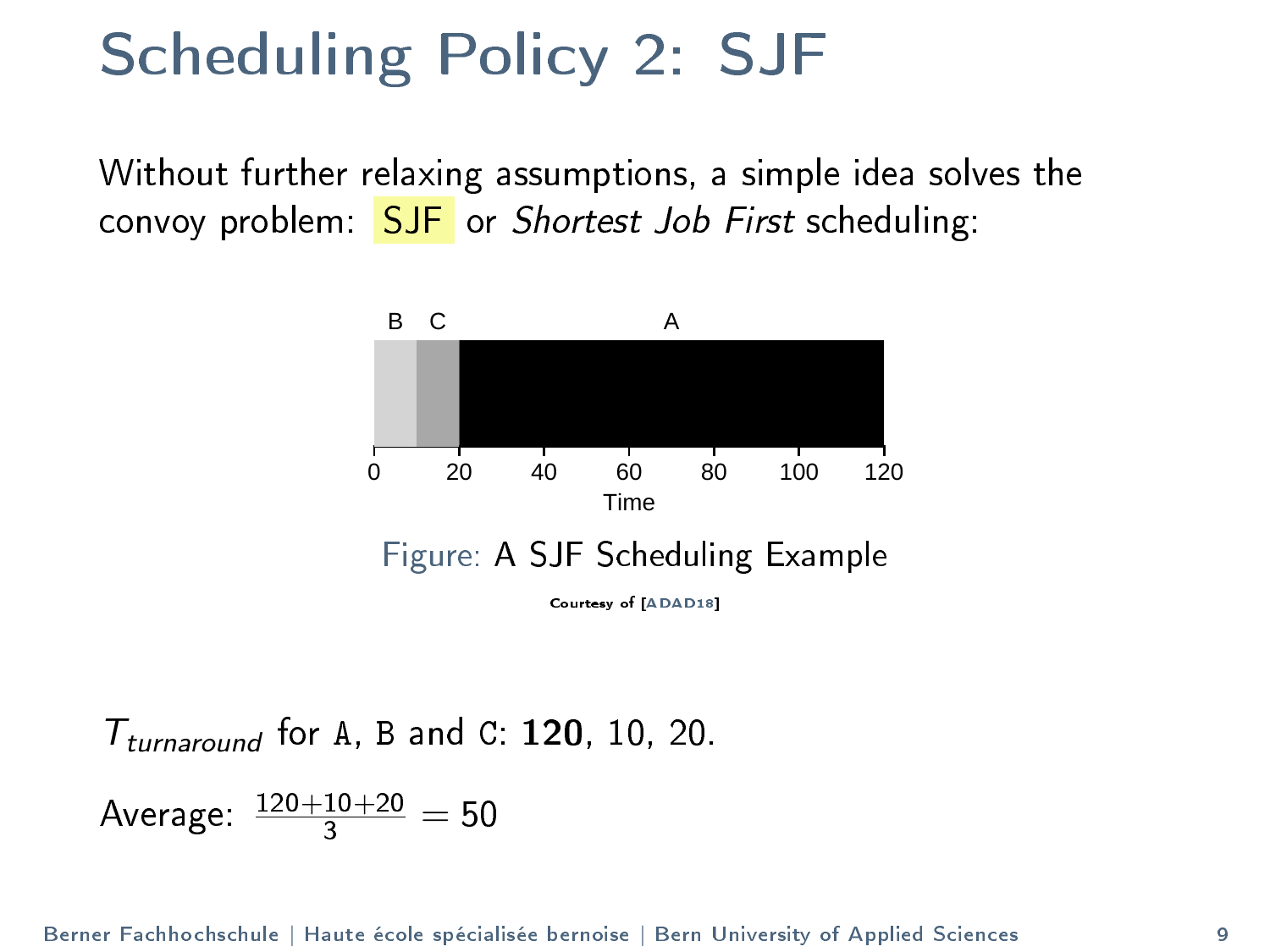#### The Problem with SJF

Iff Assumption  $2$  (all jobs arrive at the same time) holds,  $SJF$  can be proven optimal. As this is not realistic, we drop Assumption 2:

Example: Jobs B and C now arrive late.



 $T_{\text{turnaround}}$  for A, B and C: 100, 100 (110  $-$  10), 110 (120  $-$  10). Average:  $\frac{100+100+110}{3} = 103.33$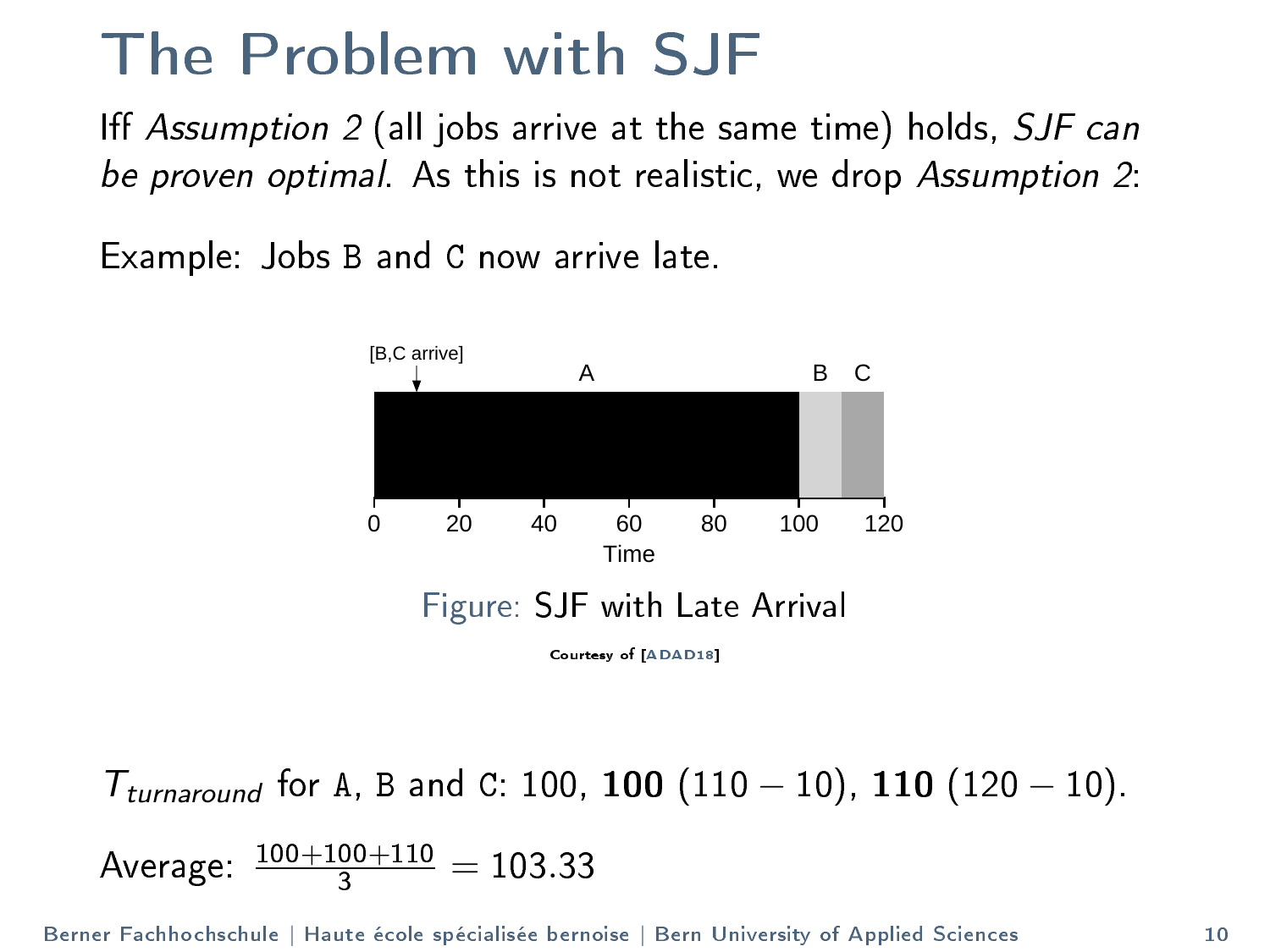#### Interlude: Preemptive Scheduling

So far, we have assumed that the scheduler may not interrupt a running job (Assumption 3). To develop better scheduling policies, we need to drop this assumption.

#### Definition

A <mark>preemptive scheduler</mark> is a scheduler which can interrupt a running job. To do so, it uses the mechanisms we have introduced earlier.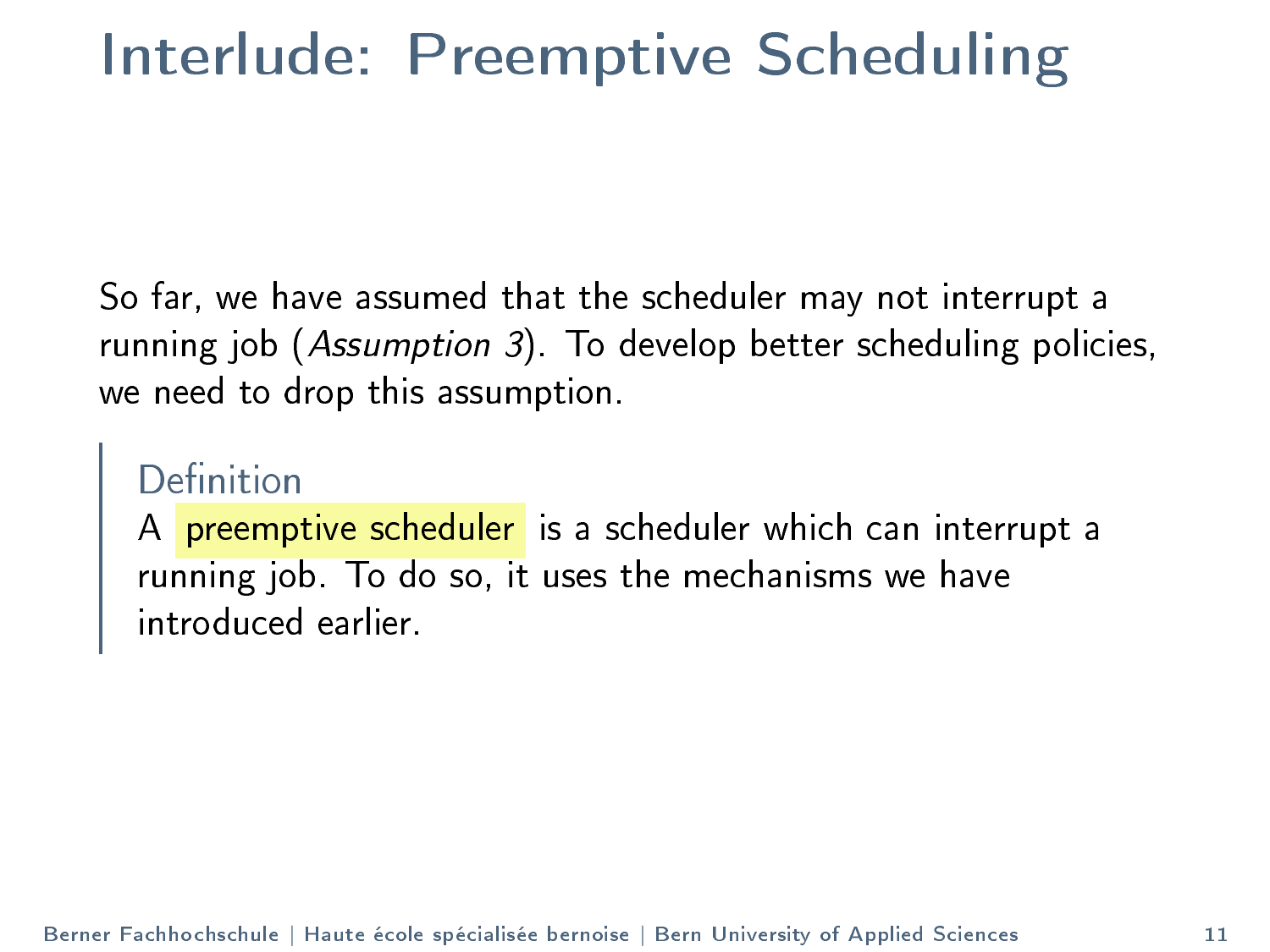#### Scheduling Policy 3: STCF

Without Assumption 3, jobs may be interrupted any time. Using this, we find the **STCF** (Shortest Time-to-Completion First) policy:

Example: When jobs B and C arrive, A is preempted.



 $T_{\text{turnaround}}$  for A, B and C: 120, 10 (20 – 10), 20 (30 – 10). Average:  $\frac{120+10+20}{3} = 50$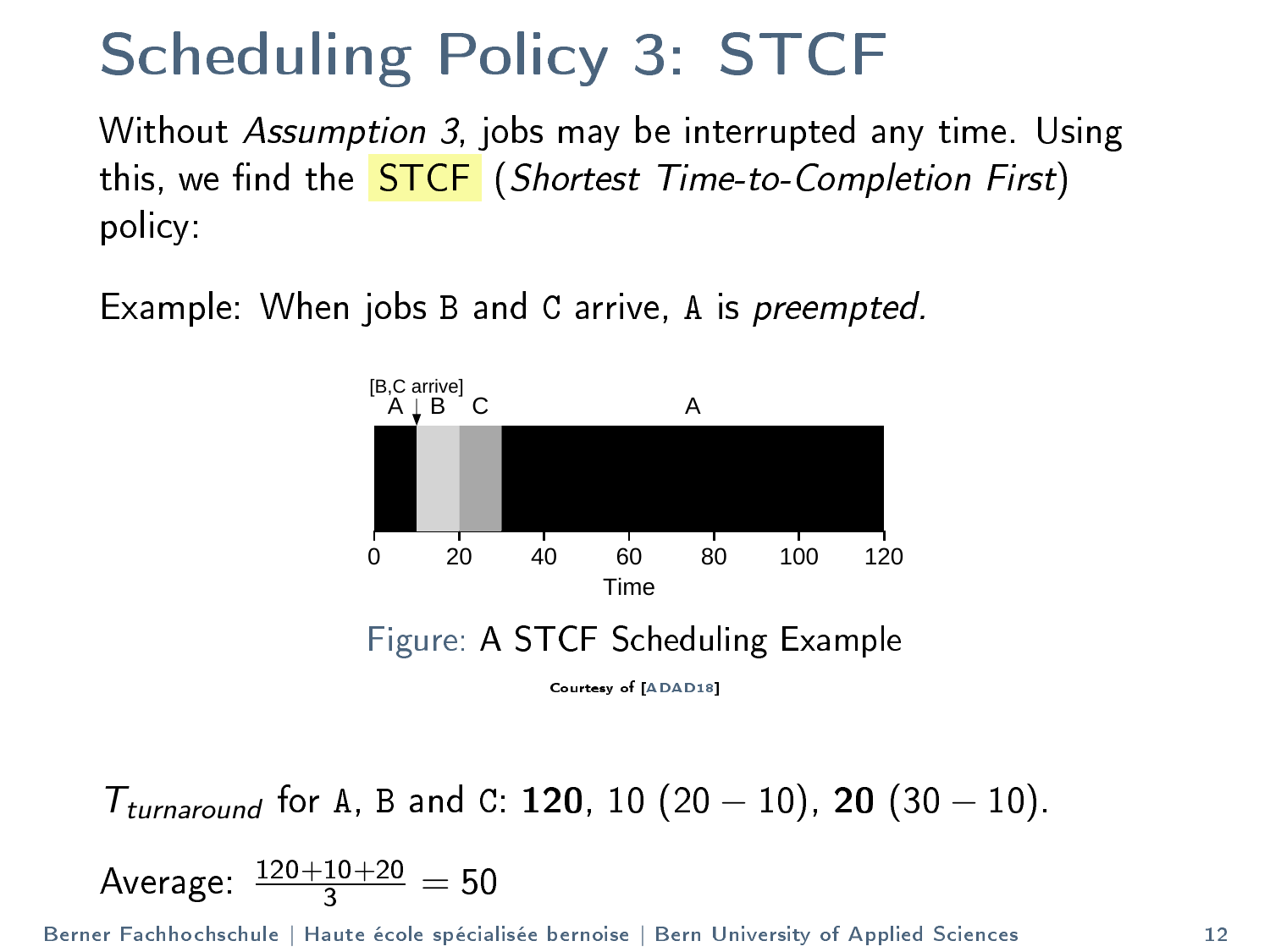#### Scheduling Metric 2:  $T_{response}$

If we could rely on Assumption 4 (knowing how long a job takes), STCF would be a great policy. However:

- $\blacktriangleright$  In reality, we only rarely know the job duration
- $\blacktriangleright$  Nowadays, systems are expected to be interactive

Thus, for *general purpose* OSes,<sup>2</sup> a different metric becomes important as well:

```
Definition
T_{response} = T_{firstrun} - T_{arrival}
```
The <mark>response time</mark> of a job is the difference between the time it is first scheduled and the time at which it arrived.

<sup>2</sup>There are also specialized OSes for  $batch$ - and  $relative$  processing. Berner Fachhochschule | Haute école spécialisée bernoise | Bern University of Applied Sciences 13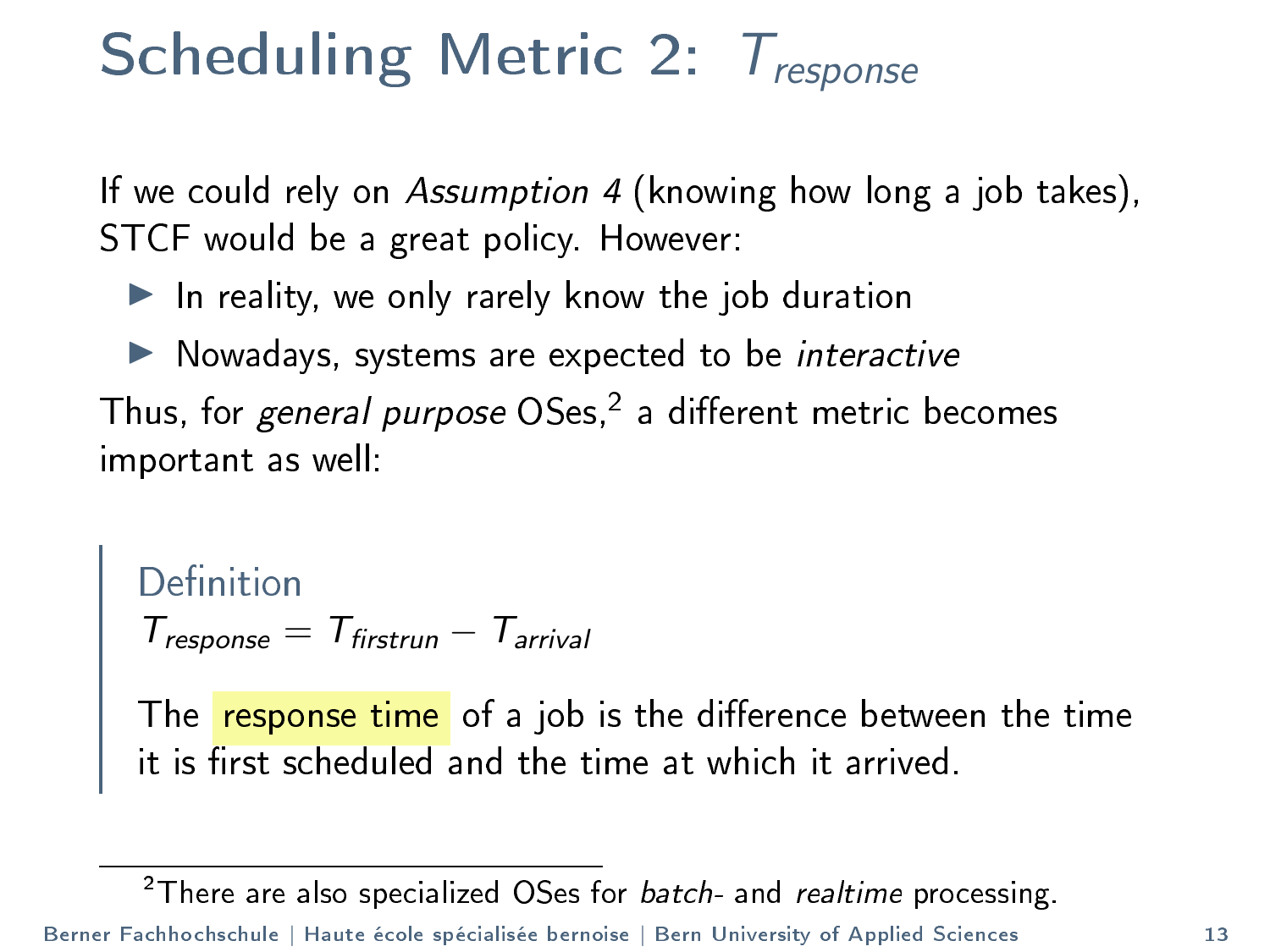#### Revisiting STCF



 $T_{response}$ :  $A = 0$ ,  $B = 0$ ,  $C = 10$ , Average: 3.33.

What happens when 3 jobs arrive at the same time? What is the problem with STCF?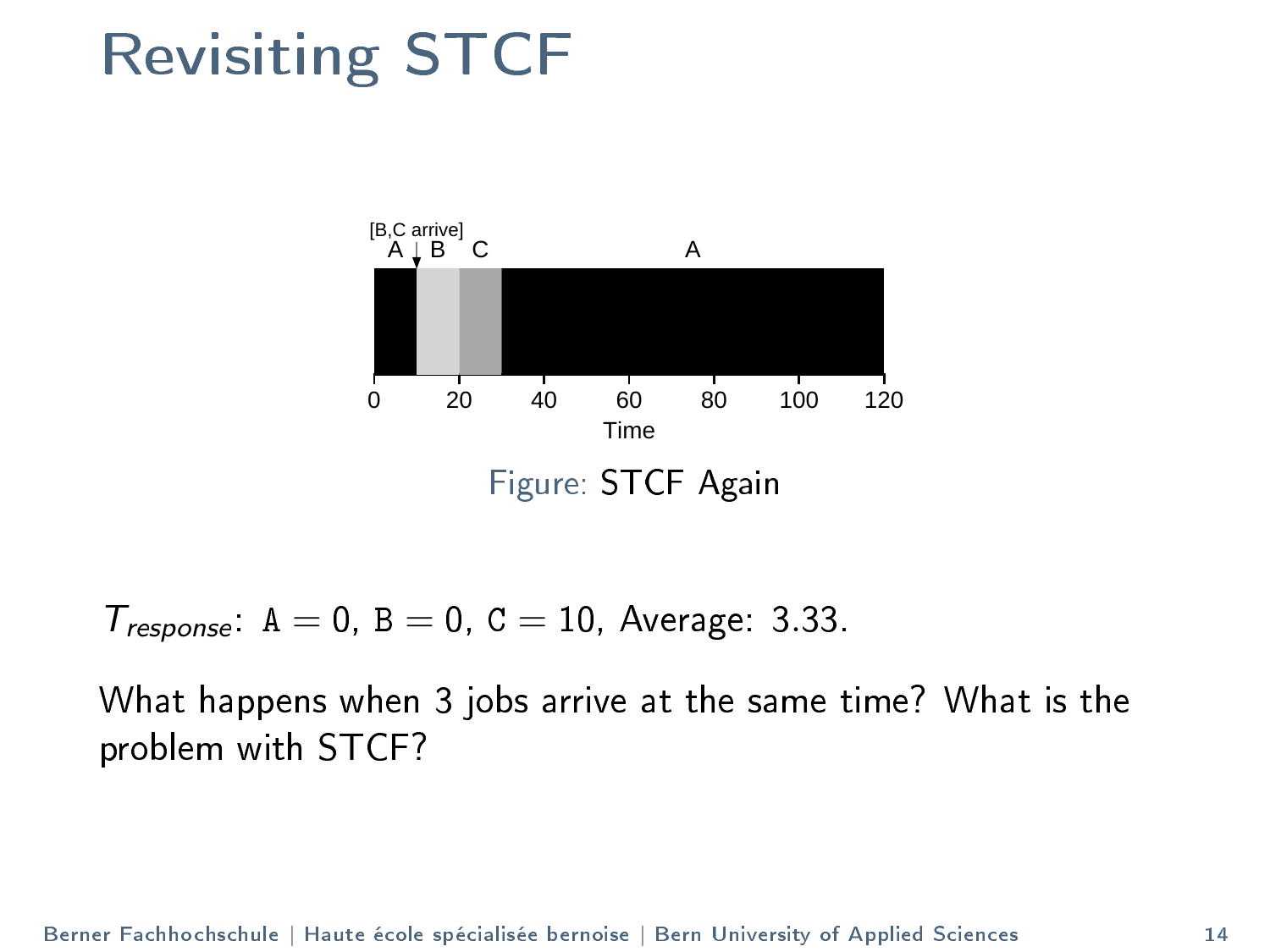#### Scheduling Policy 4: Round Robin

Simple idea: do not complete jobs but run them for a time slice (or scheduling quantum). Time slices are multiples of the timer interrupt.

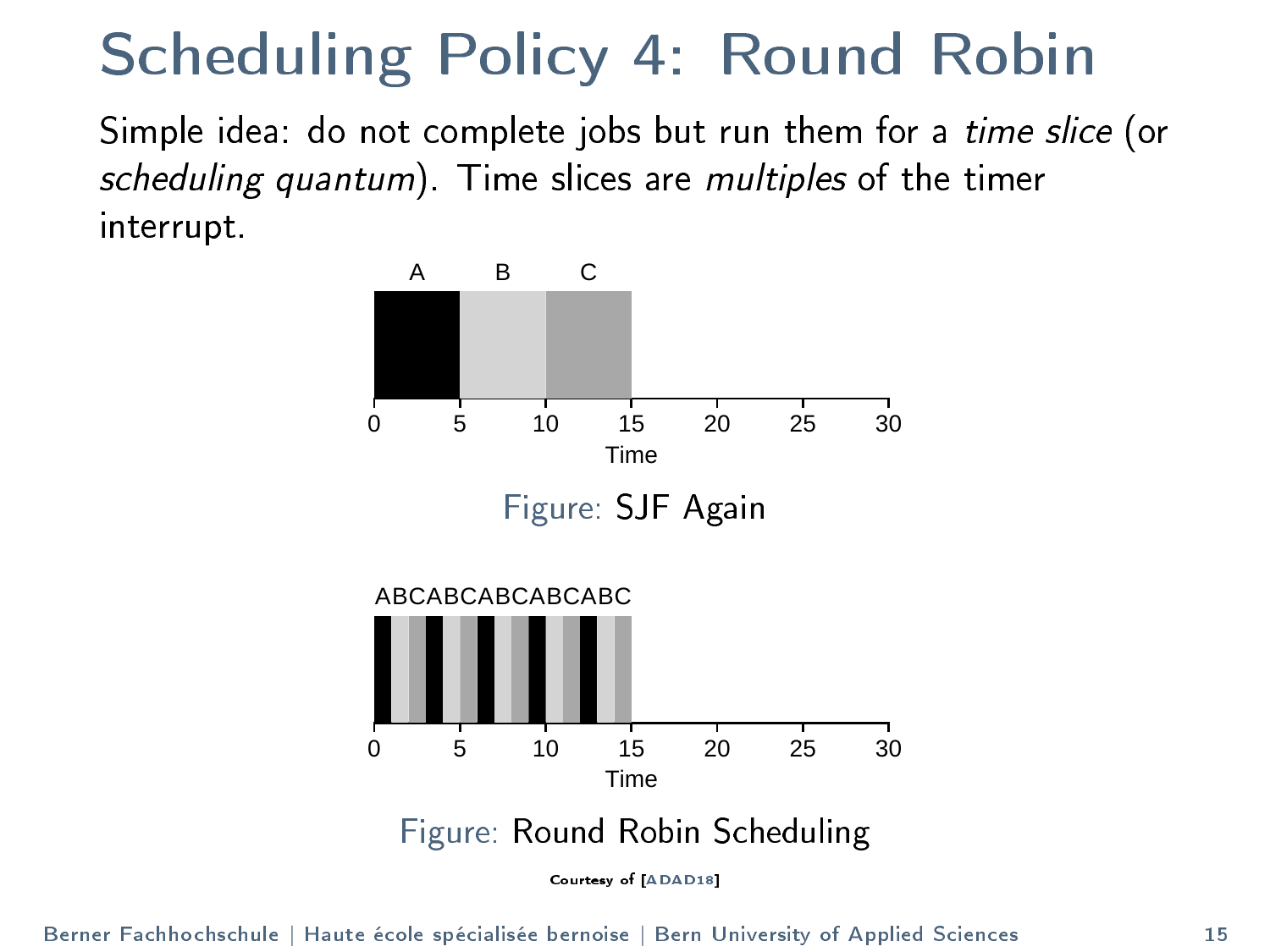Scheduling Policy 4: Round Robin (cont.)

Example (previous slide): Jobs A, B and C arrive at time 0 and run for 5 secs each.

Metrics for SJF scheduling  $T_{\text{turnaround}}$ :  $A = 5$ ,  $B = 10$ ,  $C = 15$ , average: 10.  $T_{response}$ :  $A = 0$ ,  $B = 5$ ,  $C = 10$ , average: 5.

Metrics for round robin scheduling  $T_{\text{turnaround}}$ :  $A = 13$ ,  $B = 14$ ,  $C = 15$ , average: 14.  $T_{response}$ :  $A = 0$ ,  $B = 1$ ,  $C = 2$ , average: 1.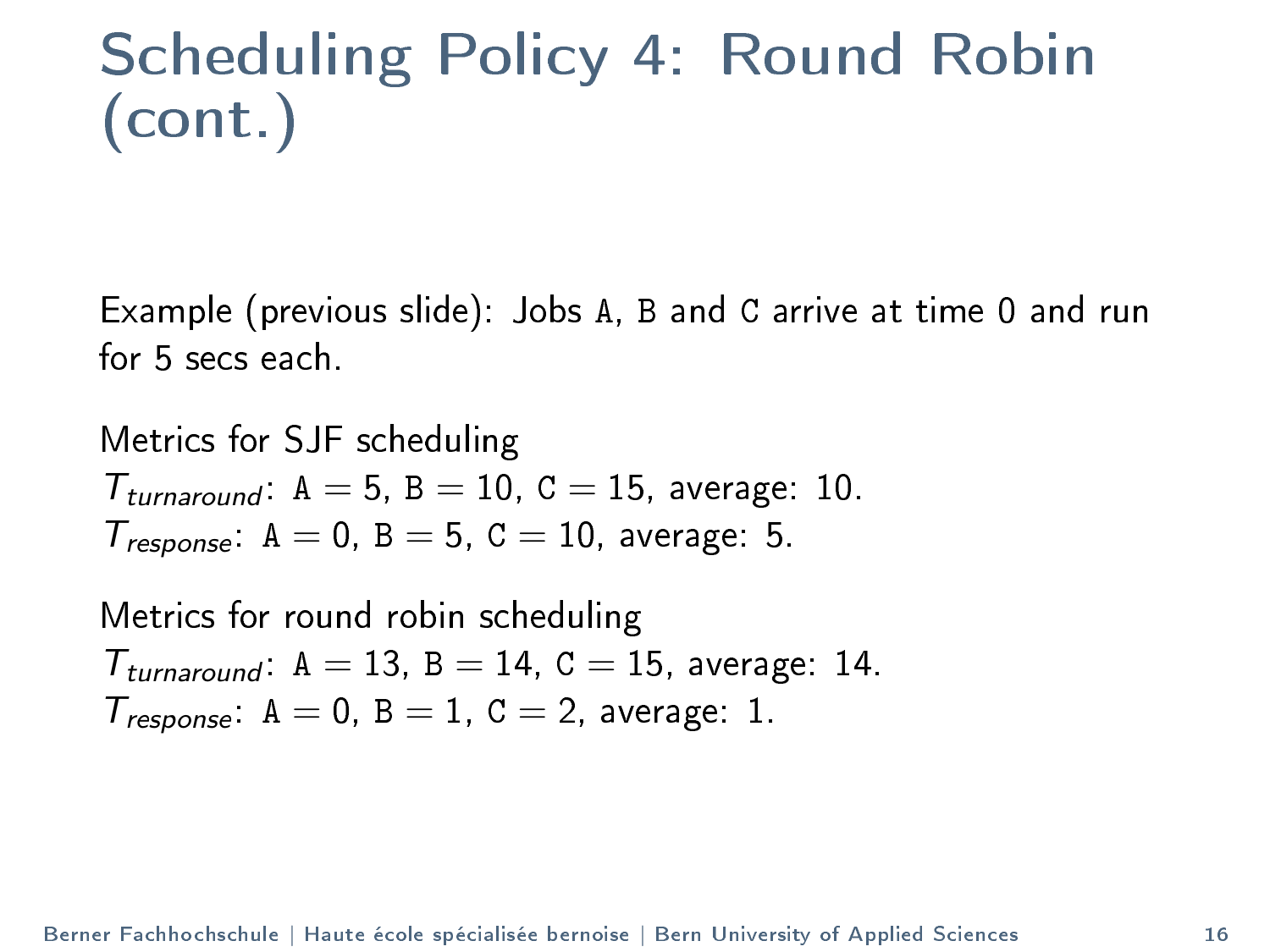#### Amortization

For round robin, the length of the time slice is relevant:

- $\blacktriangleright$  Responsiveness becomes better, the shorter the time slice
- $\blacktriangleright$  But: shorter time slices lead to increased context-switching overhead

Amortization helps in solving this fundamental tradeoff.

Example: Assuming cost for a context-switch is 1 ms.

- If length of time slice is 10 ms,  $10\%$  of the time are spent in context switches
- $\blacktriangleright$  Increasing time slice to 100 ms: reduces overhead to  $\sim 1\%$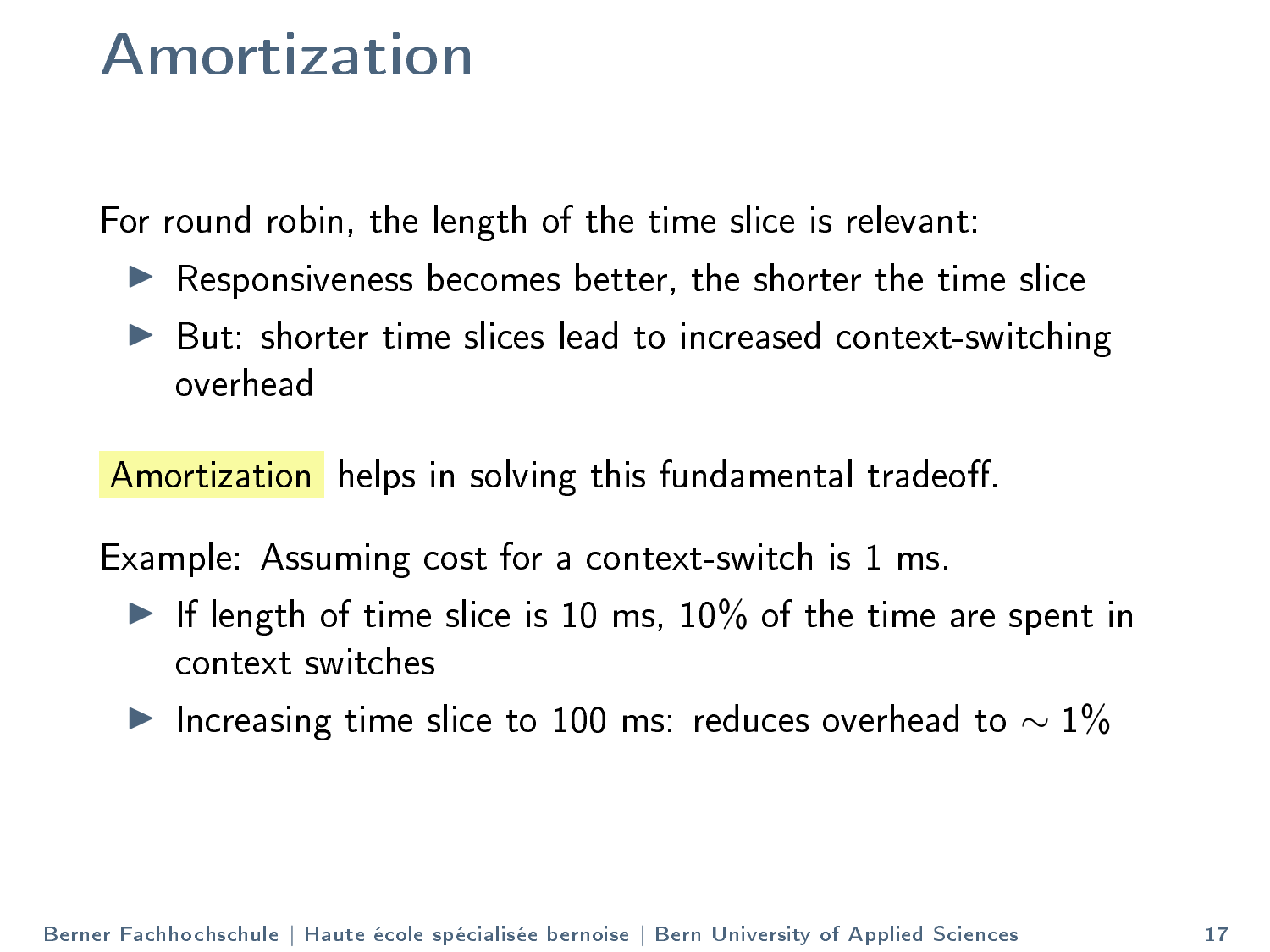## Considering I/O

Finally, programs which do not perform any I/O at all seldom exist in practice. We must drop Assumption 5. During I/O, a job is blocked and cannot use the CPU. Thus:

- $\blacktriangleright$  The scheduler must schedule a different job when I/O starts
- $\triangleright$  When I/O finishes, the scheduler must again decide about scheduling
	- $\blacktriangleright$  The first job
	- $\blacktriangleright$  The currently running job
	- $\blacktriangleright$  A different job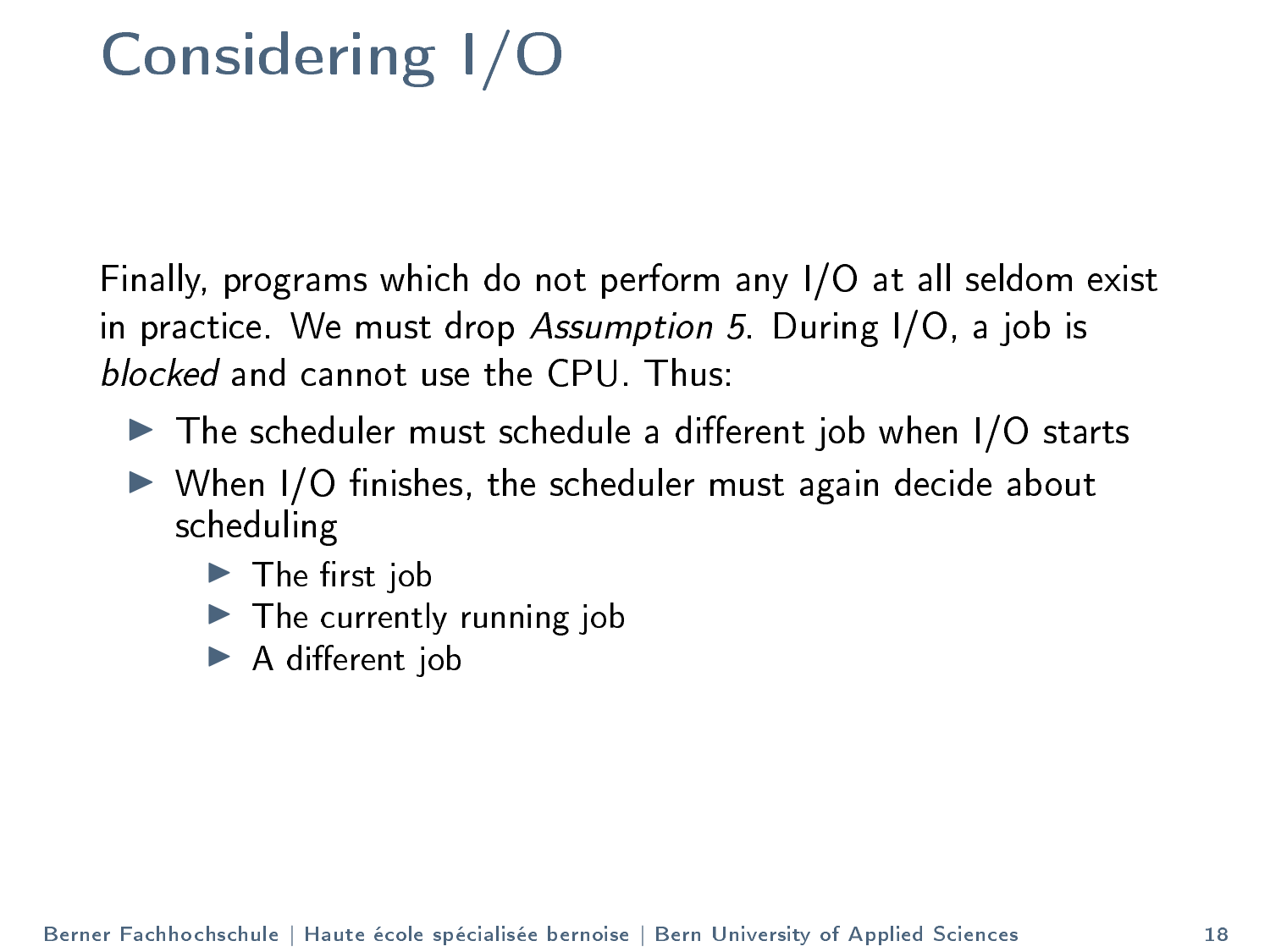#### STCF I/O Example

For this example, assume two jobs, A and B, arriving at the same time and requiring 50 ms of CPU time each. A makes an I/O request every 10 ms which takes 10 ms to complete.



 $T_{turnaround}$   $A = 90$ ,  $B = 140$ , average: 115.  $T_{response}$ :  $A = 0$ ,  $B = 90$ , average: 45.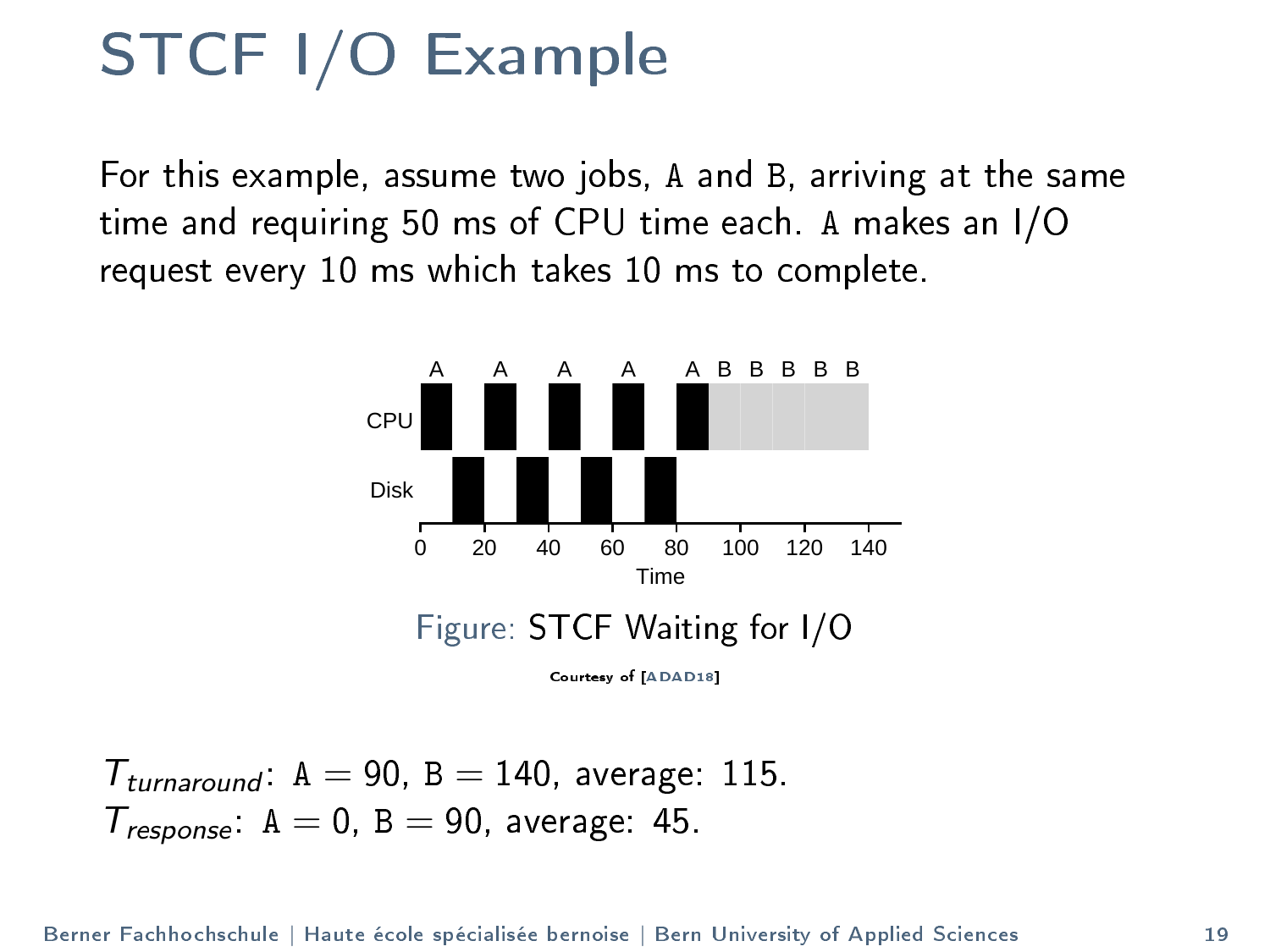#### STCF I/O Example (cont.)

Solution: Treat CPU usage of A as individual sub-jobs. At start, the STCF scheduler then has the choice to run A with 10 ms or B with 50 ms job duration.



 $T_{\text{turnaround}}$   $A = 90$ ,  $B = 100$ , average: 95.  $T_{response}$ :  $A = 0$ ,  $B = 10$ , average: 5.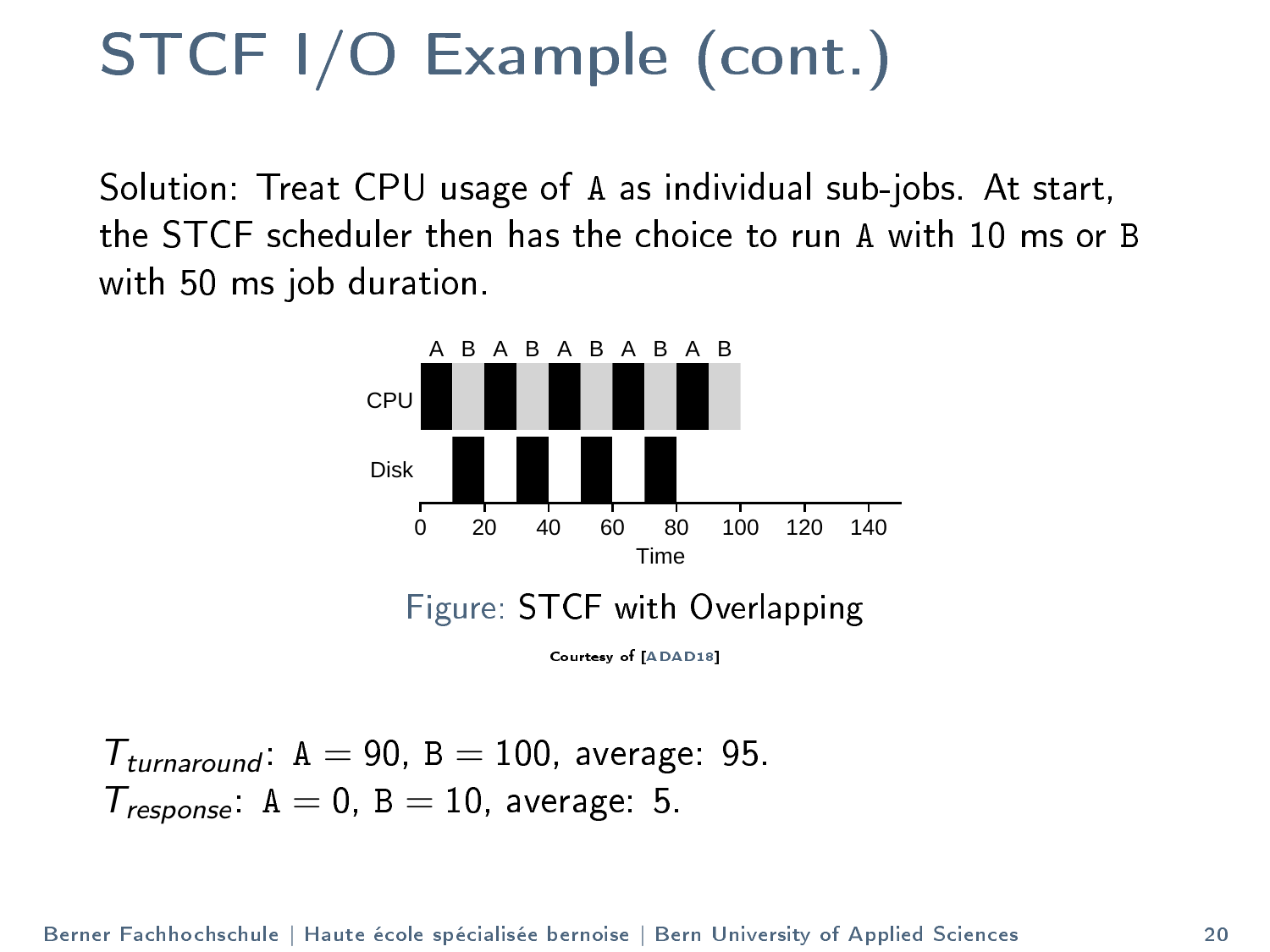<span id="page-20-0"></span>

Berner Fachhochschule Haute école spécialisée bernoise Bern University of Applied Sciences

# [Multi-Level Feedback](#page-20-0) **[Queues](#page-20-0)**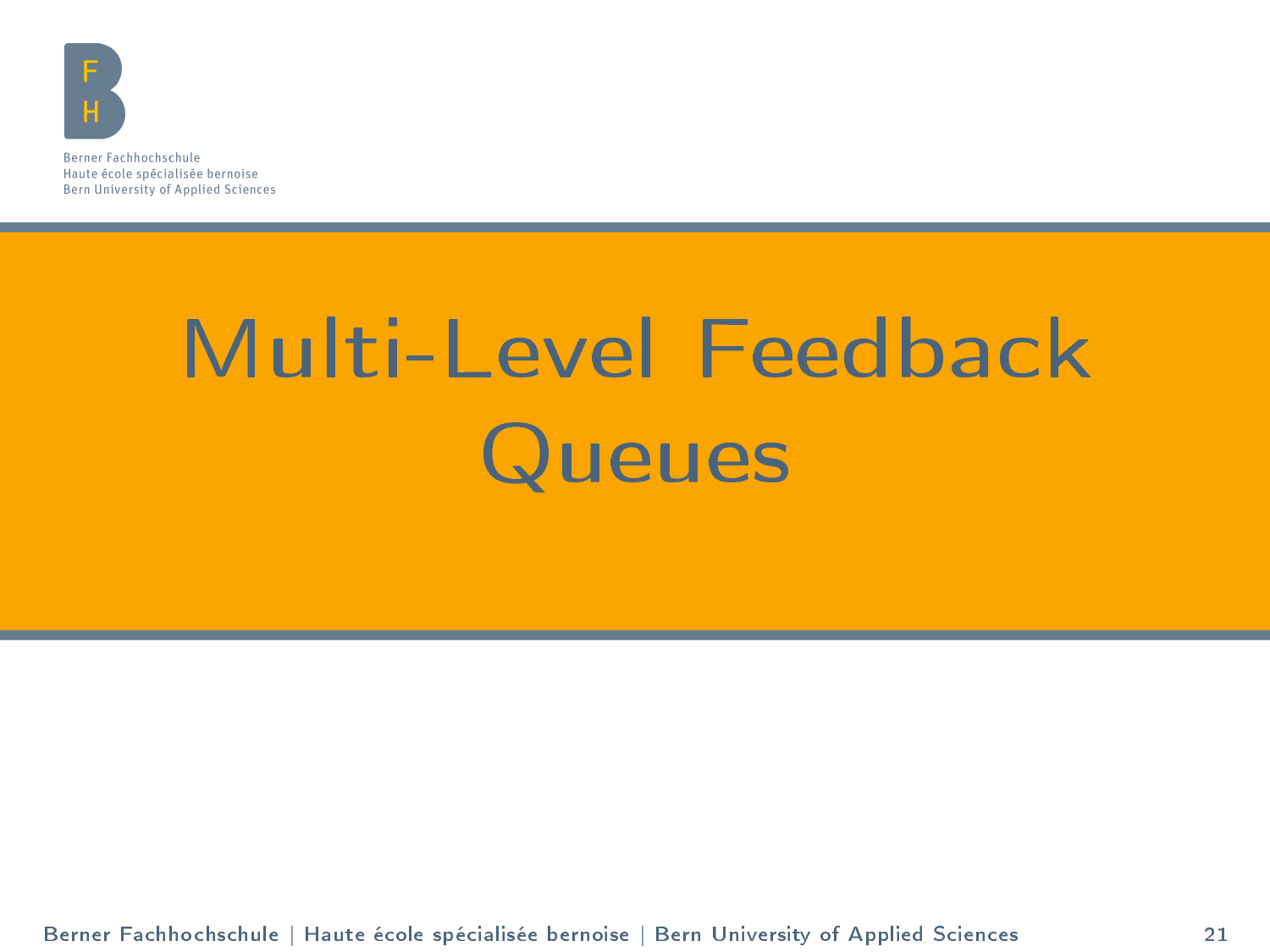#### Recap

Until now, we have made some observations regarding scheduling:

- $\triangleright$  Nothing is known about *arrival time* or *duration* of a job
- $\blacktriangleright$  Achieving good turnaround- and response time simultaneously is desired but hard in practice
	- $\triangleright$  STCF would be optimal, if job duration would be known
	- $\blacktriangleright$  Round robin is good for interactivity but terrible for turnaround time
- $\triangleright$  We have different types of workload: Batch (i.e. long running, non-interactive) and interactive jobs

It is unknown (at least so far. . .) to which type a job belongs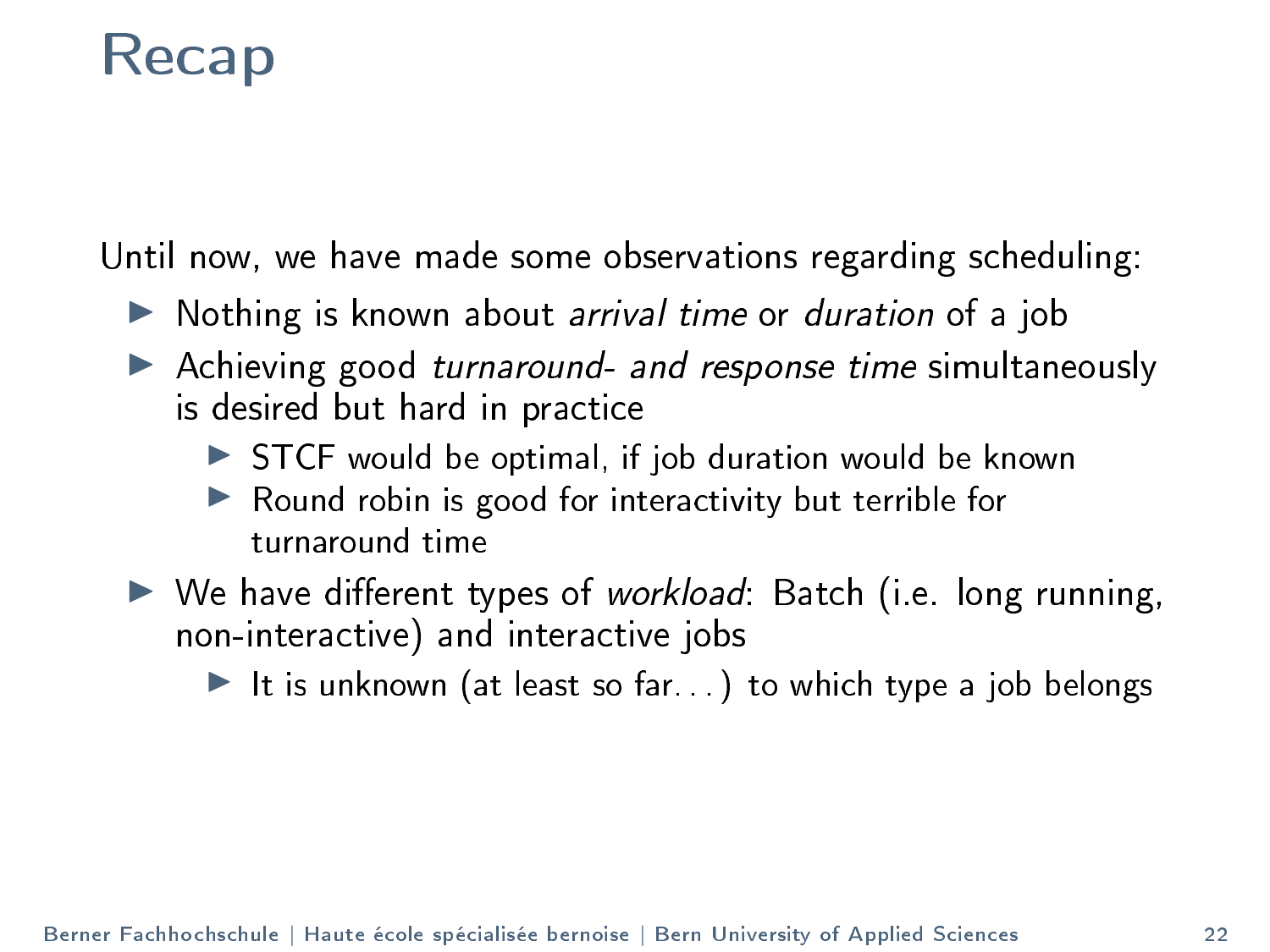#### Motivating Multi-Level (Feedback) Queue Scheduling

MLFQ scheduling tries to optimize turnaround- and response time at the same time. For this, two main ideas are applied:

- 1. Use more than one queue for scheduling
- 2. Observe the behavior of a job and adjust its priority continuously

Using more than one queue enables a classification of jobs using priorities.

Observing a process gives information about its runtime behavior: Is it using only the CPU? Does it perform a lot of I/O? This helps in adjusting priority. Learn from the past to predict the future.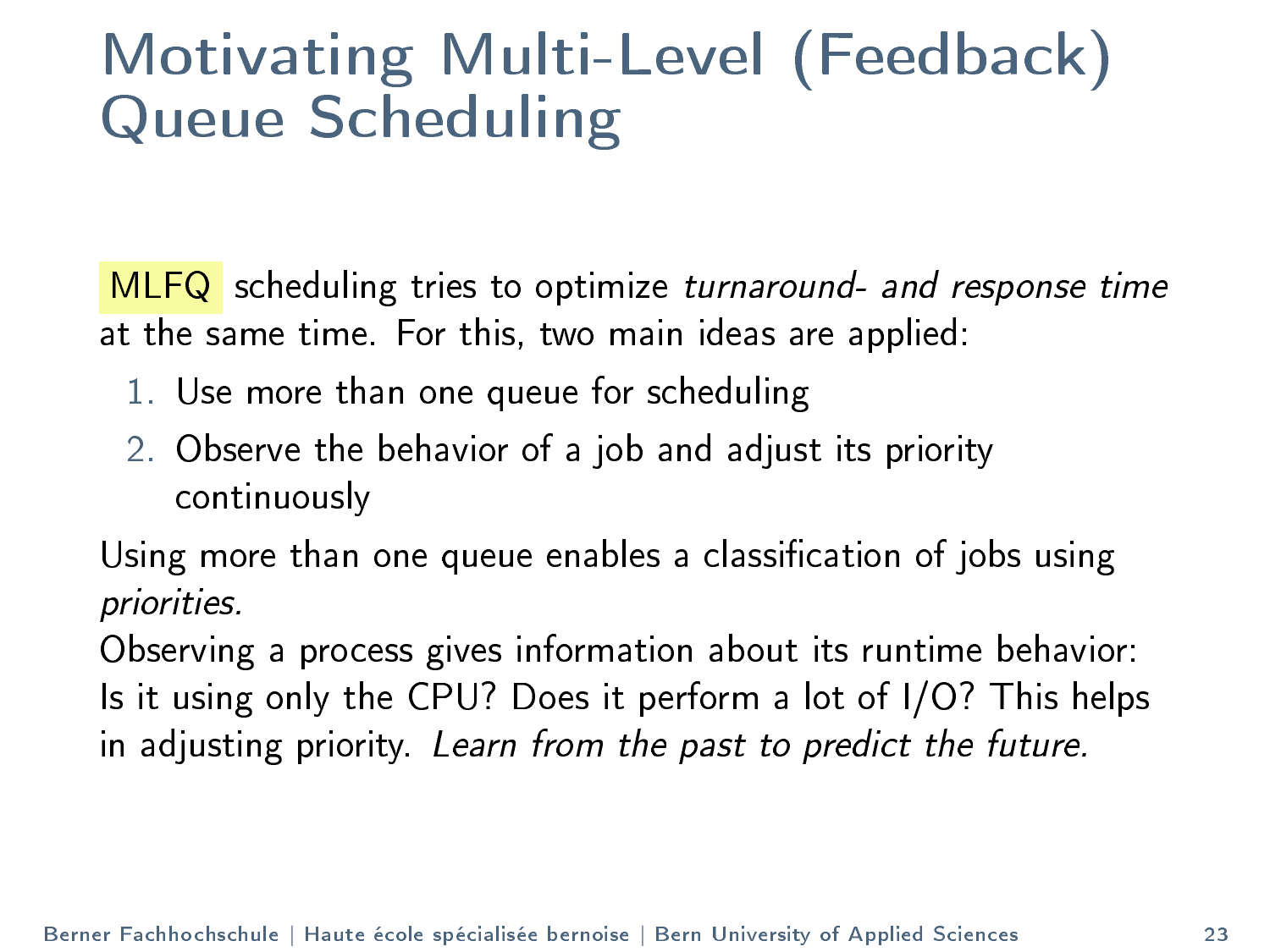#### MLFQ Example

In this example, there are 4 jobs: A and B (high prio) in queue 8, C (medium prio) in queue 4 and D (low prio) in queue 1. Queue numbering is not relevant.

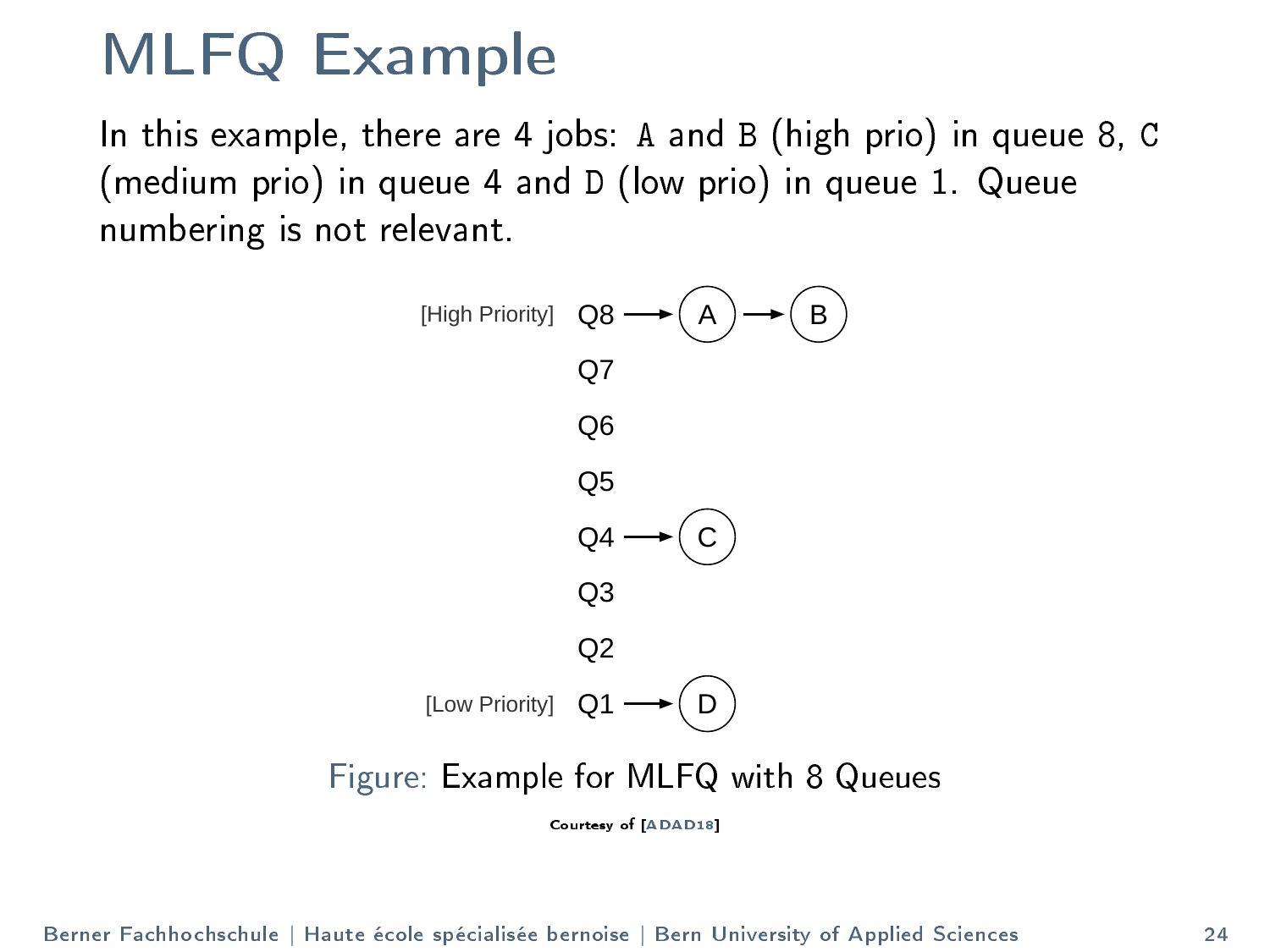#### Basic Rules

In the following, we assume these basic rules when discussing MLFQ scheduling:

- $\blacktriangleright$  There is a number of *distinct* queues, each with a different priority
- $\triangleright$  A job can only be in a single queue at any time
- $\blacktriangleright$  There can be more than one job per queue; these are scheduled using round robin
- $\triangleright$  Ready jobs in queues with higher priority are run first

#### In summary:

```
Rule 1 If Prio(A) > Prio(B): Run A
Rule 2 If \text{Prio}(A) = \text{Prio}(B): Run A and B in round robin
```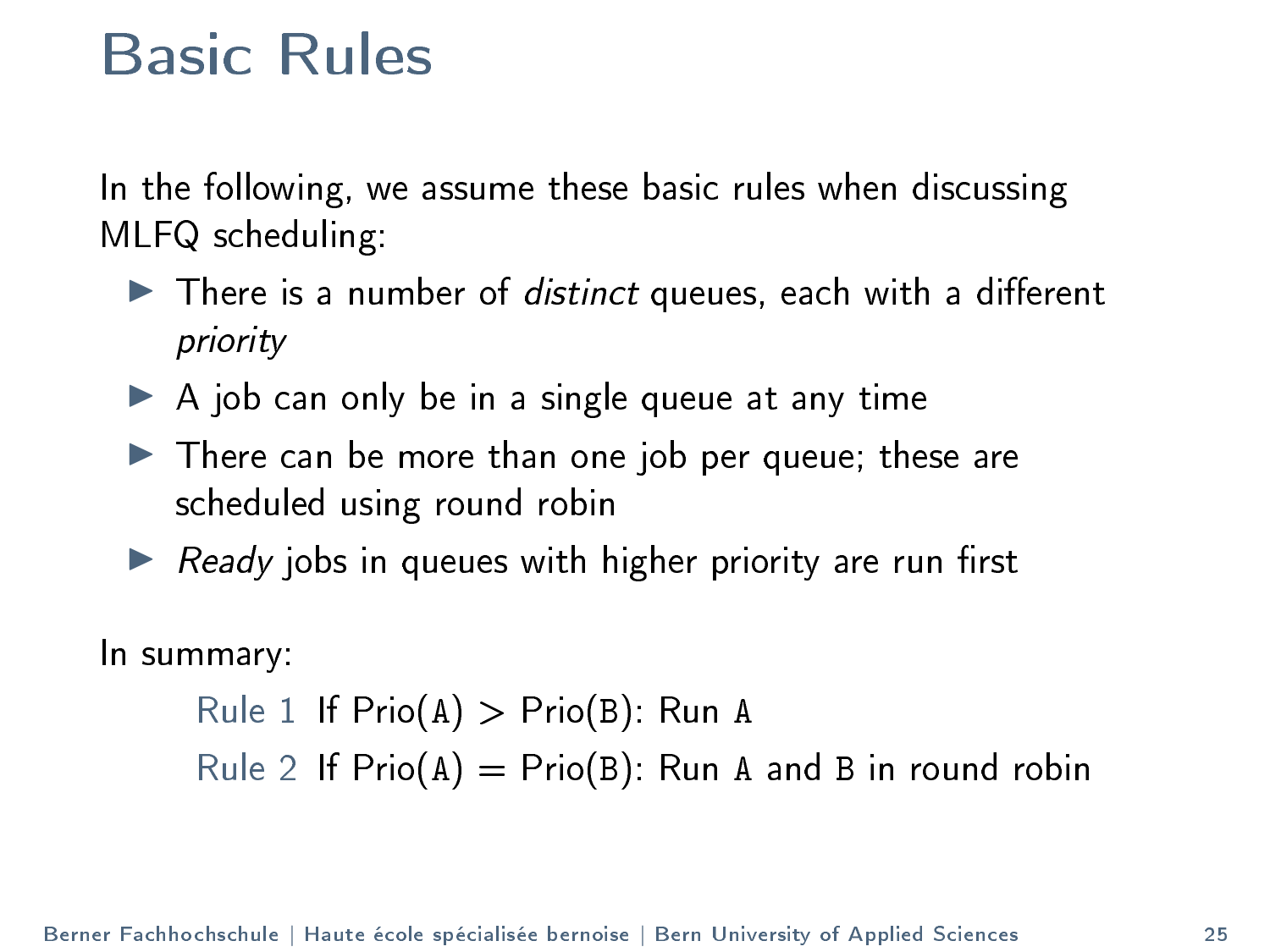#### Key Question: Adjusting Priority

MLFQ adjusts the priority of a job due to its observed behavior:

- $\triangleright$  A iob performing a lot of I/O gets a *high* priority
- $\triangleright$  A job using the CPU a lot gets a low priority

Let us add some rules for this:

Rule 3 A new job is placed in the queue with the highest priority

Rule 4a If it uses up its whole time slice, its priority is reduced

Rule 4b If it yields the CPU before using up the time slice, its priority stays the same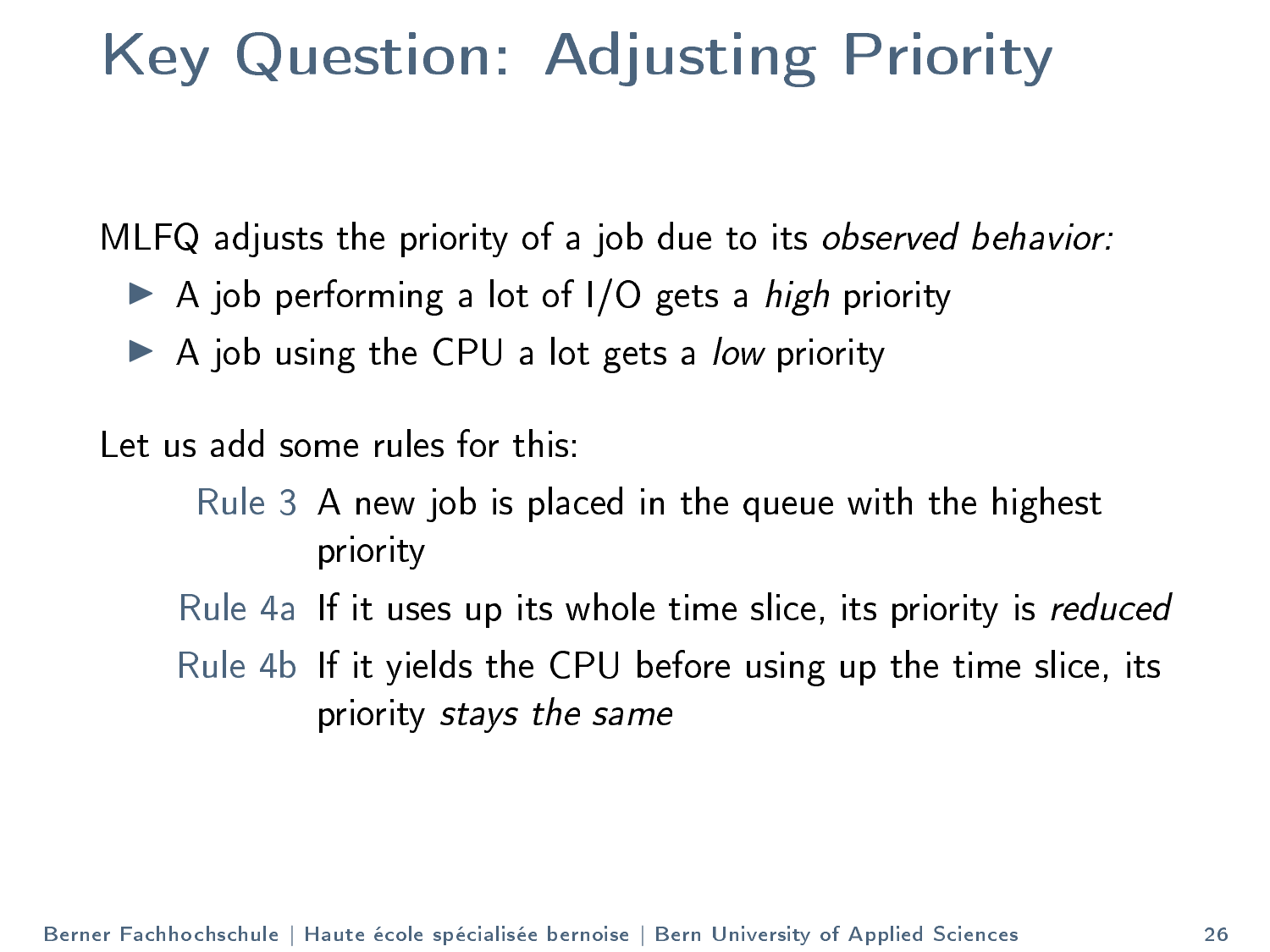#### Example: Batch Job

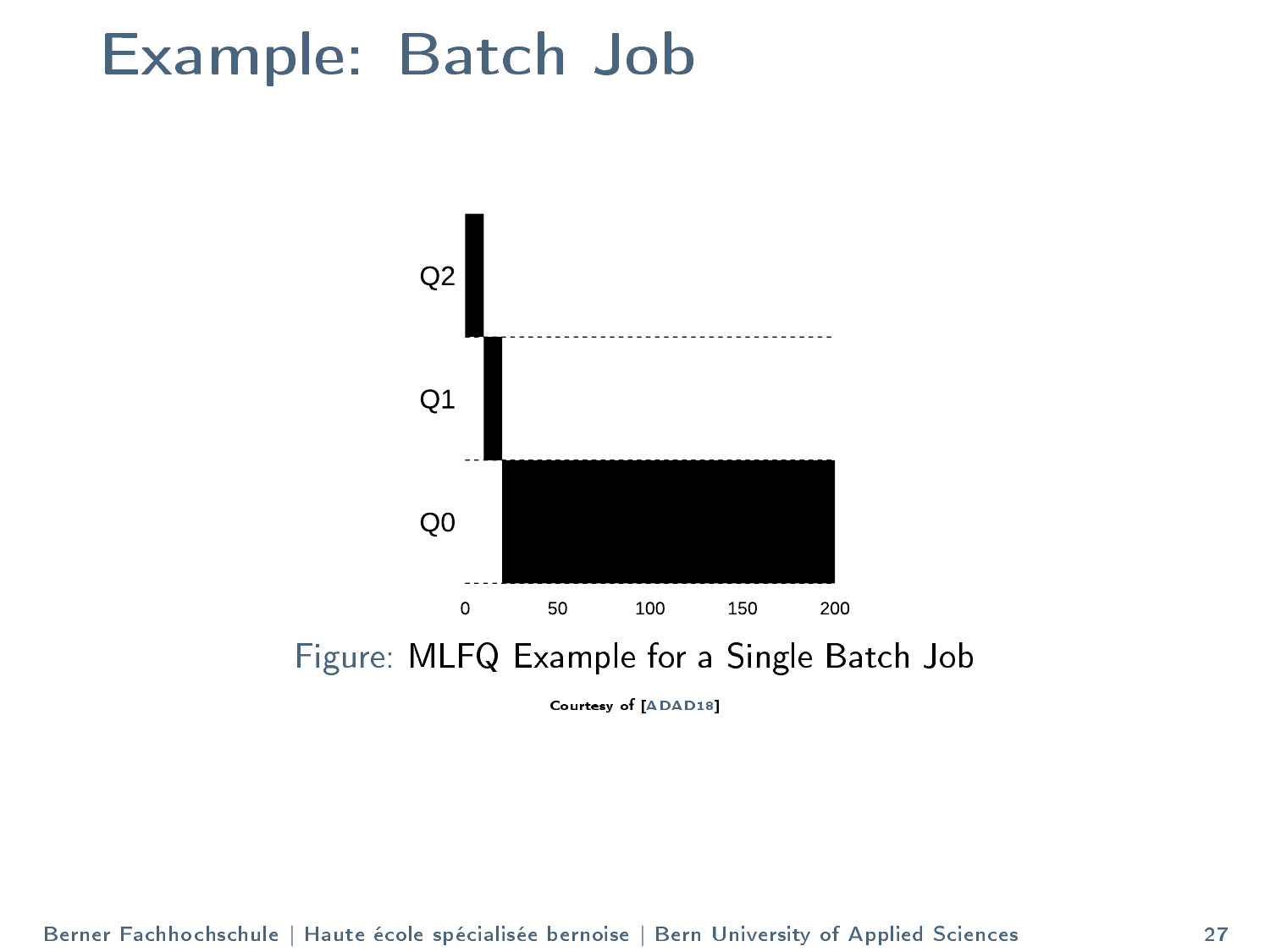#### Example: Batch and Interactive Job



Courtesy of [\[ADAD18\]](#page-57-0)

Notice: MLFQ first assumes a job to be short. If it is, it completes quickly  $-$  if not, it will move down the queues. Thus, MLFQ approximates SJF!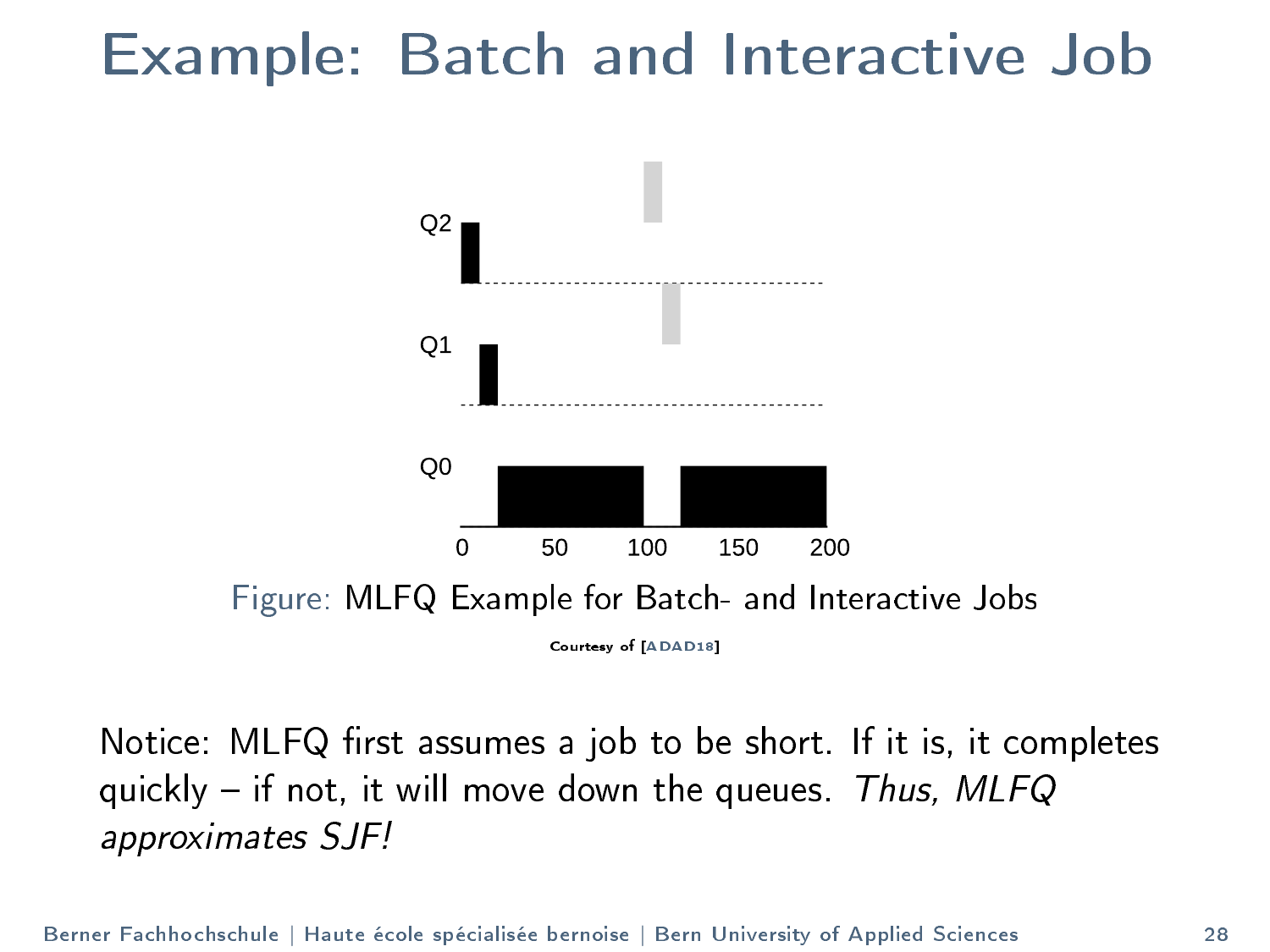#### Example: Batch and I/O Jobs



Due to Rule 4b, the I/O intensive job keeps its high priority (and thus its interactivity).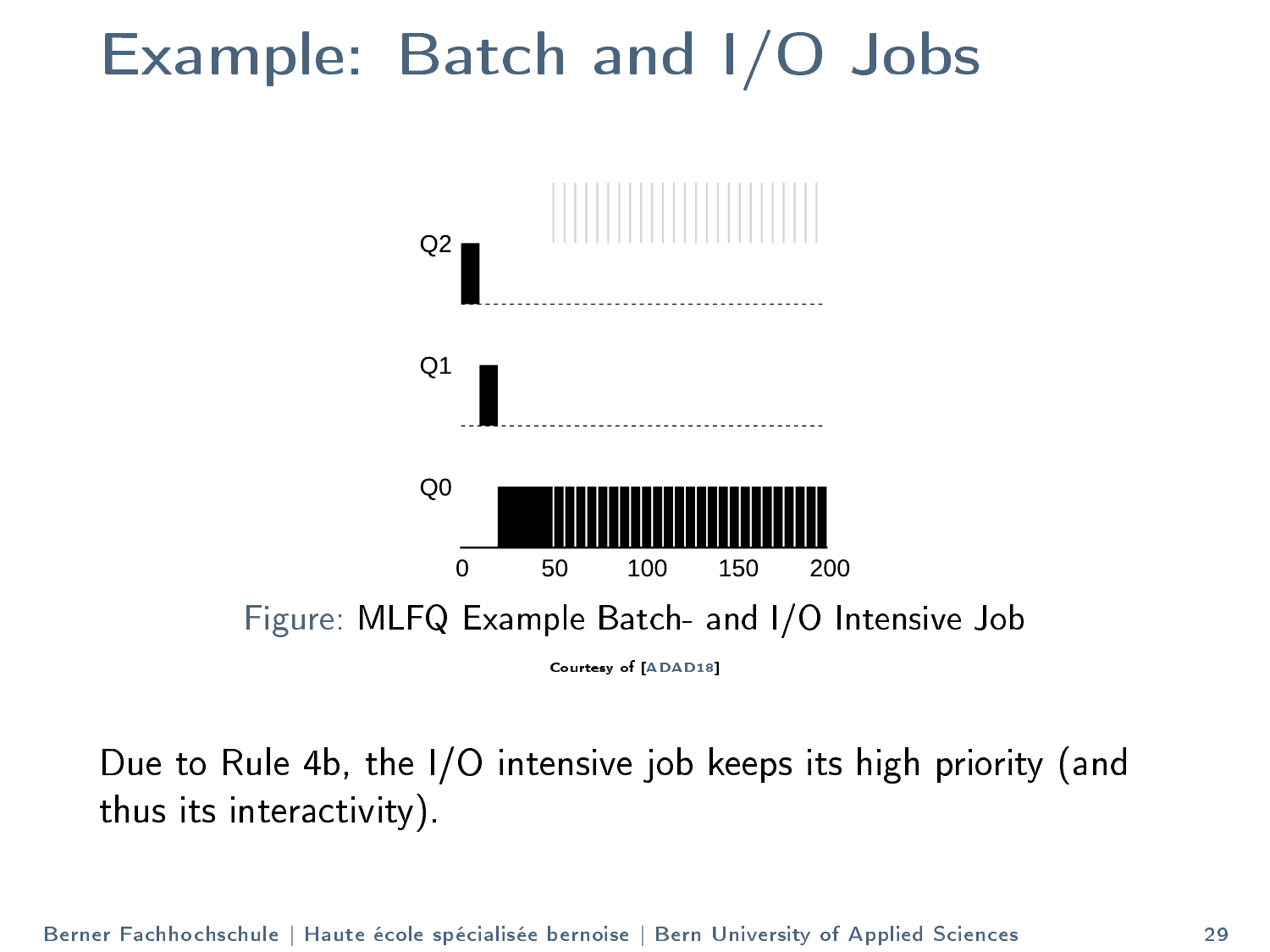#### Problem 1: Starvation



Too many interactive jobs may starve a batch job. Or: a batch job might change behavior and become interactive (again). . .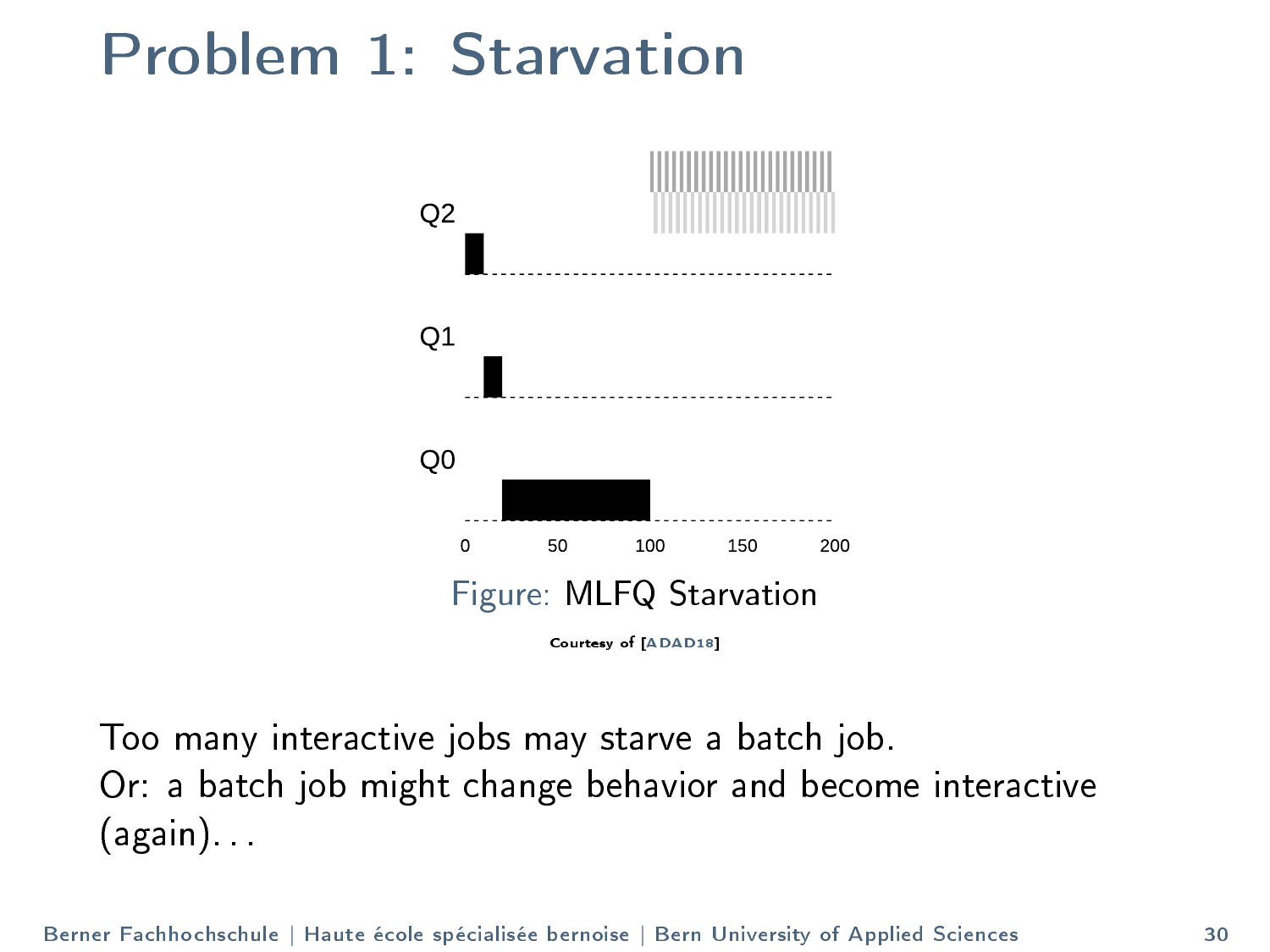#### Solution: Priority Boosts

A simple solution for starvation is to periodically boost the priority of all jobs:

Rule 5 After a given time period, move all jobs to the queue with the highest priority

This solves two problems at once:

- $\triangleright$  No starvation: Every job periodically runs in the queue with the highest priority
- $\blacktriangleright$  Behavior change: A batch job can become interactive again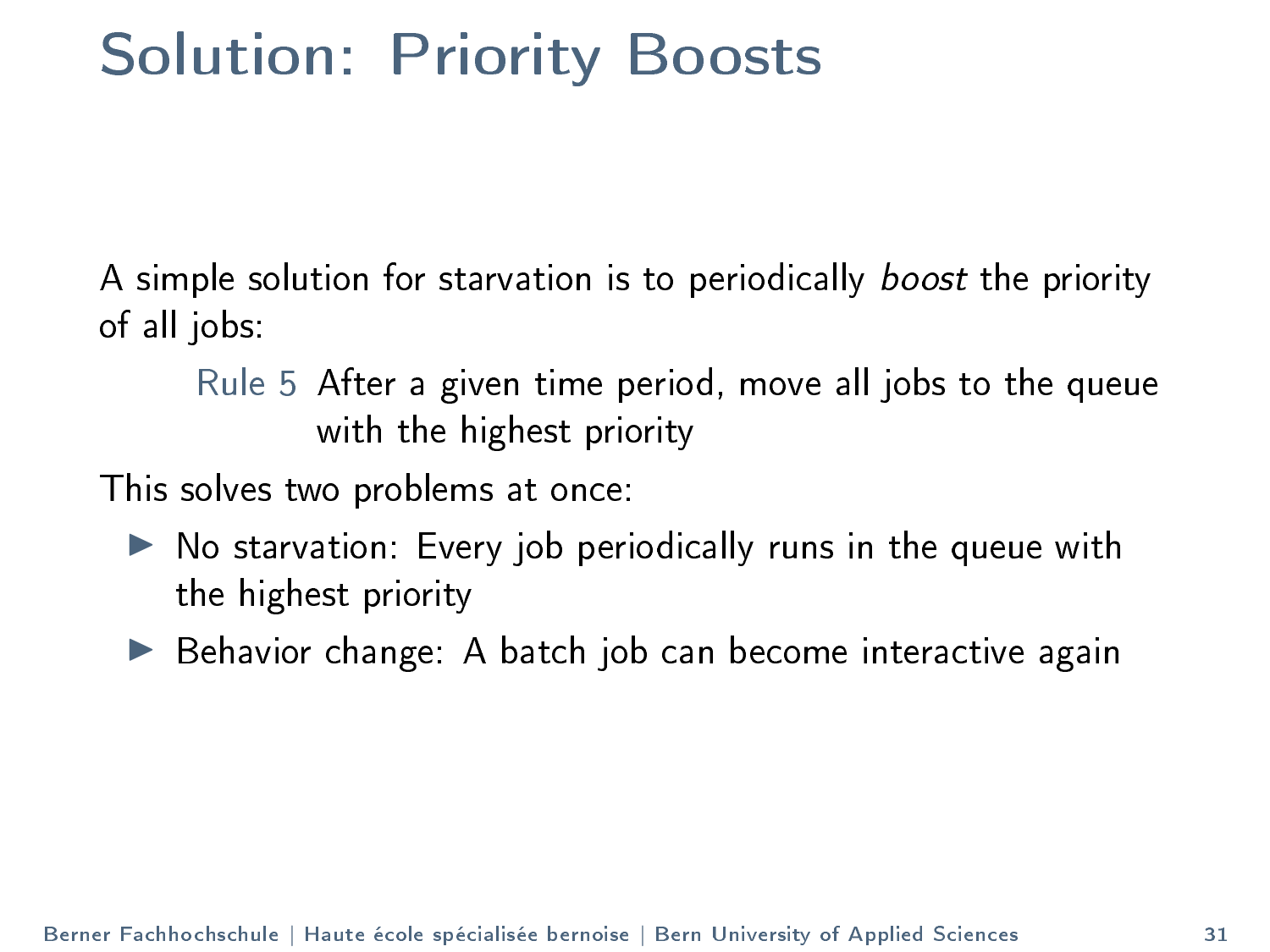#### Example: Priority Boosts



The batch job is moved to Q2 due to periodic priority boosts.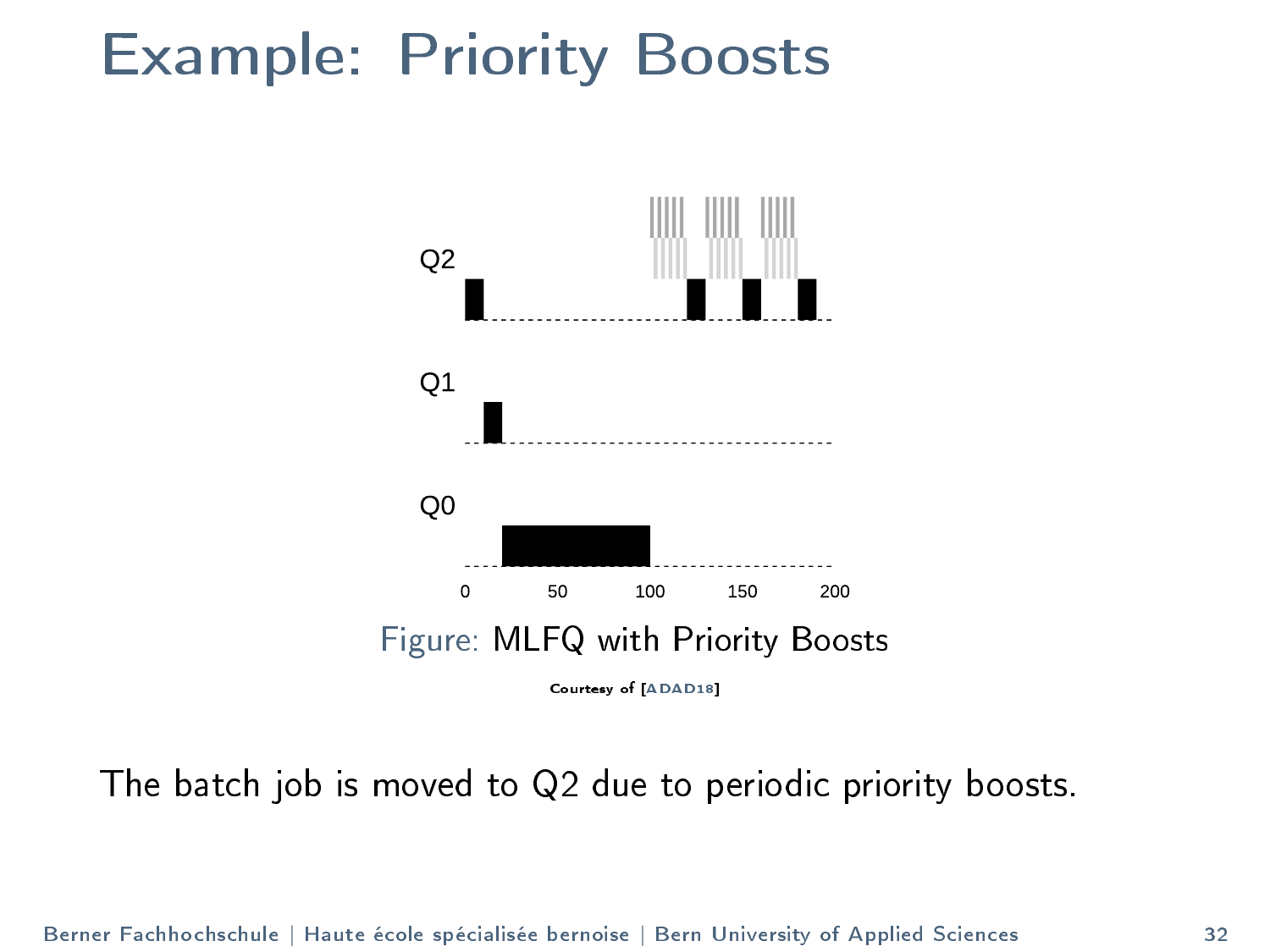#### Problem 2: Gaming the Scheduler



Gaming is an attack on the scheduler, in which a job cleverly yields its time slice to gain a lot of total CPU time. When could this be a problem?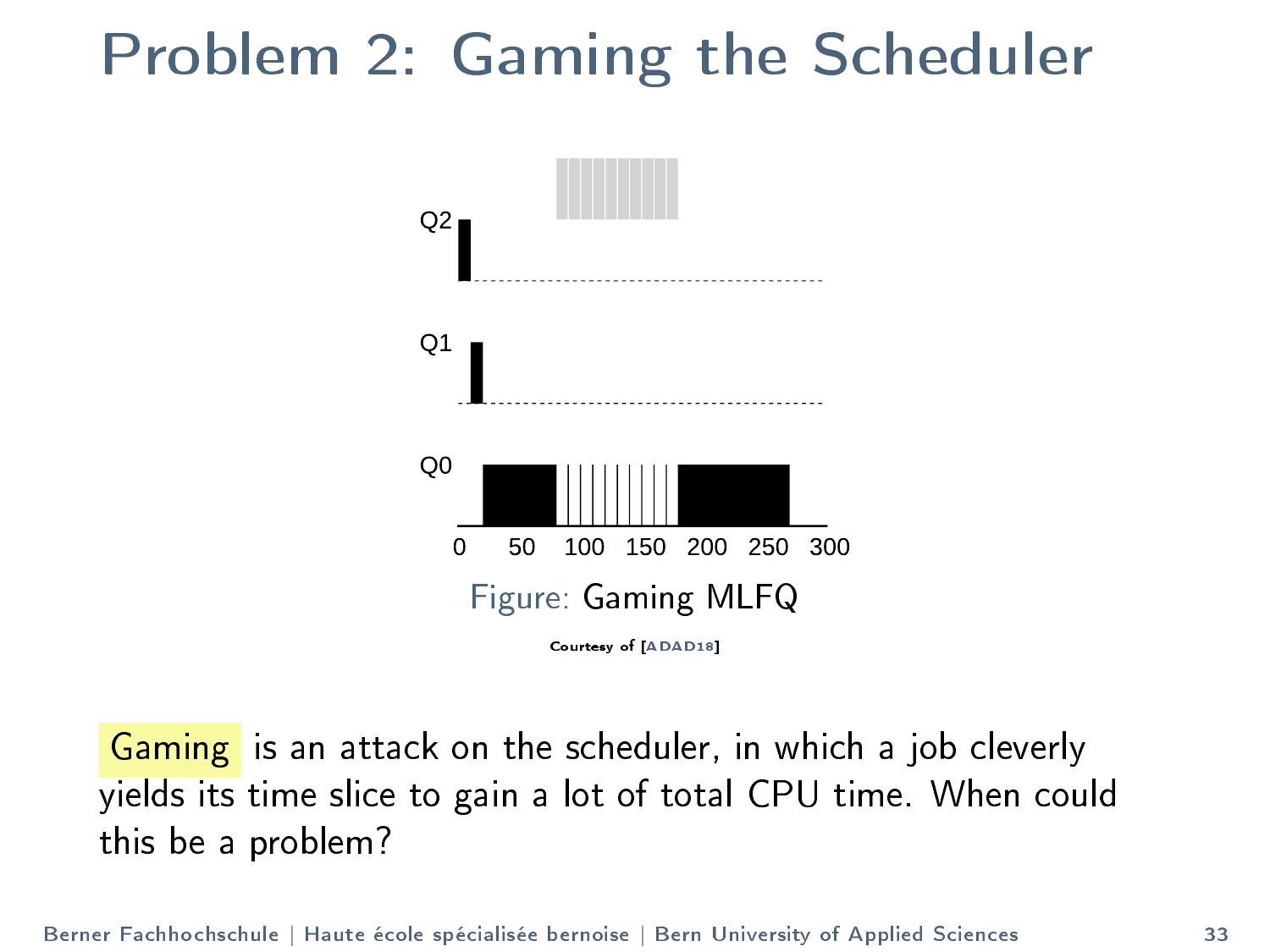#### Solution: Better CPU Accounting

Rules 4a and 4b enable gaming of the scheduler. The solution is better accounting: Track the CPU time spent over multiple context switches and move a job to the next priority queue if it has used up all assigned time.

We thus change the rules:

Rule 4a If it uses up its whole time slice, its priority is reduced Rule 4b If it yields the CPU before using up the time slice, its

priority stays the same

Rule 4 When a job uses up all its assigned time at a given priority (regardless how often it has yielded the CPU), it is moved to the next lower priority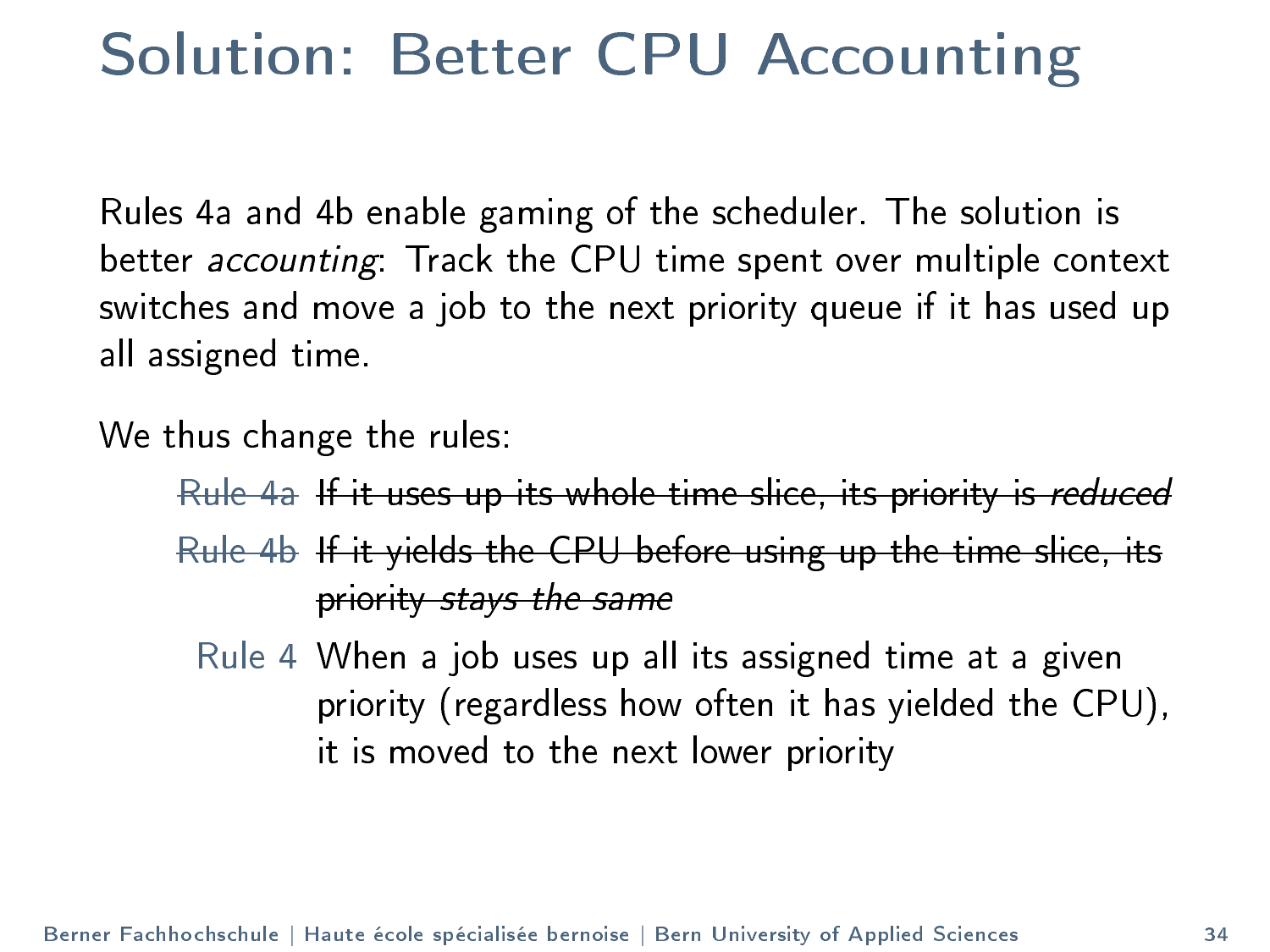#### Example: CPU Accounting



The gaming job is moved to Q0 due to better CPU accounting.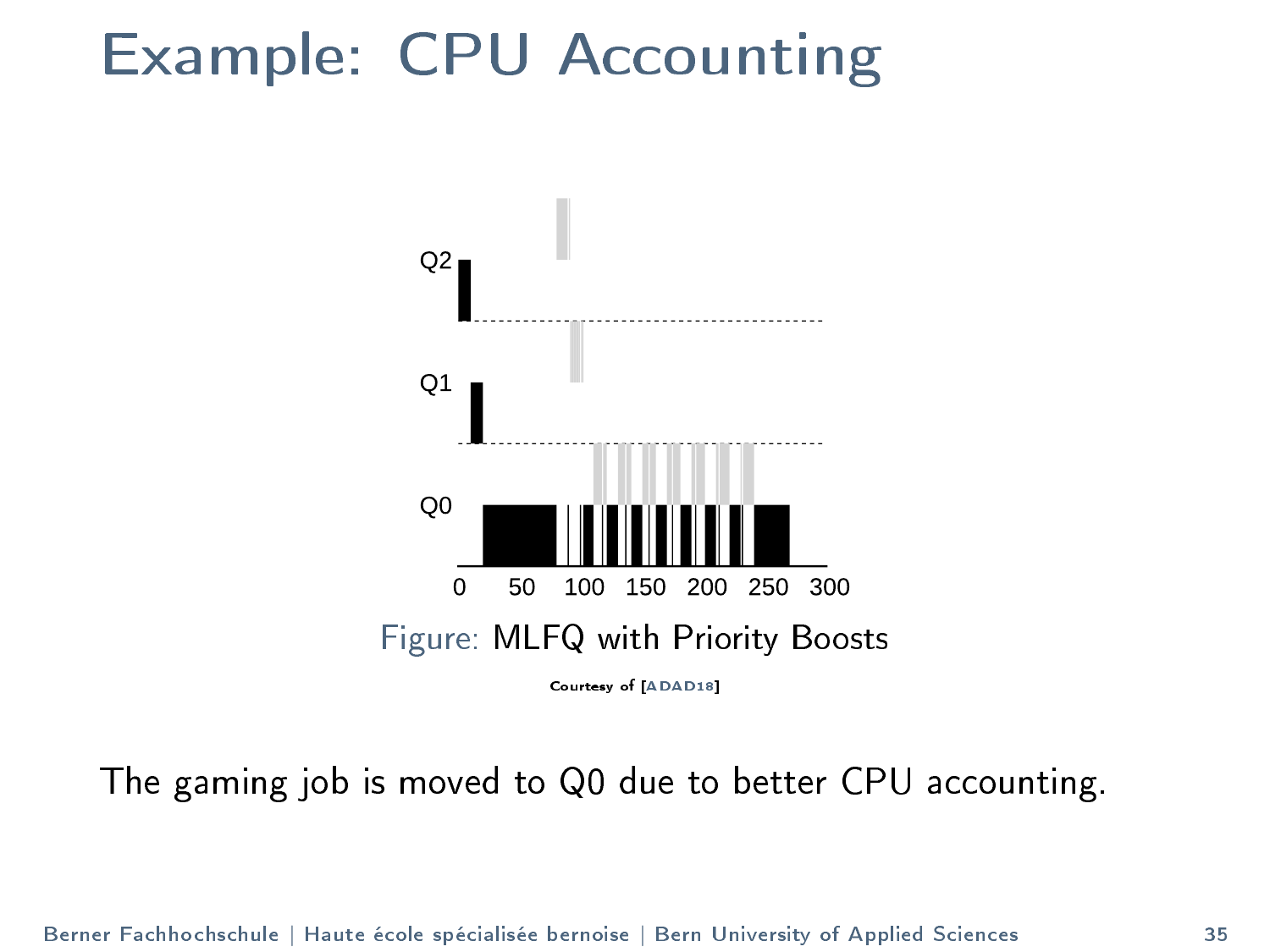#### MLFQ Parametrization

MLFQ is an advanced scheduling policy which improves turnaround- and response time. However, for practical implementation, many questions must be solved:

- $\blacktriangleright$  How many queues?
- $\blacktriangleright$  How long are the time slices? Are they different per queue?
- $\blacktriangleright$  At which interval should priority boosts occur? If too long, jobs may starve; if too short, response time may degrade. . .
- ▶ Are all jobs run in all queues? Are some queues reserved for the OS?
- $\blacktriangleright$  Can the user influence scheduling decisions?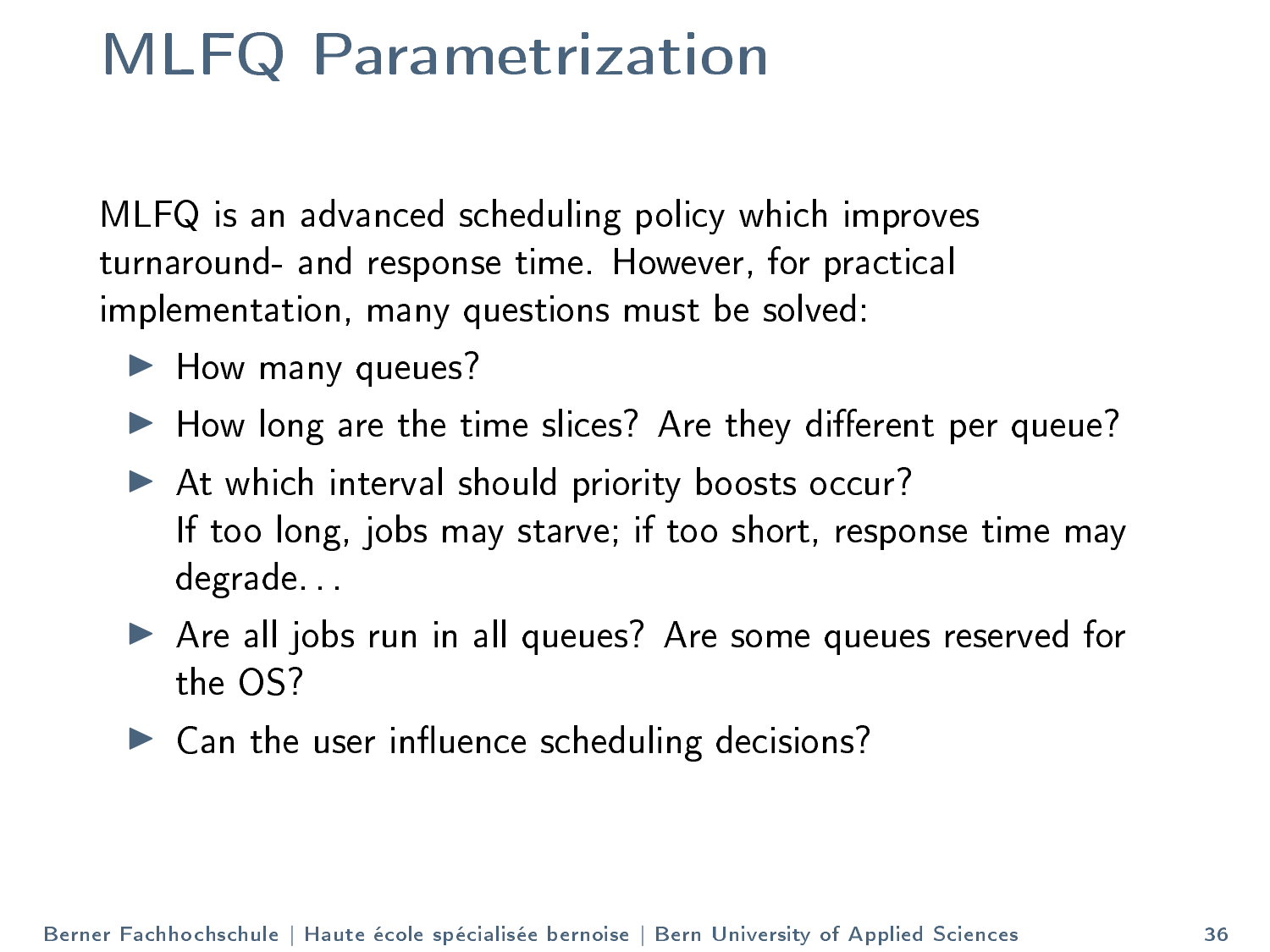<span id="page-36-0"></span>

Berner Fachhochschule Haute école spécialisée bernoise Bern University of Applied Sciences

# [Proportional Share](#page-36-0) **[Scheduling](#page-36-0)**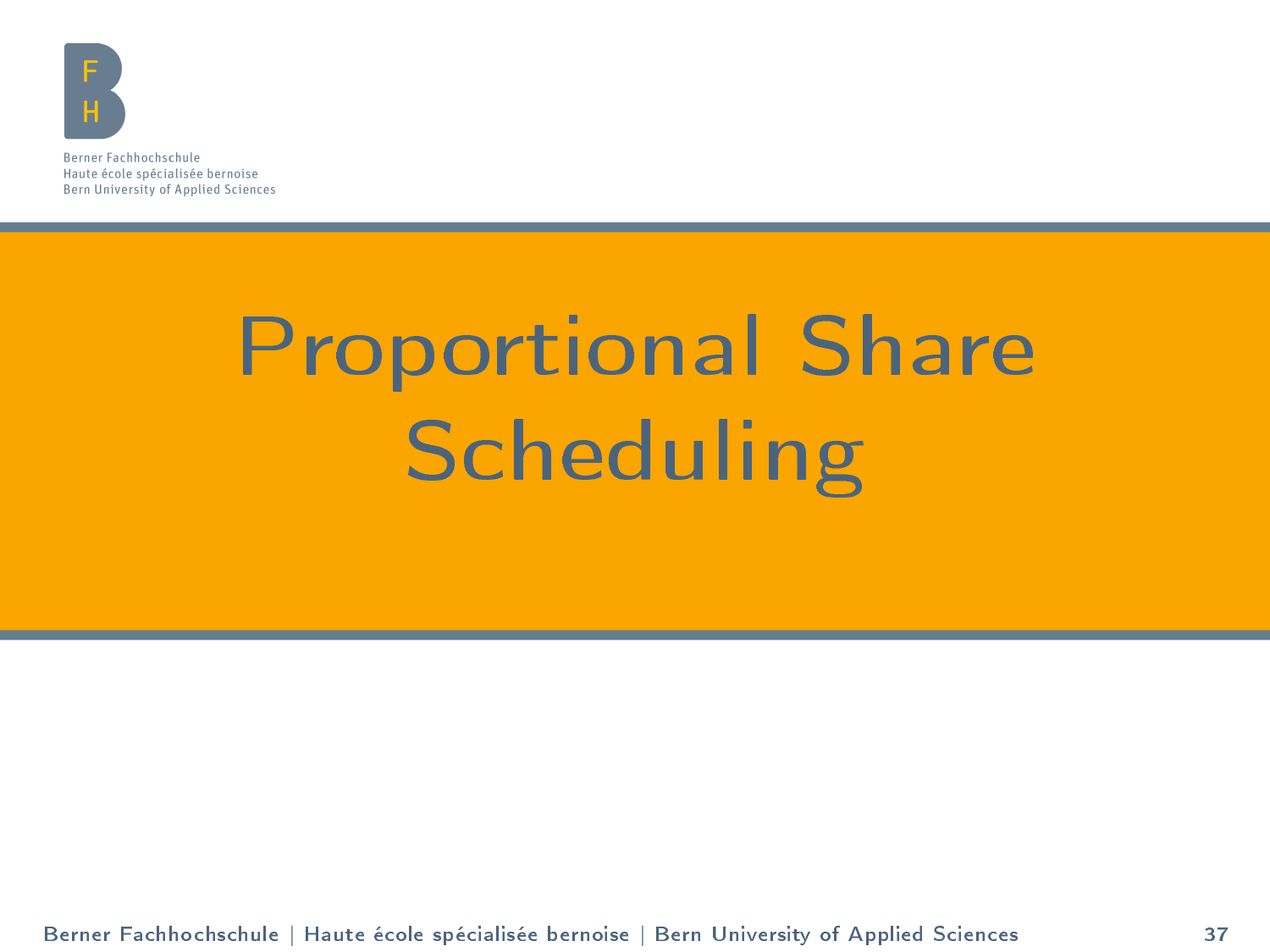#### Proportional Shares: Basic Idea

Different idea: Do not optimize for turnaround or response time, but try to guarantee a certain amount of CPU time for each job. This is called **proportional-share** or fair-share scheduling.

One solution: Measure CPU time per job and distribute it over all running jobs. Difficult to implement.

Another idea: Use randomness!<sup>3</sup> This is easier to implement (needs almost no state) and fast.

 $3 \times 3$  Hint: Using randomness is often a good solution - keep it in mind! Berner Fachhochschule | Haute école spécialisée bernoise | Bern University of Applied Sciences 38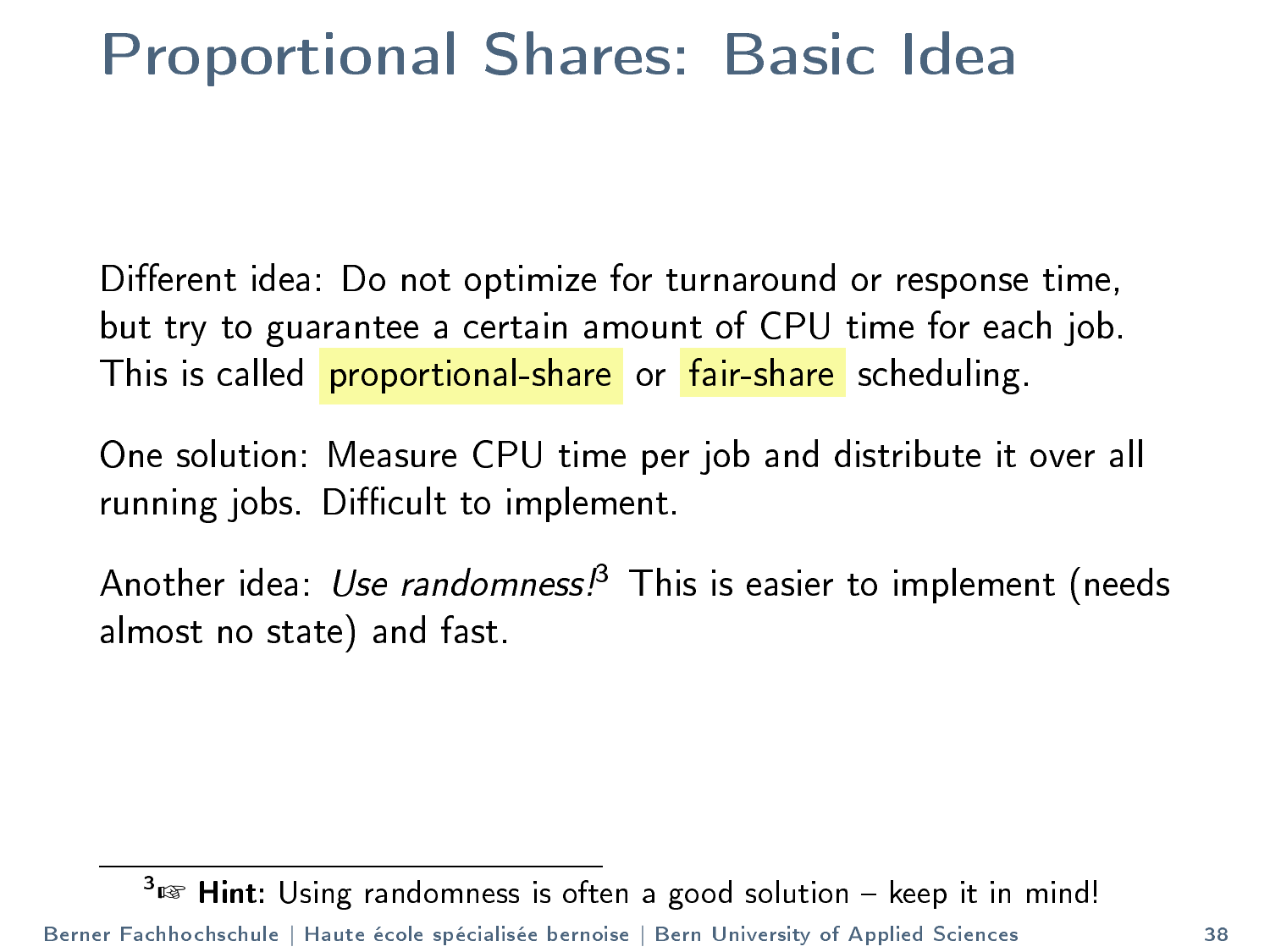#### Lottery Scheduling

In lottery scheduling, each job has a certain amount of tickets. The percent of tickets a job has, represents its share of CPU time. Tickets are numbered. Periodically (e.g. every time slice), a ticket number is drawn at random and the job holding the ticket is scheduled.

Example: Job A has tickets 0 . . . 74 and job B tickets 75 . . . 99. The scheduler draws the following numbers:

63 85 70 39 76 17 29 41 36 39 10 99 68 83 63 62 49 49

This corresponds to the following schedule:

|  |  |  |  |  |  | A AA AAAAAA A AAAAA |  |  |  |
|--|--|--|--|--|--|---------------------|--|--|--|
|  |  |  |  |  |  |                     |  |  |  |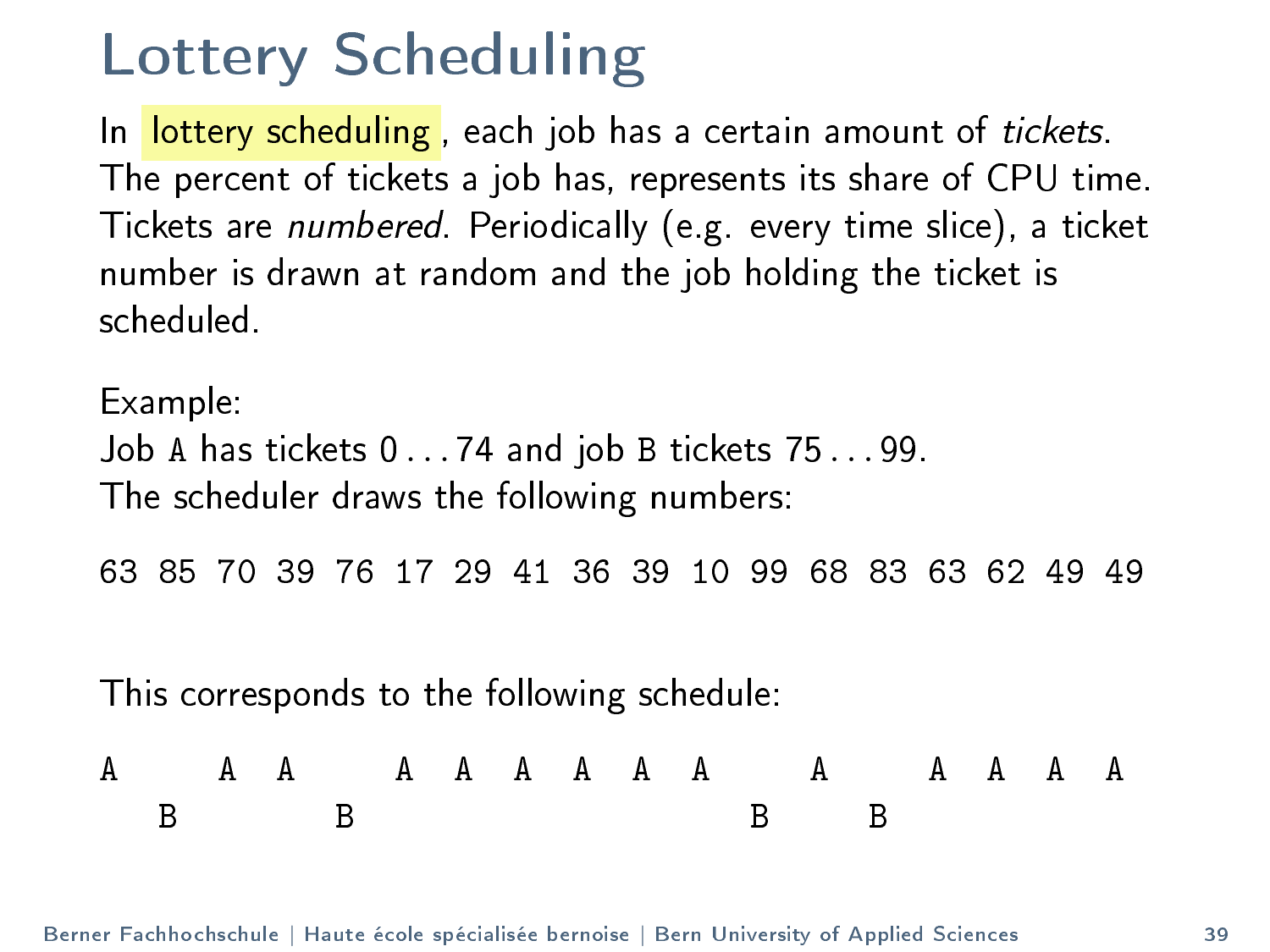#### Implementing Lottery Scheduling

```
int counter = 0:
int winner = random() % totaltickets; // get winner
struct node t * current = head;
// loop until the sum of ticket values is > the winner
while (current) {
    counter = counter + current−>tickets;
    if (counter > winner)
  break; // found the winner
    current = current−>next;
}
```
// current is the winner: schedule it...

Source: ostep-code/cpu-sched-lottery/lottery.c



Figure: Lottery Implementation Using (Sorted) List

Courtesy of [\[ADAD18\]](#page-57-0)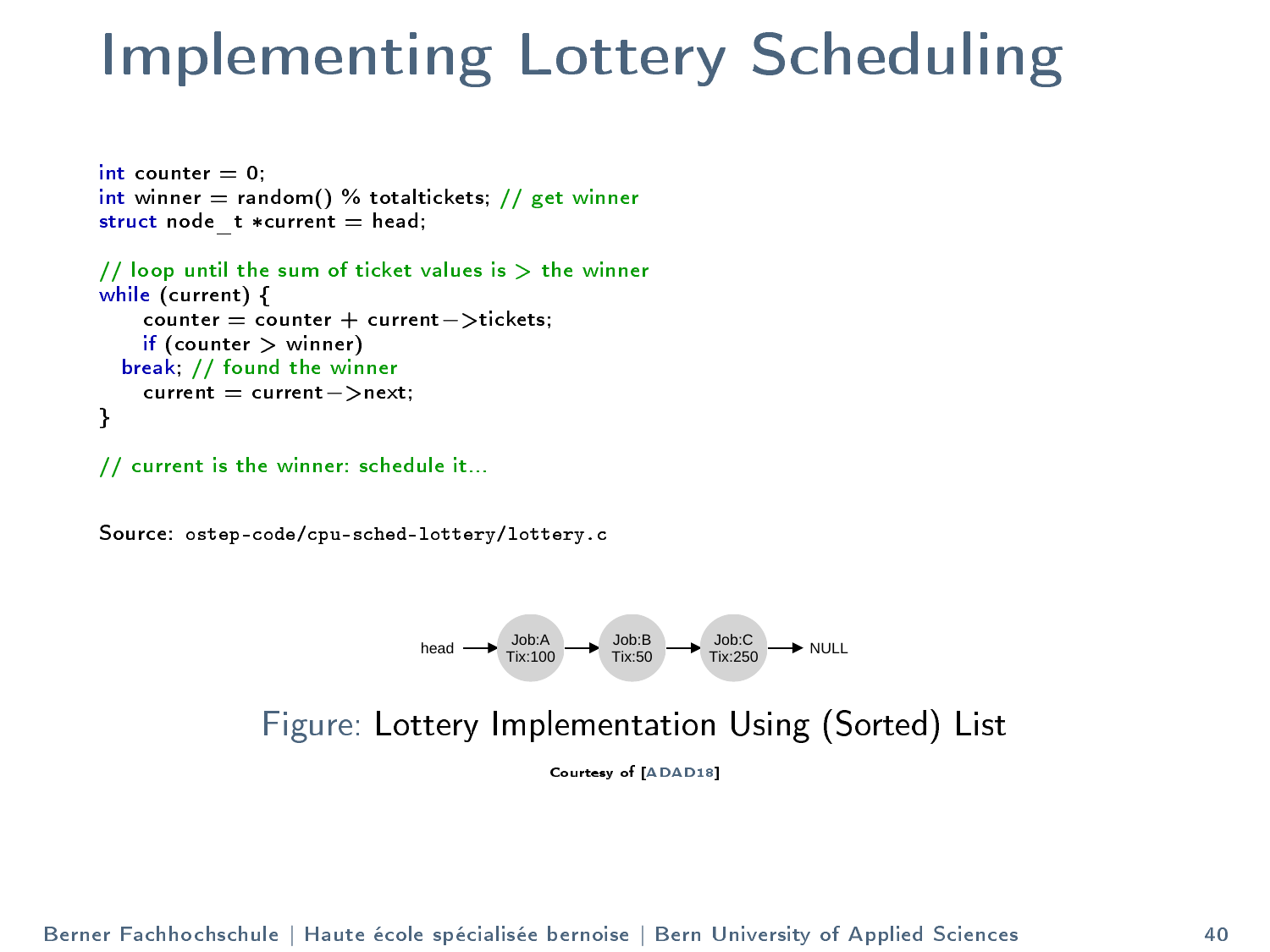#### Lottery Fairness

Example: 2 jobs, 100 tickets each, same job length.

Unfairness Metric:  $U = \frac{T_{completion}(A)}{T_{comulation}(B)}$  $\tau_{\textit{completion}}(B)$ 

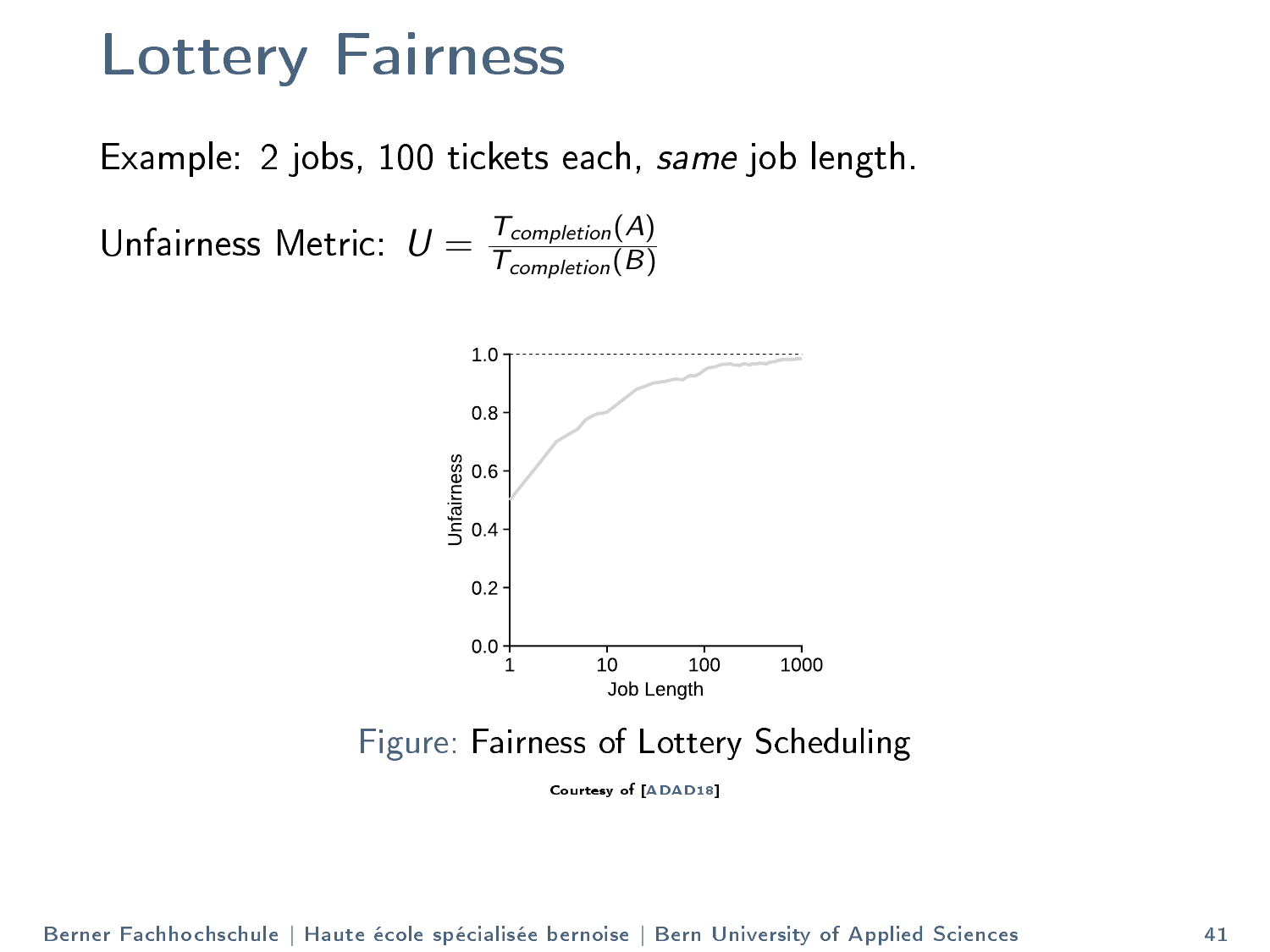#### Stride Scheduling

Stride scheduling is a deterministic ticket-based policy. Idea: Use inverse proportion of ticket shares to decide, which job to run. We define:

$$
\text{Stride } S(job) = \frac{C}{\text{Tickets}(job)}
$$

Where C is the *stride constant* (some large number) and  $Tickets(x)$  the number of tickets a job has

Pass 
$$
P(job)
$$
 is the total amount of accumulated stride of a job

The scheduler then simply runs the job with the *lowest* pass value and increments it with the job's stride.

Problem compared to lottery scheduling: Global state (what if a new job enters?)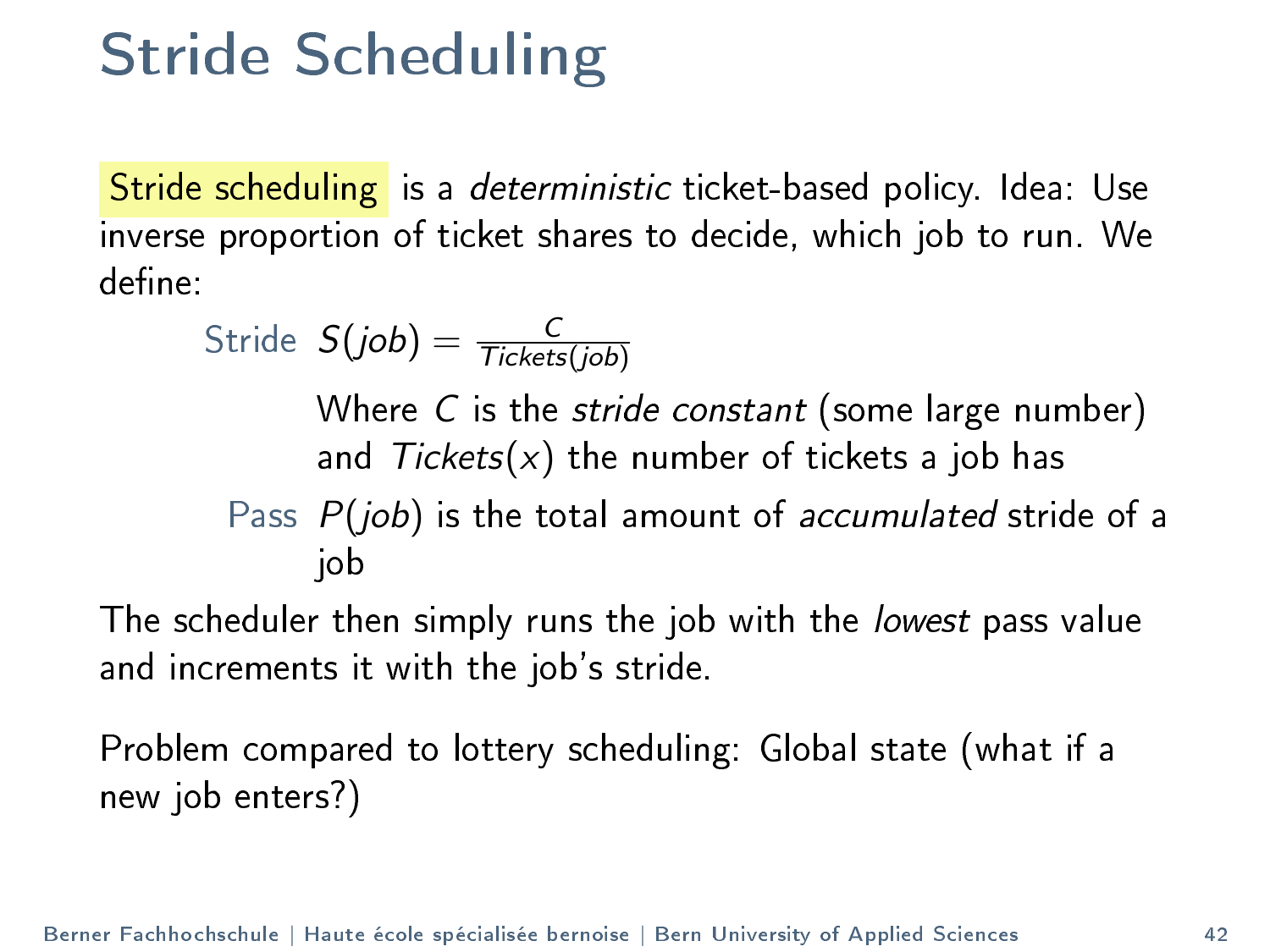#### Stride Example

 $C = 10000$ Tickets per job:  $A = 100$ ,  $B = 50$ ,  $C = 250$ Stride per job:  $A = 100$ ,  $B = 200$ ,  $C = 40$ 

|     | Β   | C)  | Job run |
|-----|-----|-----|---------|
| Ω   | 0   | Ω   | А       |
| 100 | 0   | 0   | B       |
| 100 | 200 | Ω   | C       |
| 100 | 200 | 40  | Ċ       |
| 100 | 200 | 80  | C       |
| 100 | 200 | 120 | А       |
| 200 | 200 | 120 | C       |
| 200 | 200 | 160 | Ċ       |
| 200 | 200 | 200 |         |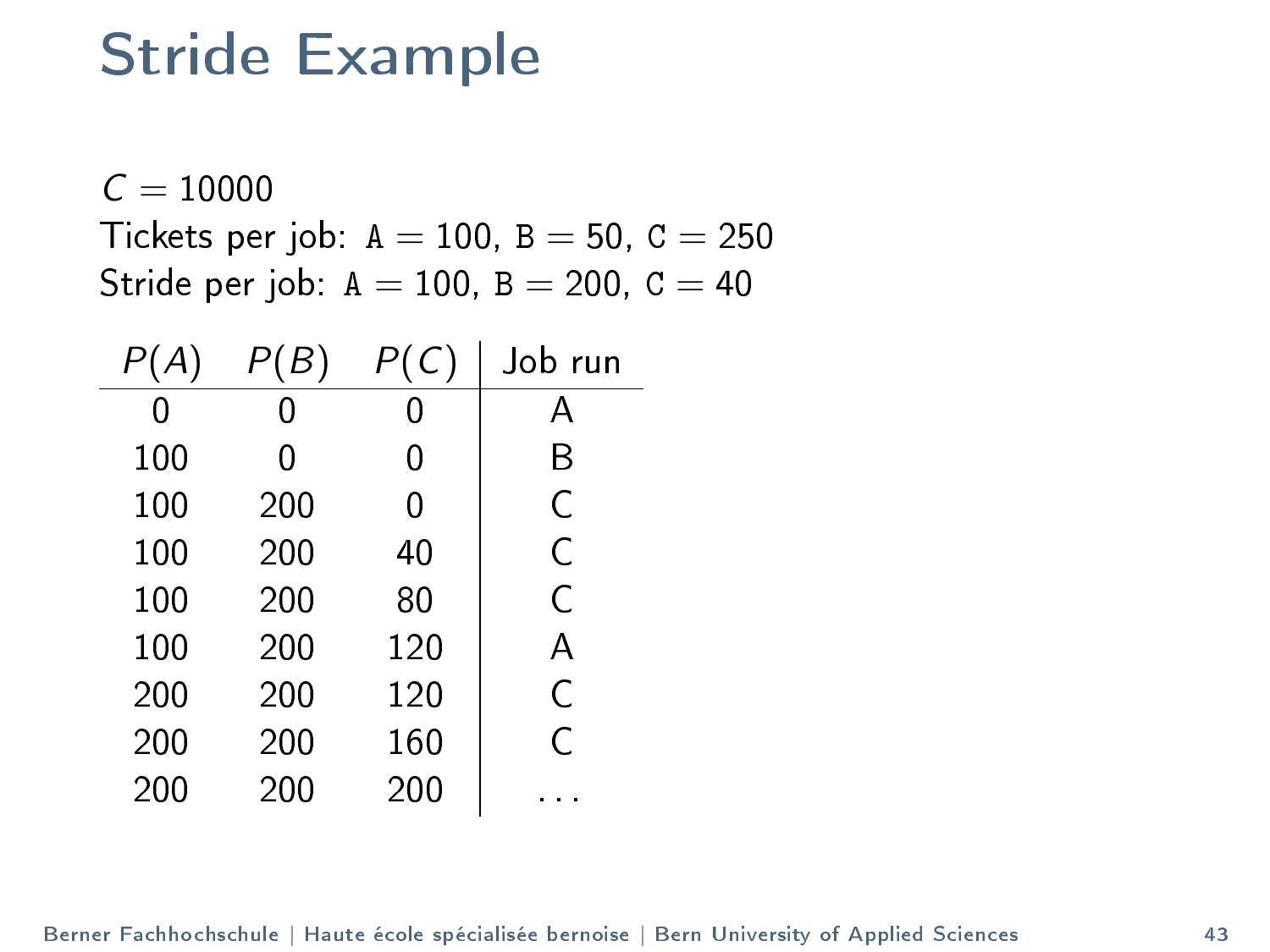<span id="page-43-0"></span>

Berner Fachhochschule Haute école spécialisée bernoise Bern University of Applied Sciences

## [Linux Scheduling](#page-43-0)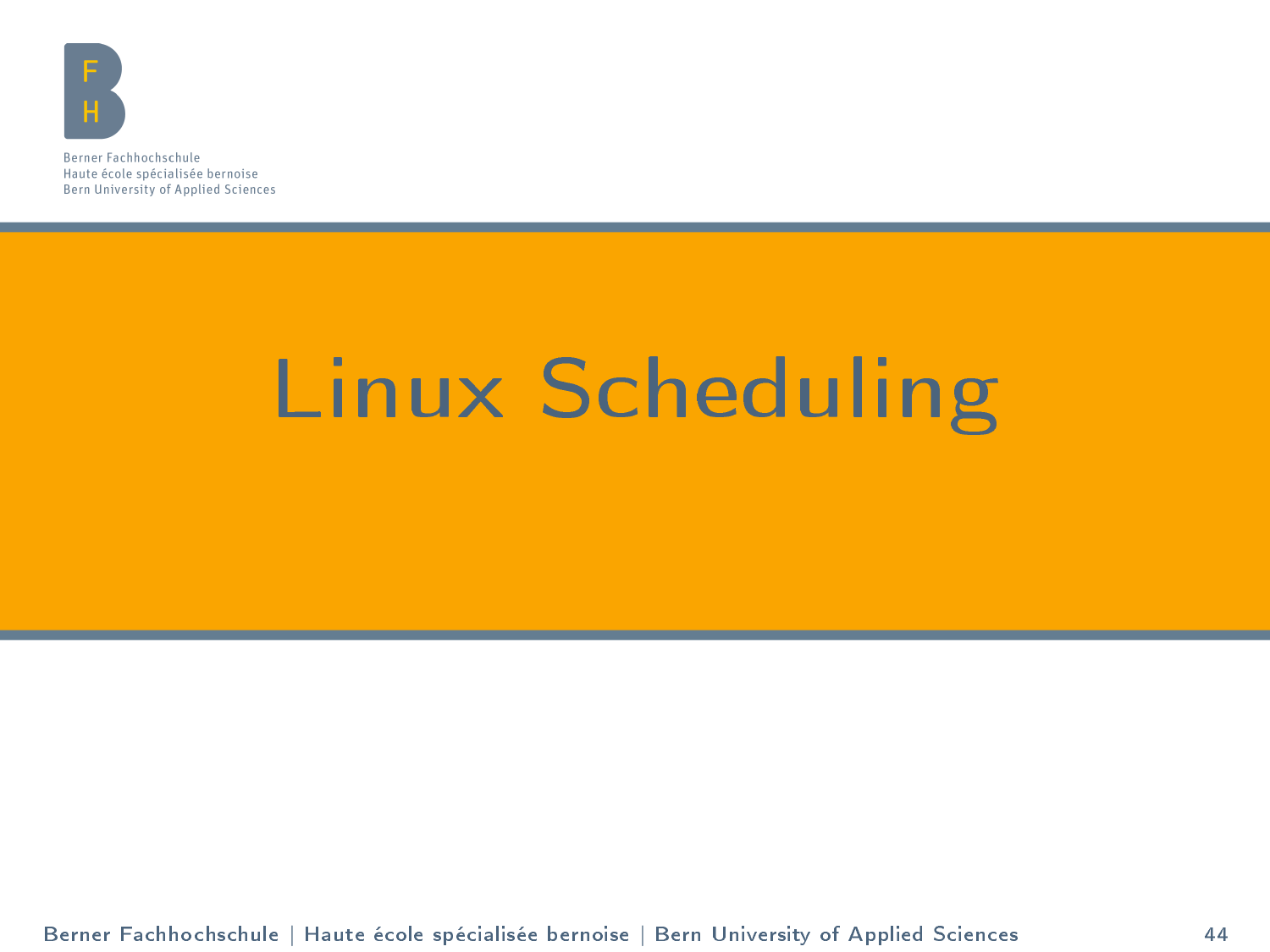#### Linux Completly Fair Scheduler

The Linux completly fair scheduler (CFS) is a highly efficient scheduler, trying to minimize overhead. It has no traditional time slices but adjusts them dynamically depending on the number of jobs. A good overview is given in [\[Jon\]](#page-57-2).

Basic idea: virtual runtime (vruntime) is accumulated per job, the job with lowest vruntime is scheduled next.

Problem: When to schedule the next job? For this, CFS uses parameters and some clever weighting to decide.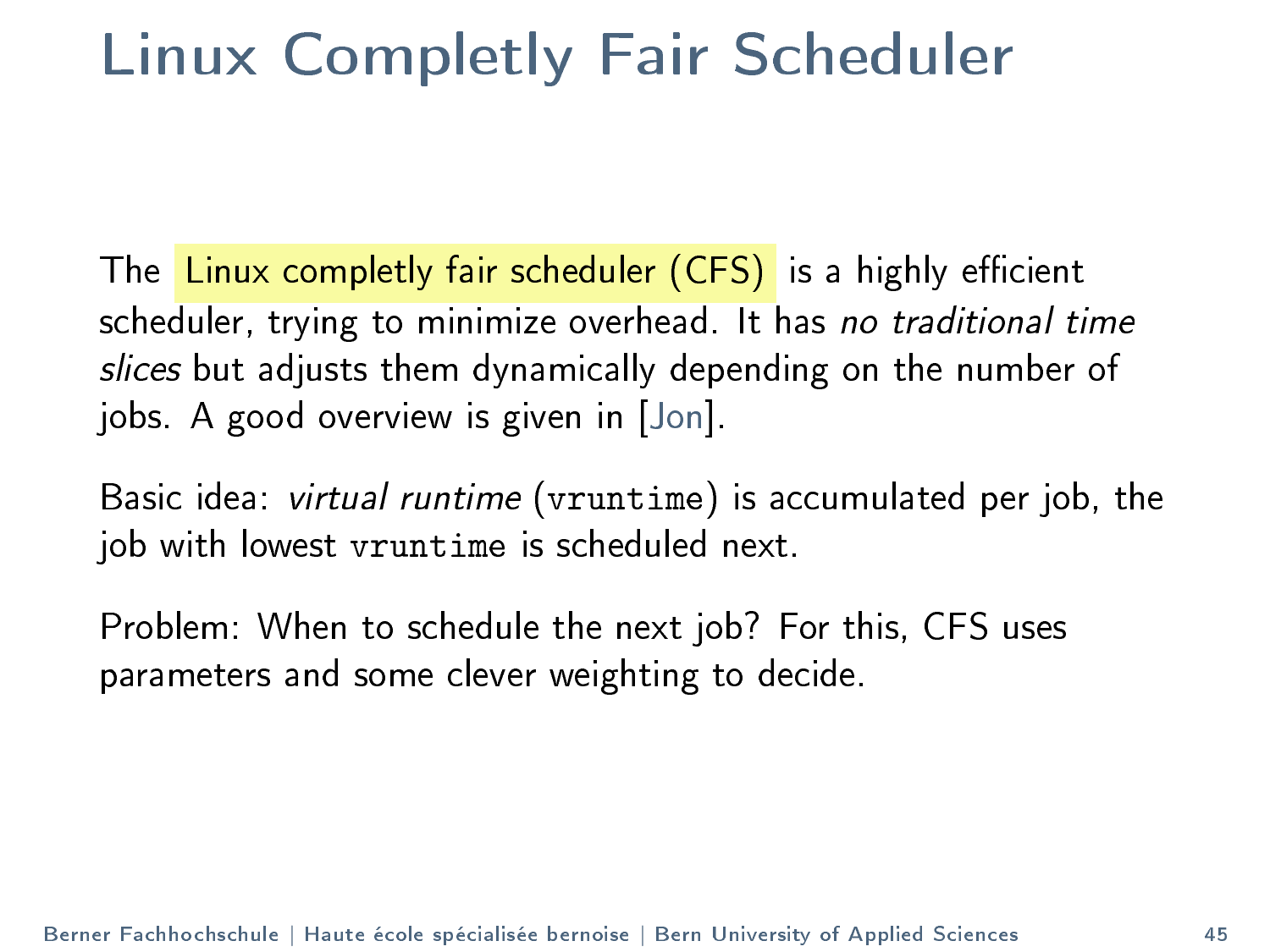#### CFS Basic Idea



#### Figure: Completly Fair Scheduling, Basic Idea

Courtesy of [\[ADAD18\]](#page-57-0)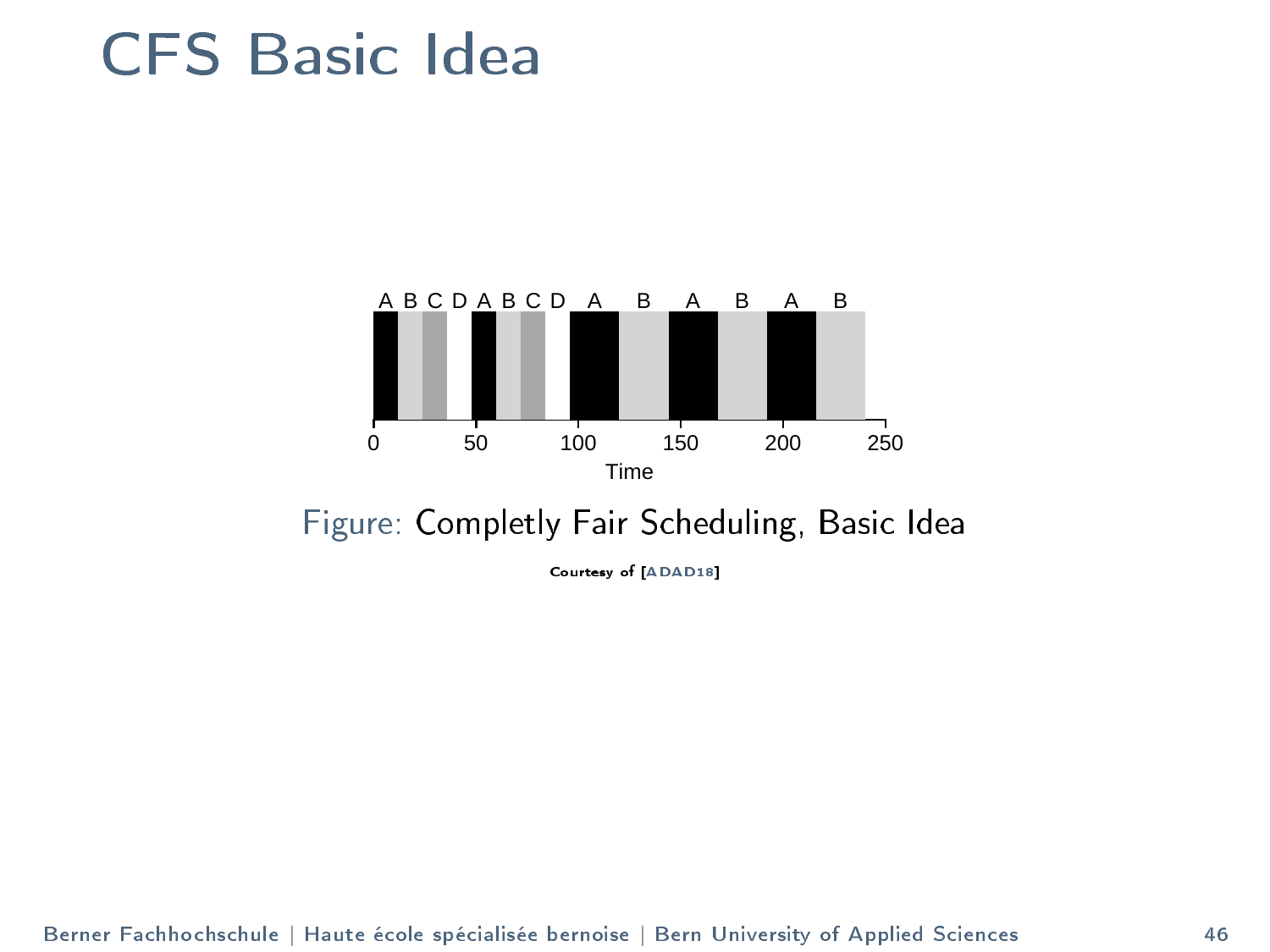#### CFS Parameters

The two most important parameters for CFS are: sched\_latency and min\_granularity. 4 (See: [\[linb\]](#page-58-0),[\[linc\]](#page-58-1))

sched\_latency: Time before considering a context switch

Defaults to  $6ms \cdot (1 + \log_2(ncpus))$ . Example: 18ms.

min\_granularity: When there are many jobs, time slices get too small. This is the minimal value used in every case. Defaults to 0.75 $ms \cdot (1 + \log_2 (ncpus))$ . Example: 2.25ms.

<sup>4</sup>The current values (nanoseconds) for our machine can be found in /proc/sys/kernel/sched\_latency\_ns and /proc/sys/kernel/sched\_min\_granularity\_ns.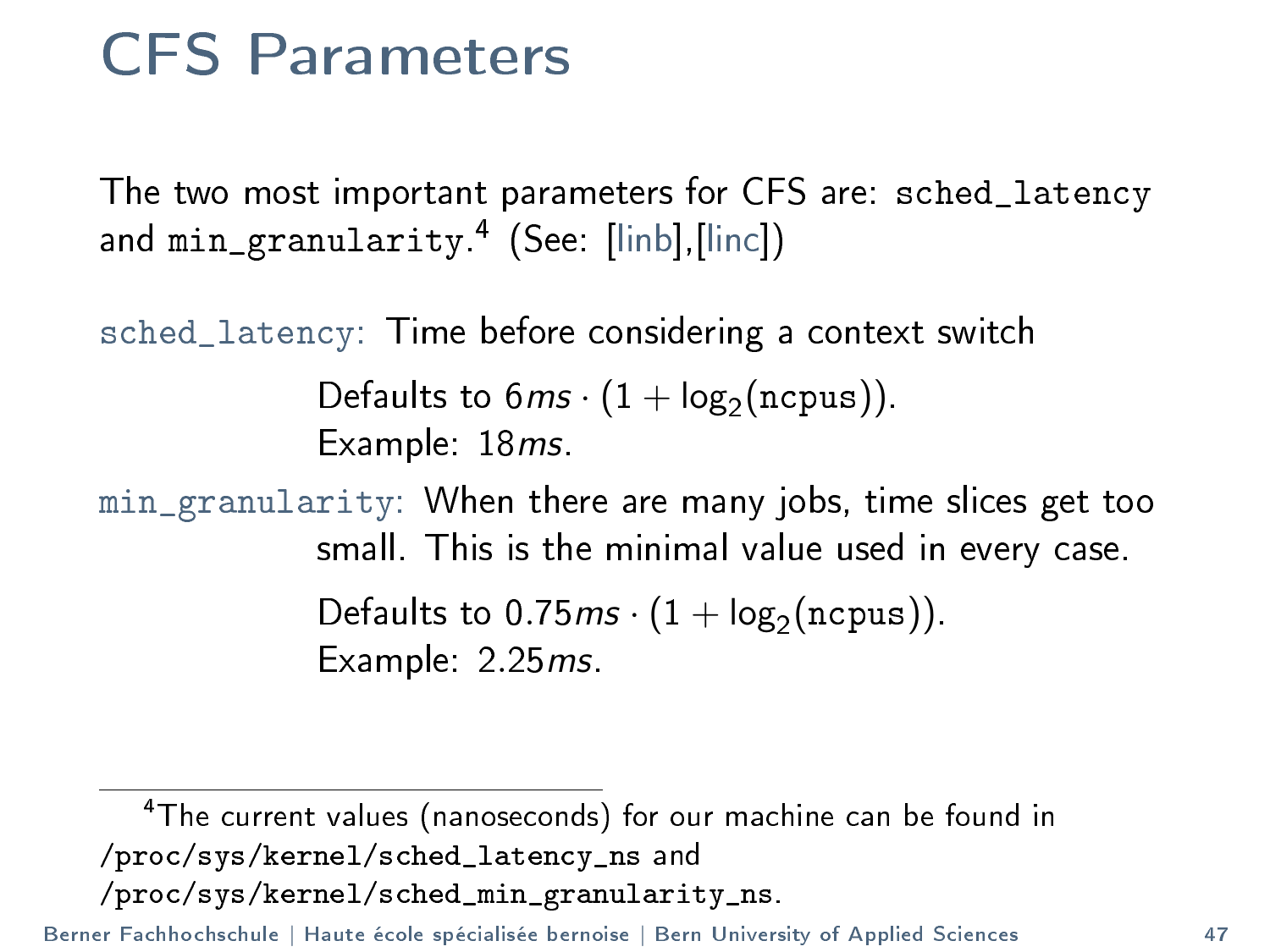### CFS Weighting

CFS supports UNIX nice levels -20 (highest) to 19 (lowest) for modifying job priorities.<sup>5</sup> Instead of using priority queues, a weight value (see next slide) is applied for calculating the effective time slice of a job  $(k$  is job number, n is total job count):

$$
\texttt{time\_slice}_k = \frac{\texttt{weight}_k}{\sum_{n=0}^{n-1}\texttt{weight}_i} \cdot \texttt{sched\_latency}
$$

Additionally, the weight of a job must also be considered when calculating vruntime:

$$
\texttt{vruntime}_k = \texttt{vruntime}_k + \tfrac{\texttt{weight}_0}{\texttt{weight}_k} \cdot \texttt{cuttime}_k
$$

(weight $_{\scriptstyle\rm 0}$  is weight at priority 0, curtime $_k$  is the time the job has spent in the last time slice)

 $5S_{\text{PP}}$  "man nice" for details.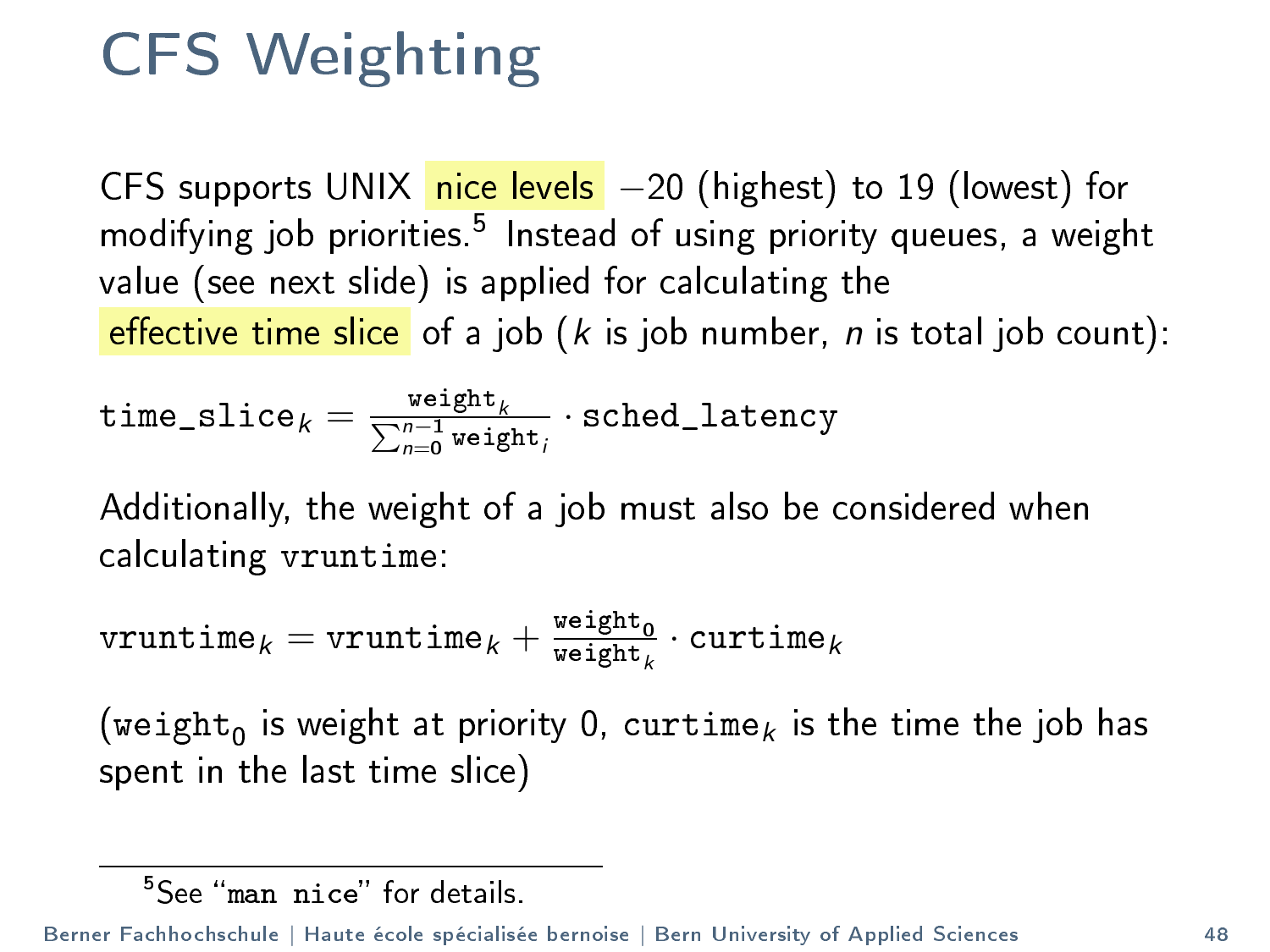#### CFS Weight Constants

```
/*
 \ast Nice levels are multiplicative, with a gentle 10\% change for every
 * nice level changed. I.e. when a CPU−bound task goes from nice 0 to
 * nice 1, it will get ~10% less CPU time than another CPU−bound task
 * that remained on nice 0.
 ** The "10% effect" is relative and cumulative: from _any_ nice level,
 * if you go up 1 level, it's −10% CPU usage, if you go down 1 level
 * it's +10\% CPU usage. (to achieve that we use a multiplier of 1.25.\ast If a task goes up by \widetilde{\phantom{a}} 10% and another task goes down by \widetilde{\phantom{a}} 10% then
 \ast the relative distance between them is \degree25%.)
 */
const int sched priot oweight[40] = {
/* −20 */ 88761, 71755, 56483, 46273, 36291,
 /* −15 */ 29154, 23254, 18705, 14949, 11916,
 /* −10 */ 9548, 7620, 6100, 4904, 3906,
 /* −5 */ 3121, 2501, 1991, 1586, 1277,
 /* 0 */ 1024, 820, 655, 526, 423,
 /* 5 */ 335, 272, 215, 172, 137,
 /* 10 */ 110, 87, 70, 56, 45,
/* 15 */ 36, 29, 23, 18, 15,
};
```
#### Source: [\[lina\]](#page-57-3)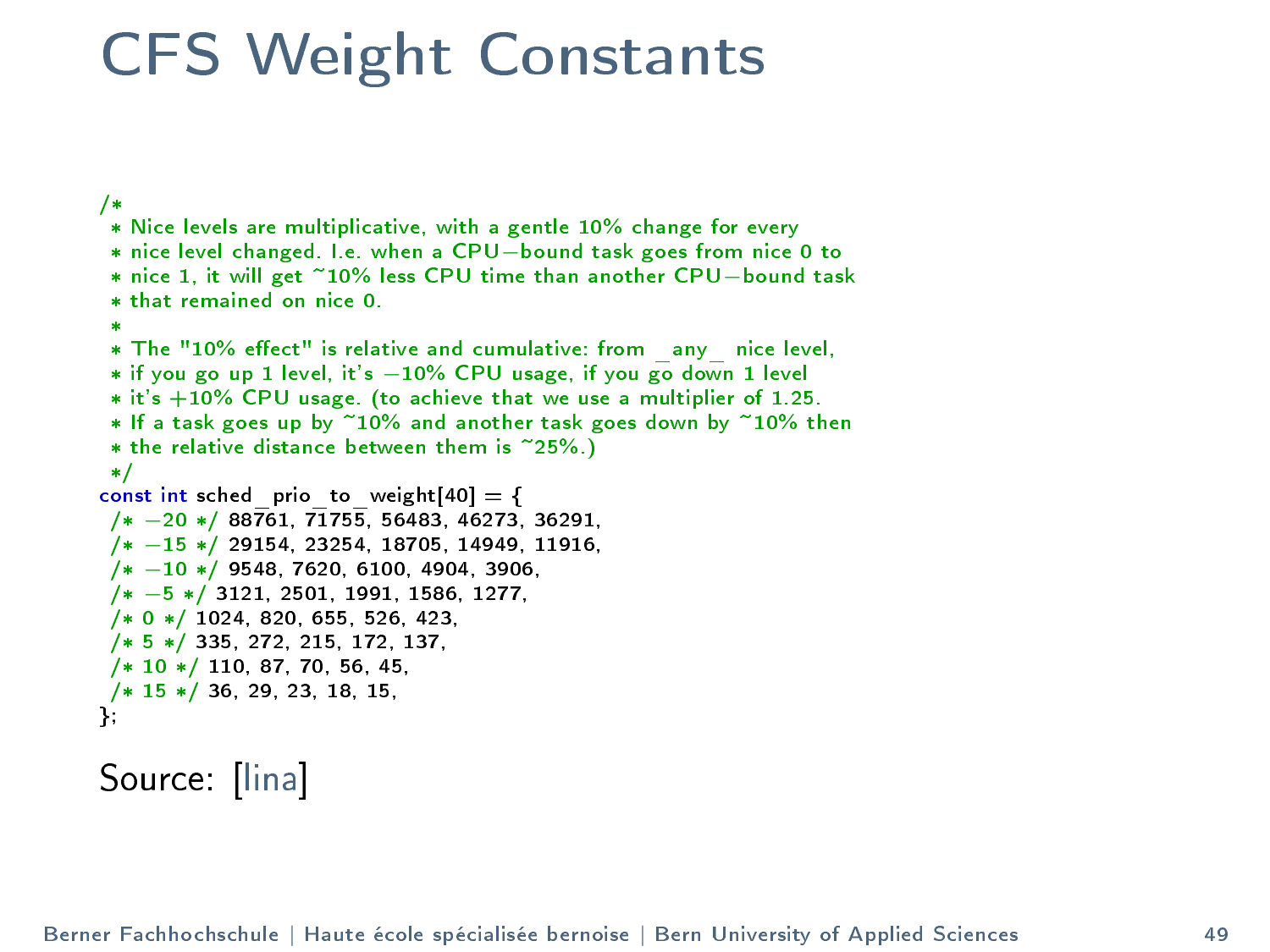#### Example

Assuming two jobs, A (nice level  $-5$ ) and B (normal nice level, 0). Thus: weight<sub>A</sub> = 3121 and weight<sub>R</sub> = 1024. sched\_latency is 18ms.

time\_slice<sub>A</sub> = 
$$
\frac{3121}{(3121+1024)} \cdot 18 \approx \frac{3}{4} \cdot 18 \approx 13.55
$$
ms

time\_slice<sub>B</sub> = 
$$
\frac{1024}{(3121+1024)} \cdot 18 \approx \frac{1}{4} \cdot 18 \approx 4.45
$$
ms

Note: An interesting property of the weights is that they preserve proportionality: If the nice levels would have been 5 and 10, that jobs would have been scheduled in the same manner!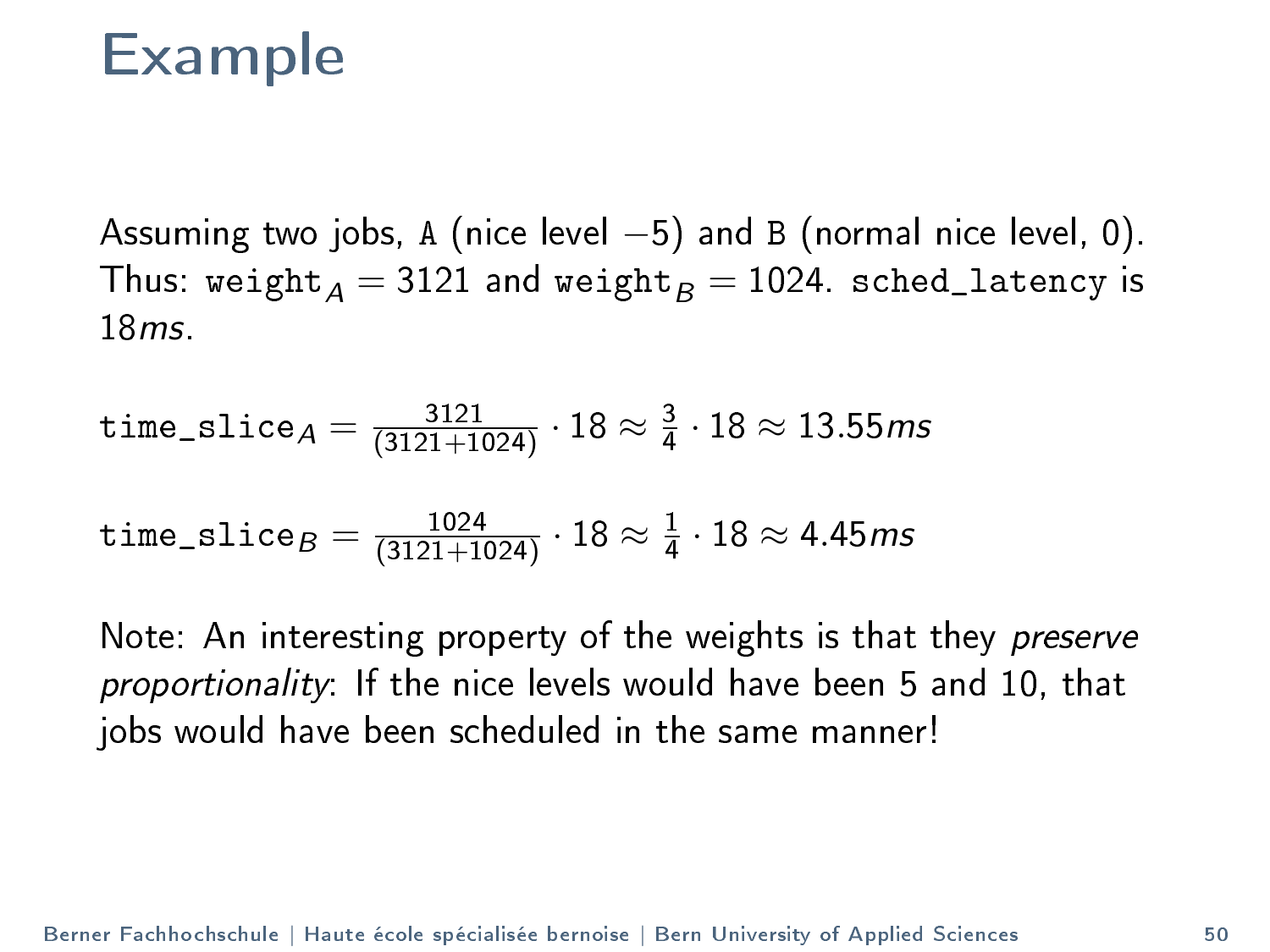#### Jobs Sleeping or Waiting for I/O

There is an issue when simply choosing the process with the lowest vruntime: Jobs which are sleeping or waiting for I/O do not aggregate vruntime. Thus, when such a job wakes up, it would be scheduled for a long time in order to catch up!

CFS handles this by modifying vruntime when a job wakes up: it sets the value to the minimum value found for all jobs in the system.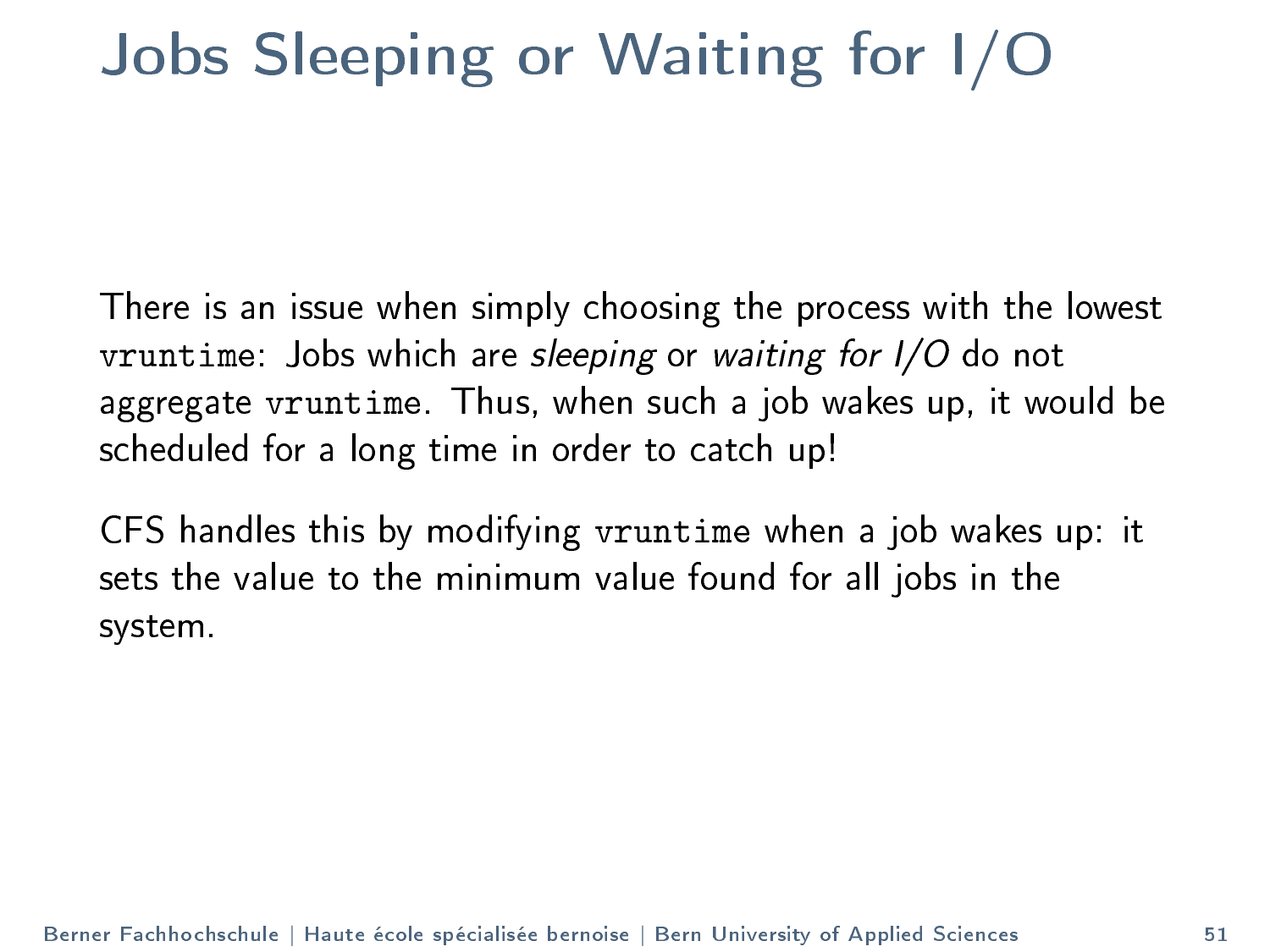<span id="page-51-0"></span>

Berner Fachhochschule Haute école spécialisée bernoise Bern University of Applied Sciences

# **[Multiprocessor](#page-51-0) [Scheduling](#page-51-0)**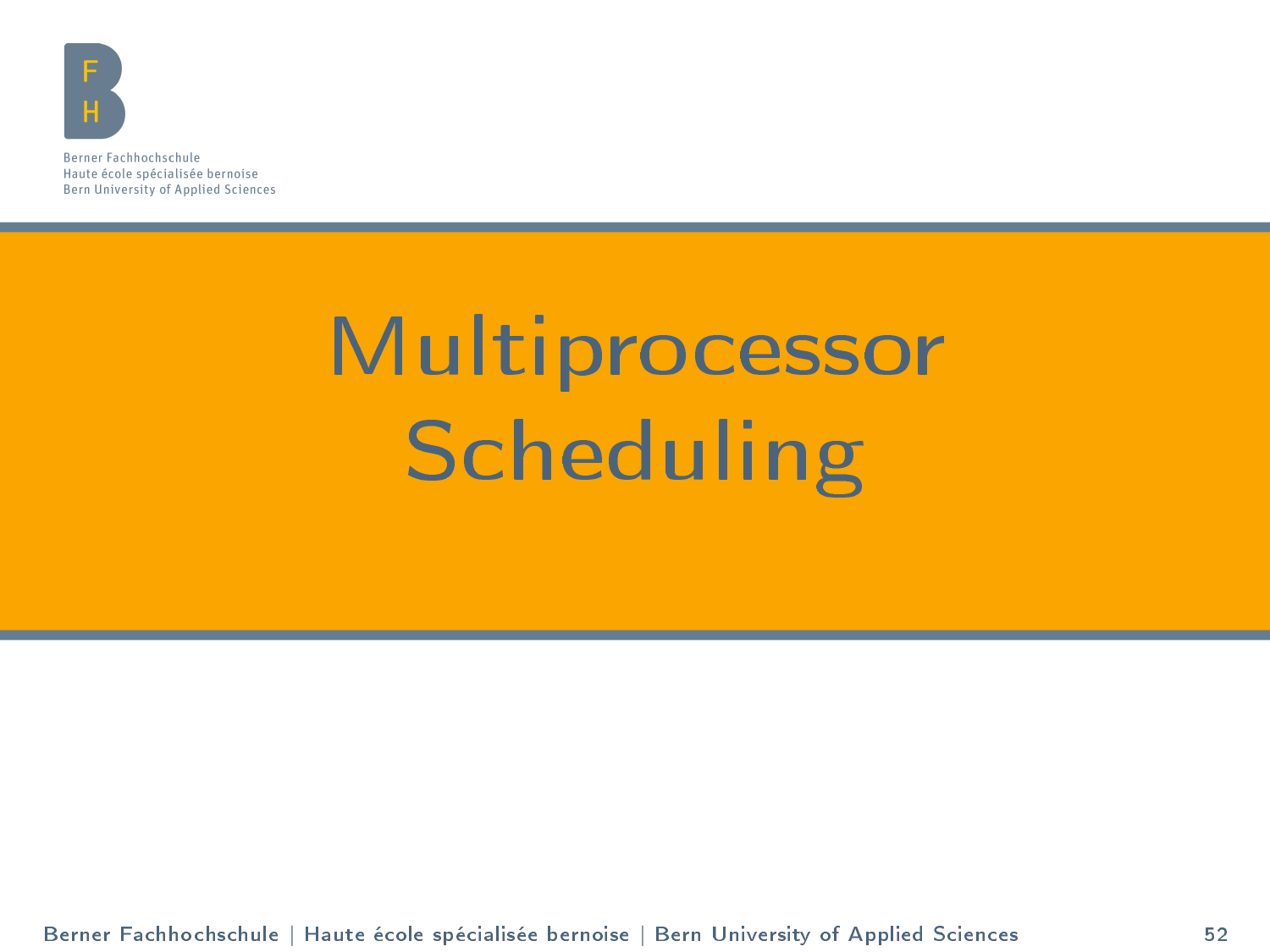#### Introduction

So far, we have only looked at schedulling on a single CPU. With multiple CPUs (think todays multicore architectures), reality is much more complex. Here we provide only a short overview of multiprocessor scheduling to achieve a basic understanding.

Some of the main problems are:

- $\blacktriangleright$  Issues due to CPU caches
	- $\blacktriangleright$  Cache coherence
	- $\blacktriangleright$  Cache affinity
- **I** Synchronization issues, e.g. when all CPUs share a scheduling queue<sup>6</sup>
- $\blacktriangleright$  Increased schedulling overhead

<sup>6</sup>Synchronization will be an important topic in this course later.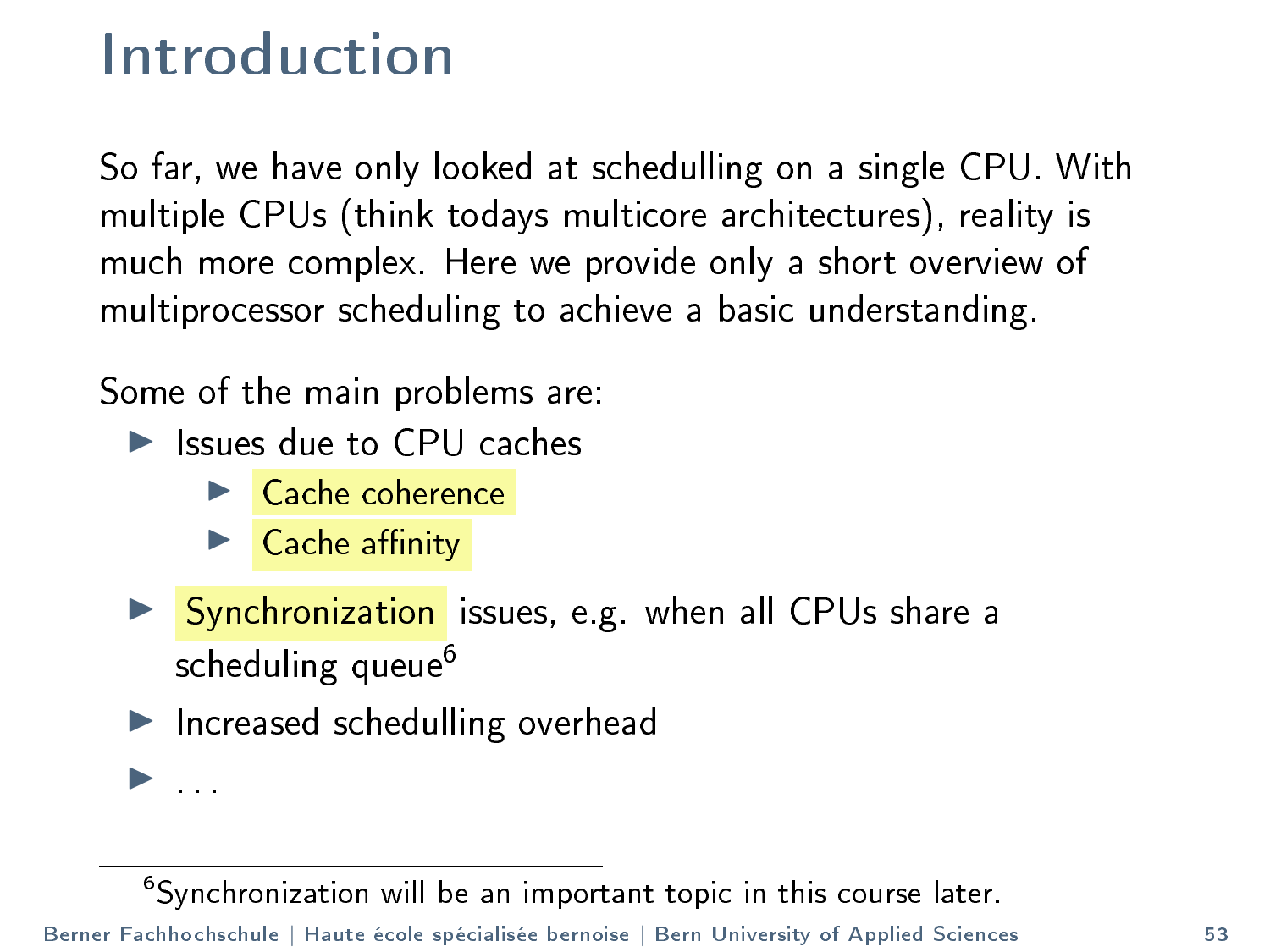#### CPU Caches





Courtesy of [\[ADAD18\]](#page-57-0)

Note: In practice, multiple caches form a hierarchy of caches.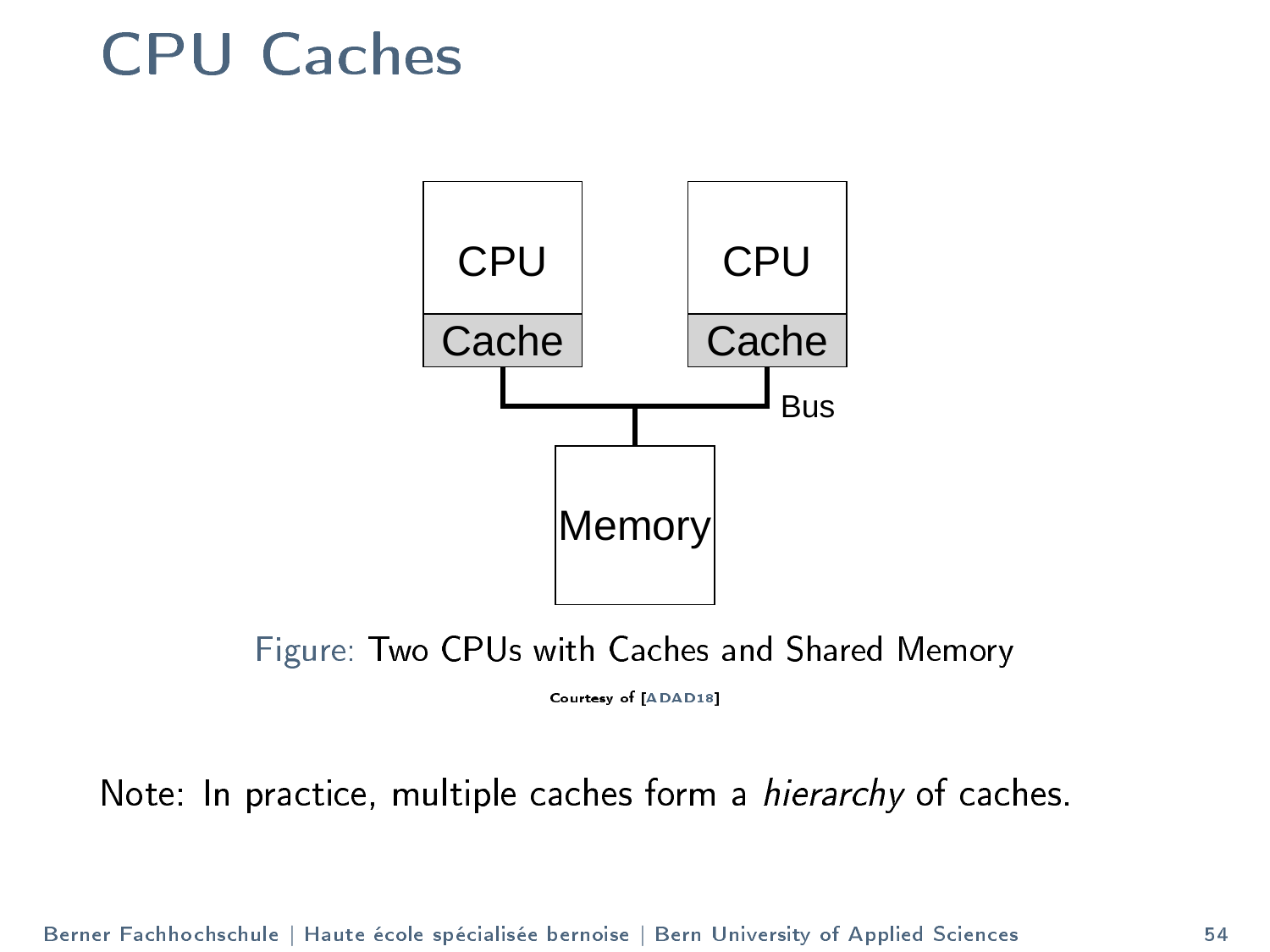#### CPU Cache Issues

Cache Coherence : It must be ensured that all caches maintain the same state regarding a data item. E.g.

- $\triangleright$  An item is read/manipulated on CPU1 and stored in the local cache
- $\triangleright$  What if the same value is read or written on CPU2 (maybe later)?
- $\blacktriangleright$  Caches need to either update or invalidate their state correctly

Cache Affinity: When a process runs on a CPU for some time, it builds up a lot of state in the cache. It will often make sense to reschedule it on the same CPU as otherwise performance may degrade.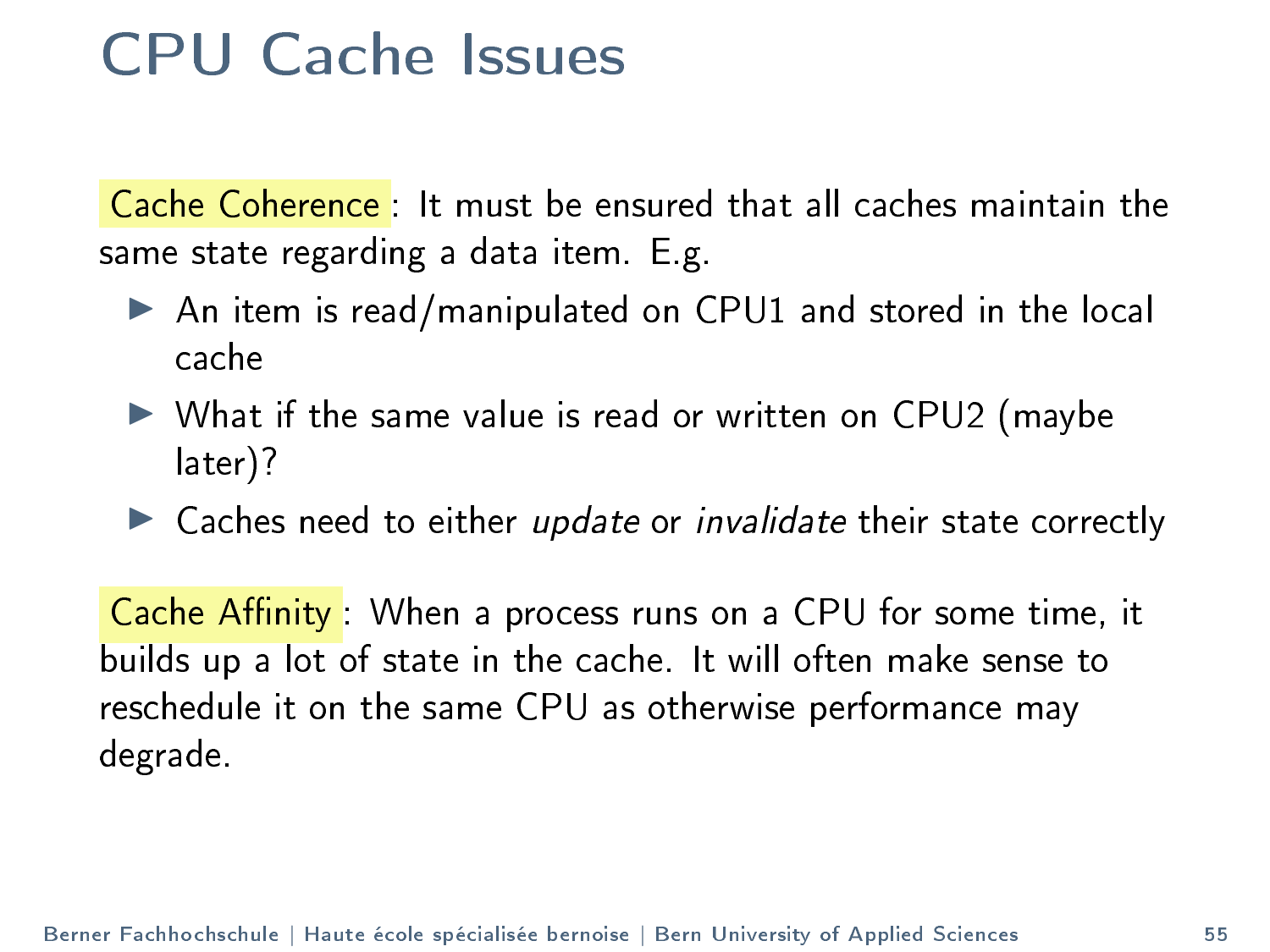#### Single- and Multi-Queue Scheduling

Scheduling all jobs for all CPUs in a *single queue* is possible. There are some issues however:

- $\triangleright$  Scalability/overhead: the queue requires synchronization
- $\blacktriangleright$  Work required to maintain cache affinity

Another approach is to use multiple queues, e.g. one per CPU. This reduces synchronization overhead and fixes cache affinity, but:

- $\blacktriangleright$  More complex implementation
- Introduces load imbalance (what if a CPU is done with all of its jobs?)

In practice, both approaches can be found.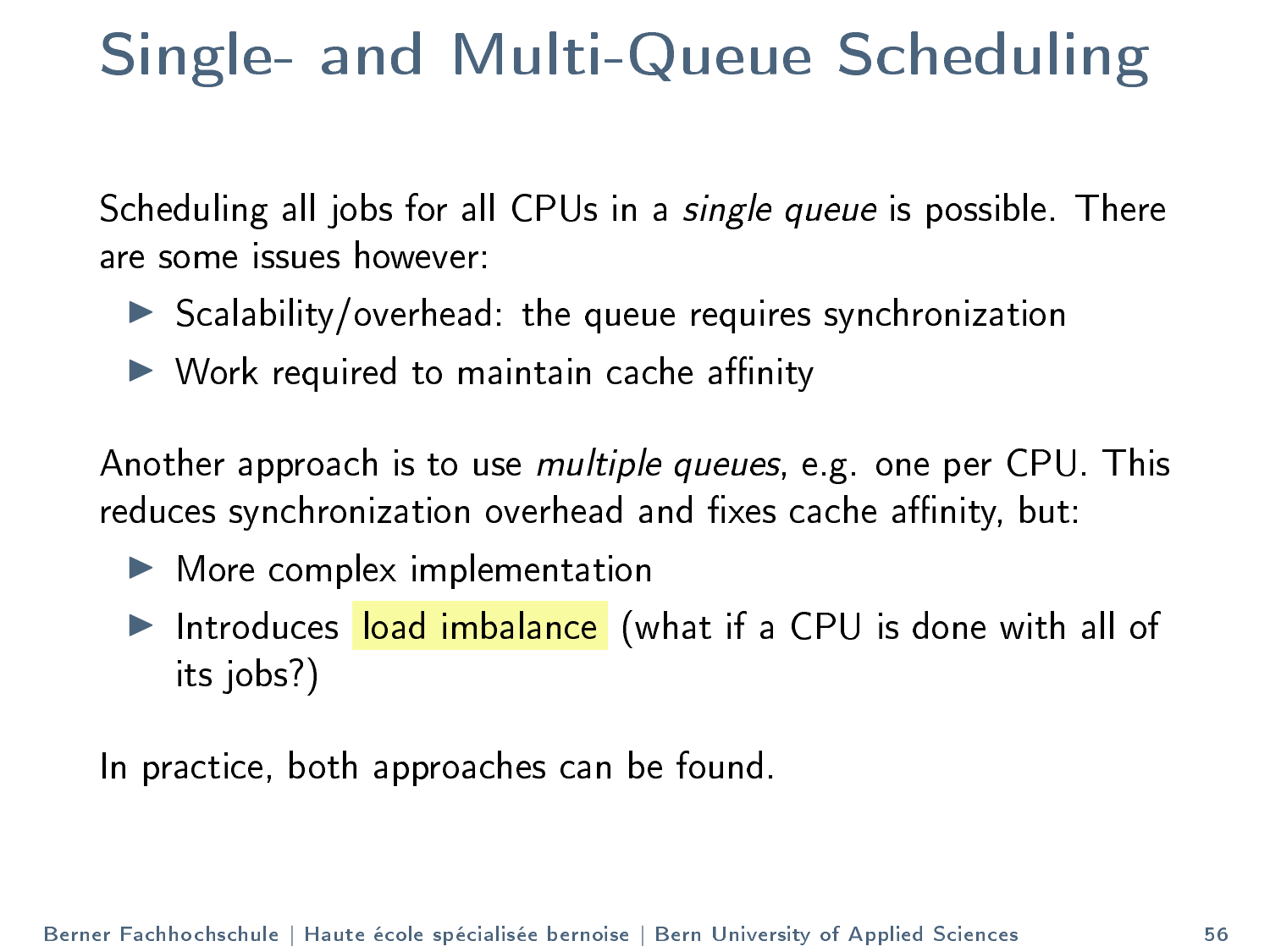<span id="page-56-0"></span>

Berner Fachhochschule Haute école spécialisée bernoise Bern University of Applied Sciences

## [Appendix](#page-56-0)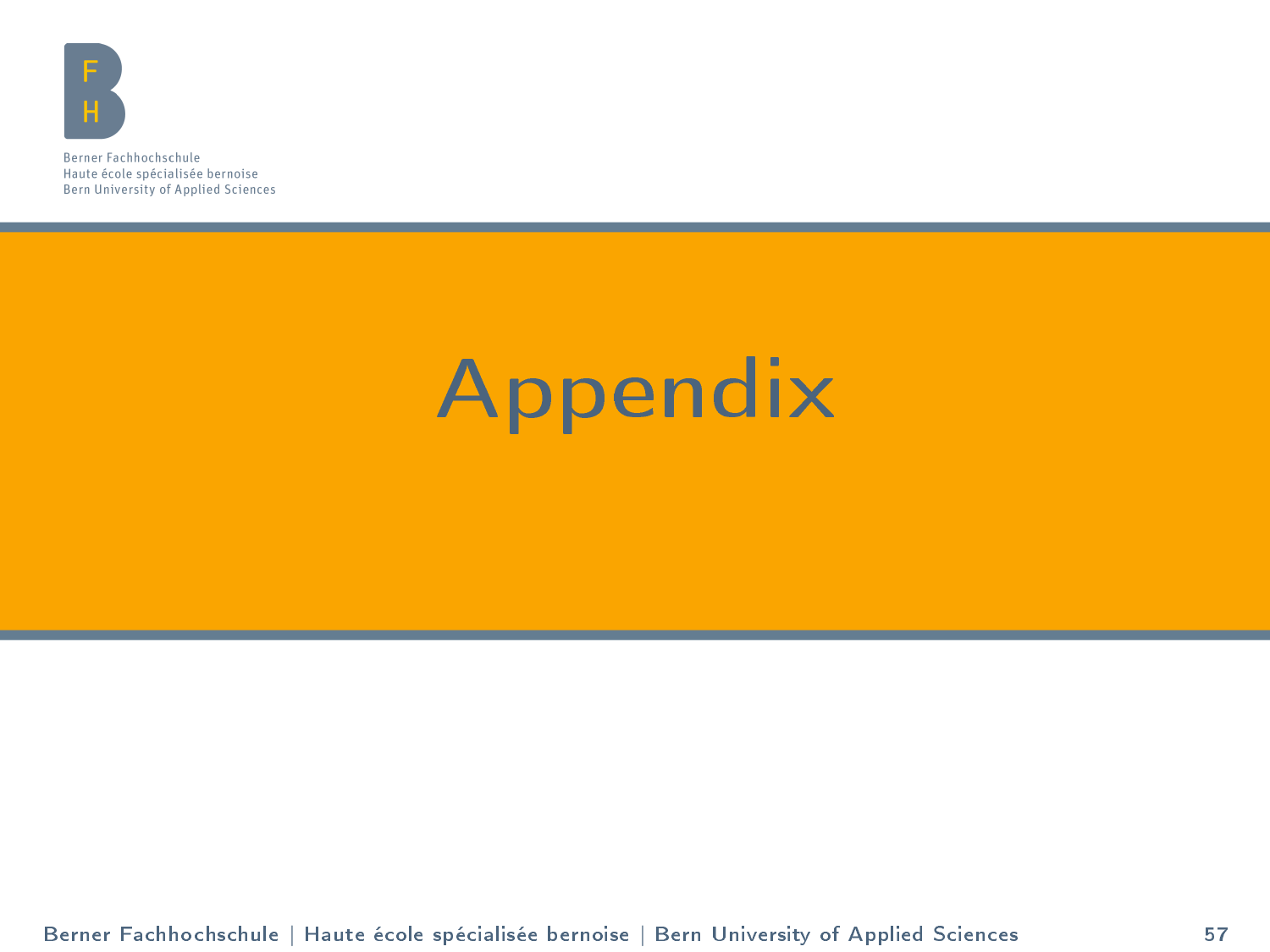### Bibliography

<span id="page-57-0"></span>[ADAD18] Remzi H. Arpaci-Dusseau and Andrea C. Arpaci-Dusseau, Operating Systems: Three Easy Pieces, 1.00 ed., Arpaci-Dusseau Books, August 2018, Available online: [http://ostep.org.](http://ostep.org)

- <span id="page-57-1"></span>[BGMP79] Mike Blasgen, Jim Gray, Mike Mitoma, and Tom Price, The convoy phenomenon, SIGOPS Oper. Syst. Rev. 13 (1979), no. 2, 20–25.
- <span id="page-57-2"></span>[Jon] M. Jones, Inside the linux 2.6 completely fair scheduler, [https://developer.ibm.com/technologies/](https://developer.ibm.com/technologies/linux/tutorials/l-completely-fair-scheduler) [linux/tutorials/l-completely-fair-scheduler.](https://developer.ibm.com/technologies/linux/tutorials/l-completely-fair-scheduler)
- <span id="page-57-3"></span>[lina] Linux kernel, CFS core.c, [https://git.kernel.org/](https://git.kernel.org/pub/scm/linux/kernel/git/stable/linux.git/tree/kernel/sched/core.c?h=v4.19.98) [pub/scm/linux/kernel/git/stable/linux.git/](https://git.kernel.org/pub/scm/linux/kernel/git/stable/linux.git/tree/kernel/sched/core.c?h=v4.19.98) [tree/kernel/sched/core.c?h=v4.19.98.](https://git.kernel.org/pub/scm/linux/kernel/git/stable/linux.git/tree/kernel/sched/core.c?h=v4.19.98)